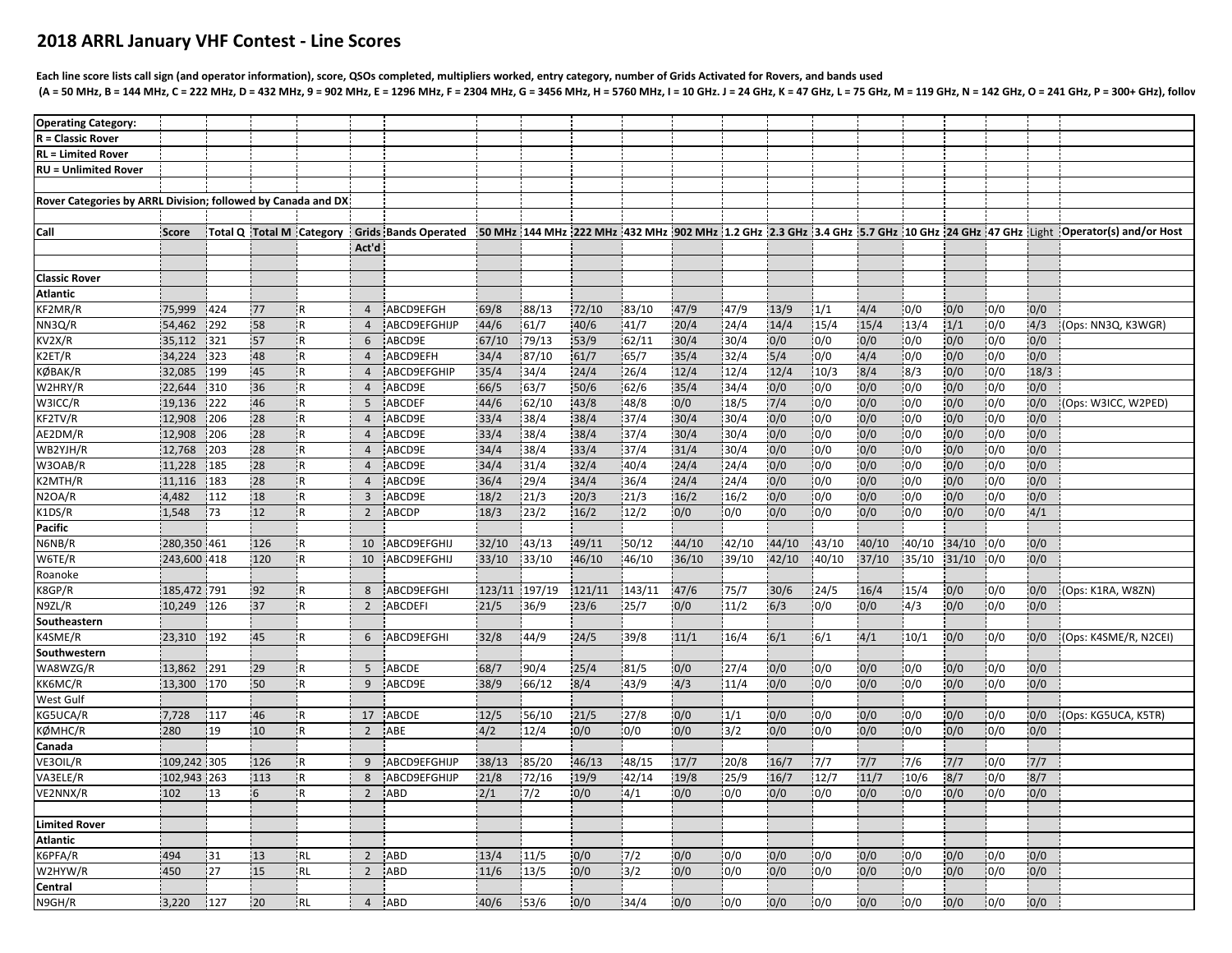| WD9HBF/R               | 225             | 22         | $\overline{9}$  | <b>RL</b> | $\overline{3}$  | <b>ABD</b>          | 15/3          | 4/2    | 0/0         | 3/1          | 0/0        | 0/0  | 0/0                      | 0/0        | 0/0        | 0/0        | 0/0        | 0/0        | 0/0        |                      |
|------------------------|-----------------|------------|-----------------|-----------|-----------------|---------------------|---------------|--------|-------------|--------------|------------|------|--------------------------|------------|------------|------------|------------|------------|------------|----------------------|
| Dakota                 |                 |            |                 |           |                 |                     |               |        |             |              |            |      |                          |            |            |            |            |            |            |                      |
| KA9VVQ/R               | 15,824          | 236        | 46              | <b>RL</b> | $\overline{7}$  | ABCD                | 42/8          | 86/11  | 47/9        | 61/11        | 0/0        | 0/0  | 0/0                      | 0/0        | 0/0        | 0/0        | 0/0        | 0/0        | 0/0        |                      |
| W9FZ/R                 | 15,824          | 236        | 46              | <b>RL</b> | $\overline{7}$  | ABCD                | 42/8          | 86/11  | 47/9        | 61/11        | 0/0        | 0/0  | 0/0                      | 0/0        | 0/0        | 0/0        | 0/0        | 0/0        | 0/0        |                      |
| WA2VOI/R               | 150             | 18         | $6 \frac{1}{2}$ | RL        | $\overline{2}$  | <b>BD</b>           | 0/0           | 11/2   | 0/0         | 7/2          | 0/0        | 0/0  | 0/0                      | 0/0        | 0/0        | 0/0        | 0/0        | 0/0        | 0/0        |                      |
| Delta                  |                 |            |                 |           |                 |                     |               |        |             |              |            |      |                          |            |            |            |            |            |            |                      |
| NC5AX/R                | 2,322           | 62         | 27              | <b>RL</b> | 9               | <b>ABCD</b>         | 17/5          | 21/5   | 8/3         | 16/5         | 0/0        | 0/0  | 0/0                      | 0/0        | 0/0        | 0/0        | 0/0        | 0/0        | 0/0        | (Ops: AF5WN, KK5WA)  |
| <b>Great Lakes</b>     |                 |            |                 |           |                 |                     |               |        |             |              |            |      |                          |            |            |            |            |            |            |                      |
| W9YOY/R                | 1,464           | 48         | 24              | <b>RL</b> | 6               | <b>ABCD</b>         | 9/3           | 26/10  | 7/3         | 6/2          | 0/0        | 0/0  | 0/0                      | 0/0        | 0/0        | 0/0        | 0/0        | 0/0        | 0/0        |                      |
| Hudson                 |                 |            |                 |           |                 |                     |               |        |             |              |            |      |                          |            |            |            |            |            |            |                      |
| WB2SIH/R               | 21,600          | 276        | 60              | RL        | $\overline{4}$  | <b>ABCD</b>         | 72/15         | 120/20 | 48/12       | 36/9         | 0/0        | 0/0  | 0/0                      | 0/0        | 0/0        | 0/0        | 0/0        | 0/0        | 0/0        |                      |
| KD2BKD/R               | 506             | 32         | 11              | RL        | $\overline{4}$  | <b>BD</b>           | 0/0           | 18/3   | 0/0         | 14/4         | 0/0        | 0/0  | 0/0                      | 0/0        | 0/0        | 0/0        | 0/0        | 0/0        | 0/0        |                      |
| <b>Midwest</b>         |                 |            |                 |           |                 |                     |               |        |             |              |            |      |                          |            |            |            |            |            |            |                      |
| KBØZOM/R               | 2,449           | 55         | 31              | <b>RL</b> | $\overline{4}$  | <b>ABCD</b>         | 8/4           | 23/12  | 12/6        | 12/5         | 0/0        | 0/0  | 0/0                      | 0/0        | 0/0        | 0/0        | 0/0        | 0/0        | 0/0        |                      |
| KBØQGT/R               | 403             | 20         | 13              | <b>RL</b> | $\overline{4}$  | <b>ABCD</b>         | 3/2           | 6/2    | 7/3         | 14/2         | 0/0        | 0/0  | 0/0                      | 0/0        | 0/0        | 0/0        | 0/0        | 0/0        | 0/0        |                      |
| <b>New England</b>     |                 |            |                 |           |                 |                     |               |        |             |              |            |      |                          |            |            |            |            |            |            |                      |
| KJ2G/R                 | 9,756           | 205        | 36              | <b>RL</b> | $\overline{4}$  | <b>ABCD</b>         | 67/10         | 72/11  | 34/5        | 32/6         | 0/0        | 0/0  | 0/0                      | 0/0        | 0/0        | 0/0        | 0/0        | 0/0        | 0/0        |                      |
| W1RGA/R                | 1,428           | 51         | 21              | <b>RL</b> | $\overline{4}$  | <b>ABCD</b>         | 18/6          | 16/5   | 9/3         | 8/3          | 0/0        | 0/0  | 0/0                      | 0/0        | 0/0        | 0/0        | 0/0        | 0/0        | 0/0        |                      |
|                        |                 |            |                 |           |                 |                     |               |        |             |              |            |      |                          |            |            |            |            |            |            |                      |
| Northwestern<br>WW7D/R |                 |            | 48              | IRL       | 10              | <b>ABCD</b>         |               | 201/12 |             | 133/9        | 0/0        | 0/0  | 0/0                      | 0/0        | 0/0        | 0/0        |            | 0/0        | 0/0        |                      |
| K7BDB/R                | 38,400<br>5,712 | 574<br>187 | 24              | <b>RL</b> | 5               | ABD                 | 147/9<br>63/5 | 73/8   | 93/8<br>0/0 | 51/6         | 0/0        | 0/0  | 0/0                      | 0/0        | 0/0        | 0/0        | 0/0<br>0/0 | 0/0        | 0/0        |                      |
|                        |                 |            |                 |           |                 |                     |               |        |             |              |            |      |                          |            |            |            |            |            |            |                      |
| Pacific<br>W6REK/R     | 2,834           | 87         | 26              | <b>RL</b> | $\overline{4}$  | <b>ABCD</b>         | 23/6          | 42/8   |             | 16/4         | 0/0        | 0/0  | 0/0                      | 0/0        | 0/0        | 0/0        | 0/0        | 0/0        |            |                      |
|                        |                 |            |                 |           | 5               |                     | 4/3           |        | 6/4         |              |            | 0/0  |                          |            |            |            |            |            | 0/0        |                      |
| WB6BET/R               | 1,596           | 53<br>55   | 21<br>17        | <b>RL</b> |                 | ABCD<br><b>ABCD</b> |               | 26/5   | 11/4        | 12/4<br>12/3 | 0/0<br>0/0 |      | 0/0<br>0/0               | 0/0<br>0/0 | 0/0<br>0/0 | 0/0<br>0/0 | 0/0        | 0/0<br>0/0 | 0/0<br>0/0 |                      |
| W6KKO/R                | 1,224           |            |                 | <b>RL</b> | $\overline{2}$  |                     | 13/4          | 25/6   | 5/2         |              |            | 0/0  |                          |            |            |            | 0/0        |            |            |                      |
| KI6YYT/R               | 120             | 10         | $\overline{8}$  | <b>RL</b> | $\overline{2}$  | <b>ABCD</b>         | 2/1           | $3/2$  | 2/1         | 3/2          | 0/0        | 0/0  | 0/0                      | 0/0        | 0/0        | 0/0        | 0/0        | 0/0        | 0/0        |                      |
| <b>Rocky Mountain</b>  |                 |            |                 |           |                 |                     |               |        |             |              |            |      |                          |            |            |            |            |            |            |                      |
| ABØYM/R                | 247             | 17         | 13              | RL.       | $\overline{4}$  | <b>ABD</b>          | 4/2           | 11/5   | 0/0         | 2/2          | 0/0        | 0/0  | 0/0                      | 0/0        | 0/0        | 0/0        | 0/0        | 0/0        | 0/0        |                      |
| Southeastern           |                 |            |                 |           |                 |                     |               |        |             |              |            |      |                          |            |            |            |            |            |            |                      |
| W4POT/R                | 120             | 12         | 8               | <b>RL</b> | $\overline{3}$  | <b>ABD</b>          | 4/3           | 5/1    | 0/0         | 3/1          | 0/0        | 0/0  | 0/0                      | 0/0        | 0/0        | 0/0        | 0/0        | 0/0        | 0/0        |                      |
| Southwestern           |                 |            |                 |           |                 |                     |               |        |             |              |            |      |                          |            |            |            |            |            |            |                      |
| N6ZE/R                 | 2,112           | 68         | 24              | <b>RL</b> | $7\overline{ }$ | ABCD                | 14/5          | 34/7   | 9/1         | 11/4         | 0/0        | 0/0  | 0/0                      | 0/0        | 0/0        | 0/0        | 0/0        | 0/0        | 0/0        |                      |
| K6LMN/R                | 656             | 31         | 16              | <b>RL</b> | $\overline{4}$  | <b>ABCD</b>         | 2/2           | 19/6   | 4/2         | 6/2          | 0/0        | 0/0  | 0/0                      | 0/0        | 0/0        | 0/0        | 0/0        | 0/0        | 0/0        |                      |
| AD8AK/R                | 12              | 12         | $\overline{4}$  | <b>RL</b> | $\overline{2}$  | <b>BD</b>           | 0/0           | 1/1    | 0/0         | 1/1          | 0/0        | 0/0  | 0/0                      | 0/0        | 0/0        | 0/0        | 0/0        | 0/0        | 0/0        |                      |
| <b>West Gulf</b>       |                 |            |                 |           |                 |                     |               |        |             |              |            |      |                          |            |            |            |            |            |            |                      |
| KA5D/R                 | 14,850          | 234        | 45              | <b>RL</b> | 8               | <b>ABCD</b>         | 52/8          | 86/11  | 29/8        | 67/10        | 0/0        | 0/0  | 0/0                      | 0/0        | 0/0        | 0/0        | 0/0        | 0/0        | 0/0        | (Ops: KA5D, KB5PRZ)  |
| AE5P/R                 | 8,700           | 194        | 30              | <b>RL</b> | 6               | <b>ABCD</b>         | 48/6          | 50/6   | 48/6        | 48/6         | 0/0        | 0/0  | 0/0                      | 0/0        | 0/0        | 0/0        | 0/0        | 0/0        | 0/0        |                      |
| KT5TE/R                | 8,640           | 192        | 30              | <b>RL</b> | 6               | <b>ABCD</b>         | 48/6          | 48/6   | 48/6        | 48/6         | 0/0        | 0/0  | 0/0                      | 0/0        | 0/0        | 0/0        | 0/0        | 0/0        | 0/0        |                      |
| N6RH/R                 | 8,430           | 187        | 30              | <b>RL</b> | 6               | ABCD                | 45/6          | 48/6   | 47/6        | 47/6         | 0/0        | 0/0  | 0/0                      | 0/0        | 0/0        | 0/0        | 0/0        | 0/0        | 0/0        |                      |
| K5ND/R                 | 3,538           | 82         | 29              | <b>RL</b> | $7\overline{ }$ | <b>BD</b>           | 0/0           | 42/11  | 0/0         | 40/11        | 0/0        | 0/0  | 0/0                      | 0/0        | 0/0        | 0/0        | 0/0        | 0/0        | 0/0        |                      |
| W5IFS/R                | 795             | 37         | 15              | <b>RL</b> | 5               | <b>BCD</b>          | 0/0           | 21/6   | 5/1         | 11/3         | 0/0        | 0/0  | 0/0                      | 0/0        | 0/0        | 0/0        | 0/0        | 0/0        | 0/0        |                      |
| KE5VIN/R               | 735             | 33         | 15              | <b>RL</b> | 5               | <b>BCD</b>          | 0/0           | 17/6   | 5/1         | 11/3         | 0/0        | 0/0  | 0/0                      | 0/0        | 0/0        | 0/0        | 0/0        | 0/0        | 0/0        |                      |
| Canada                 |                 |            |                 |           |                 |                     |               |        |             |              |            |      |                          |            |            |            |            |            |            |                      |
| VE3RKS/R               | $\overline{2}$  |            | $\overline{2}$  | RL        | 1               | ΙB                  | 0/0           | 1/1    | 0/0         | 0/0          | 0/0        | 0/0  | 0/0                      | 0/0        | 0/0        | 0/0        | 0/0        | 0/0        | 0/0        |                      |
|                        |                 |            |                 |           |                 |                     |               |        |             |              |            |      |                          |            |            |            |            |            |            |                      |
| <b>Unlimited Rover</b> |                 |            |                 |           |                 |                     |               |        |             |              |            |      |                          |            |            |            |            |            |            |                      |
| <b>Atlantic</b>        |                 |            |                 |           |                 |                     |               |        |             |              |            |      |                          |            |            |            |            |            |            |                      |
|                        |                 |            |                 |           |                 |                     |               |        |             |              |            |      |                          |            |            |            |            |            |            | (Ops: W2BDN, KC2SFU, |
| N2SLN/R                | 27,375          | 295        | 75              | ¦RU       | $7\overline{ }$ | ABCD                | 107/20 118/23 |        | 38/14       | 32/11        | 0/0        | 0/0  | 0/0                      | 0/0        | 0/0        | 0/0        | 0/0        | 0/0        | 0/0        | N2SLN)               |
| <b>Dakota</b>          |                 |            |                 |           |                 |                     |               |        |             |              |            |      |                          |            |            |            |            |            |            |                      |
| KCØP/R                 | 10,530          | 142        | 39              | <b>RU</b> | 5               | ABD9EF              | 30/7          | 52/9   | 0/0         | 36/8         | $7/4$      | 12/5 | 5/1                      | 0/0        | 0/0        | 0/0        | 0/0        | 0/0        | 0/0        |                      |
| NØHZO/R                | 6,732           | 101        | 34              | <b>RU</b> | $\overline{3}$  | ABD9EF              | 22/6          | 34/8   | 0/0         | 125/7        | 7/4        | 10/5 | $\overline{\frac{3}{1}}$ | 0/0        | 0/0        | 0/0        | 0/0        | 0/0        | 0/0        |                      |
| <b>Hudson</b>          |                 |            |                 |           |                 |                     |               |        |             |              |            |      |                          |            |            |            |            |            |            |                      |
| $\overline{K}$ J1K/R   | 9,225           | 99         | 41              | <b>RU</b> | 6               | ABCD9EFG            | 10/5          | 31/9   | 17/6        | 19/6         | 7/3        | 9/4  | 4/1                      | 2/1        | 0/0        | 0/0        | 0/0        | 0/0        | 0/0        | (Ops: KJ1K, KC2HIZ)  |
| <b>New England</b>     |                 |            |                 |           |                 |                     |               |        |             |              |            |      |                          |            |            |            |            |            |            |                      |
|                        |                 |            |                 |           |                 |                     |               |        |             |              |            |      |                          |            |            |            |            |            |            | (Ops: WA1TE, KG6CIH, |
| K1SIG/R                | 18,291 189      |            | 67              | RU        |                 | 15 ABCD9E           | 81/15         | 52/13  | 20/8        | 22/8         | 5/3        | 9/5  | 0/0                      | 0/0        | 0/0        | 0/0        | 0/0        | 0/0        |            | 0/0 SARAH)           |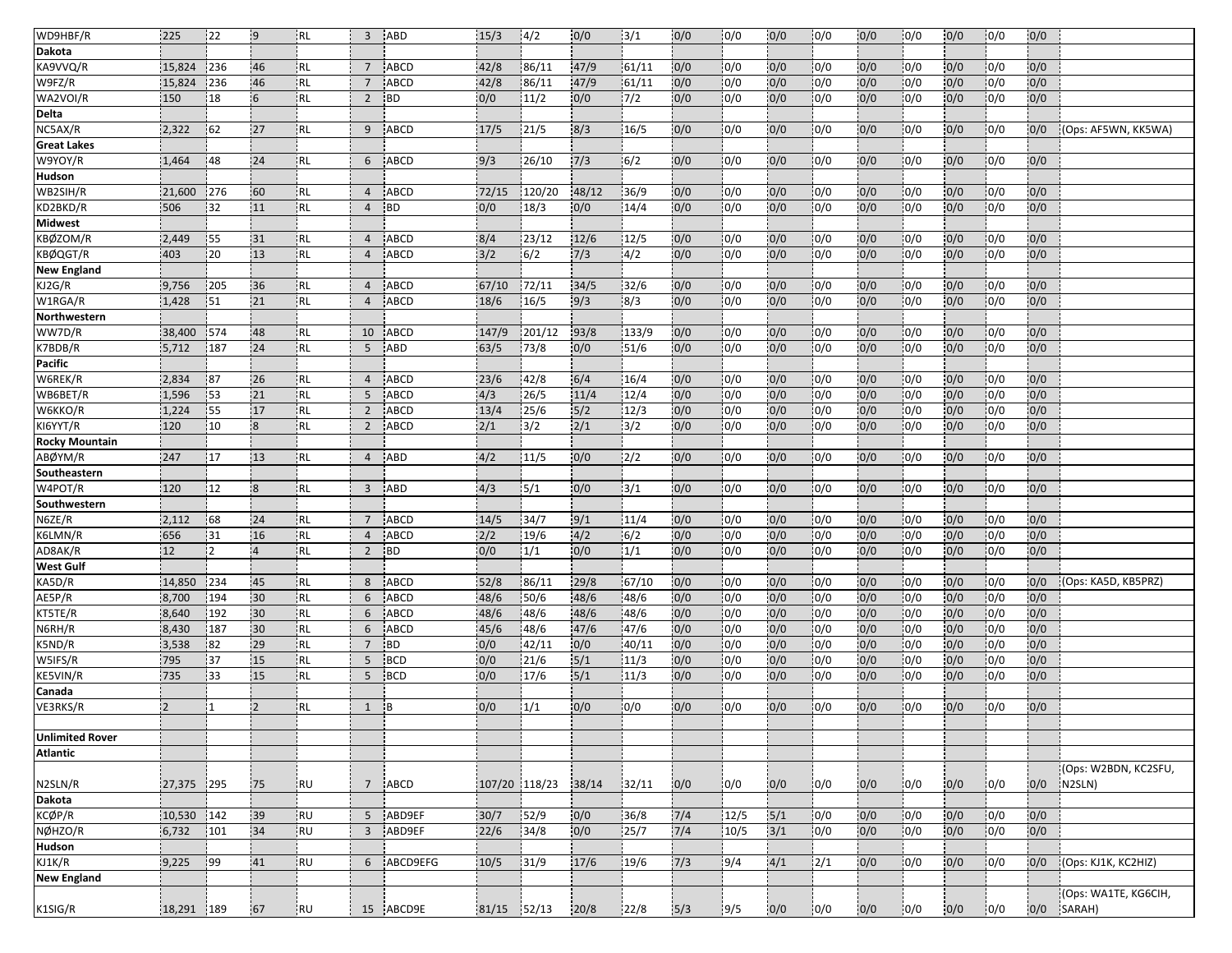| Northwestern                              |                |             |                |                          |                |                       |               |                |              |                  |            |                          |            |                          |            |                         |            |                         |            |                                                                                                                                        |
|-------------------------------------------|----------------|-------------|----------------|--------------------------|----------------|-----------------------|---------------|----------------|--------------|------------------|------------|--------------------------|------------|--------------------------|------------|-------------------------|------------|-------------------------|------------|----------------------------------------------------------------------------------------------------------------------------------------|
| K7ATN/R                                   | 39,444         | 343         | 57             | <b>RU</b>                | 9              | ABCD9EF               | 76/9          | 90/9           | 58/9         | 65/9             | 17/4       | 21/4                     | 16/4       | 0/0                      | 0/0        | 0/0                     | 0/0        | 0/0                     | 0/0        |                                                                                                                                        |
| KE7MSU/R                                  | 15,130         | 166         | 34             | RU                       | 5              | ABCD9EF               | 30/5          | 31/4           | 25/4         | 25/4             | 19/4       | 20/4                     | 16/4       | 0/0                      | 0/0        | 0/0                     | 0/0        | 0/0                     | 0/0        |                                                                                                                                        |
| <b>Pacific</b>                            |                |             |                |                          |                |                       |               |                |              |                  |            |                          |            |                          |            |                         |            |                         |            |                                                                                                                                        |
| K6MI/R                                    | 264,348 455    |             | 126            | <b>RU</b>                | 10             | ABCD9EFGHIJ           | 36/10         | 54/15          | 47/10        | 47/11            | 44/10      | 43/10                    | 43/10      | 41/10                    | 32/10      | 36/10                   | 32/10      | 0/0                     | 0/0        |                                                                                                                                        |
| N6MTS/R                                   | 263,154 452    |             | 122            | RU                       | 10             | ABCD9EFGHIJ           | 35/10         | 46/12          | 46/10        | 148/10           | 40/10      | 42/10                    | 43/10      | 43/10                    | 39/10      | 37/10                   | 33/10      | 0/0                     | 0/0        |                                                                                                                                        |
| N6JET/R                                   | 12,936         | 180         | 42             | <b>RU</b>                | 6              | ABCD9EI               | 33/7          | 67/9           | 24/4         | 42/7             | 6/3        | 3/3                      | 0/0        | 0/0                      | 0/0        | 5/3                     | 0/0        | 0/0                     | 0/0        |                                                                                                                                        |
| Southwestern                              |                |             |                |                          |                |                       |               |                |              |                  |            |                          |            |                          |            |                         |            |                         |            |                                                                                                                                        |
| KC1BB/R                                   | 128            | 16          | 8              | <b>RU</b>                | $\overline{2}$ | AB                    | 10/3          | 6/3            | 0/0          | 0/0              | 0/0        | 0/0                      | 0/0        | 0/0                      | 0/0        | 0/0                     | 0/0        | 0/0                     | 0/0        | (Ops: NA7CS, N5FW,                                                                                                                     |
| <b>West Gulf</b>                          |                |             |                |                          |                |                       |               |                |              |                  |            |                          |            |                          |            |                         |            |                         |            |                                                                                                                                        |
| KD5IKG/R                                  | 14,617         | 205         | 47             | <b>RU</b>                | 8              | ABCD9                 | 55/10         | 68/10          | 10/7         | 60/10            | 12/2       | 0/0                      | 0/0        | 0/0                      | 0/0        | 0/0                     | 0/0        | 0/0                     | 0/0        |                                                                                                                                        |
| NØLD/R                                    | 6,084          | 83          | 52             | ¦RU                      | 13             | ABCD                  | 5/4           | 44/16          | 8/6          | 26/13            | 0/0        | 0/0                      | 0/0        | 0/0                      | 0/0        | 0/0                     | 0/0        | 0/0                     | 0/0        | (Ops: NØLD, KBØYHT,<br>WØHGJ)                                                                                                          |
|                                           |                |             |                |                          |                |                       |               |                |              |                  |            |                          |            |                          |            |                         |            |                         |            |                                                                                                                                        |
|                                           |                |             |                |                          |                |                       |               |                |              |                  |            |                          |            |                          |            |                         |            |                         |            |                                                                                                                                        |
| <b>Operating Category:</b>                |                |             |                |                          |                |                       |               |                |              |                  |            |                          |            |                          |            |                         |            |                         |            |                                                                                                                                        |
| SO3B = Single Operator, 3 Band            |                |             |                |                          |                |                       |               |                |              |                  |            |                          |            |                          |            |                         |            |                         |            |                                                                                                                                        |
| <b>SOFM = Single Operator, FM Only</b>    |                |             |                |                          |                |                       |               |                |              |                  |            |                          |            |                          |            |                         |            |                         |            |                                                                                                                                        |
| <b>SOHP = Single Operator, High Power</b> |                |             |                |                          |                |                       |               |                |              |                  |            |                          |            |                          |            |                         |            |                         |            |                                                                                                                                        |
| <b>SOLP = Single Operator, Low Power</b>  |                |             |                |                          |                |                       |               |                |              |                  |            |                          |            |                          |            |                         |            |                         |            |                                                                                                                                        |
| <b>SOP = Single Operator, Portable</b>    |                |             |                |                          |                |                       |               |                |              |                  |            |                          |            |                          |            |                         |            |                         |            |                                                                                                                                        |
|                                           |                |             |                |                          |                |                       |               |                |              |                  |            |                          |            |                          |            |                         |            |                         |            |                                                                                                                                        |
|                                           |                |             |                |                          |                |                       |               |                |              |                  |            |                          |            |                          |            |                         |            |                         |            |                                                                                                                                        |
| Call                                      | <b>Score</b>   |             |                | Total Q Total M Category |                | <b>Bands Operated</b> |               |                |              |                  |            |                          |            |                          |            |                         |            |                         |            | 50 MHz  144 MHz  222 MHz  432 MHz  902 MHz  1.2 GHz  2.3 GHz  3.4 GHz  5.7 GHz  10 GHz  24 GHz  47 GHz  Light  Operator(s) and/or Host |
|                                           |                |             |                |                          |                |                       |               |                |              |                  |            |                          |            |                          |            |                         |            |                         |            |                                                                                                                                        |
| Call Area Ø                               |                |             |                |                          |                |                       |               |                |              |                  |            |                          |            |                          |            |                         |            |                         |            |                                                                                                                                        |
| Colorado                                  |                |             |                |                          |                |                       |               |                |              |                  |            |                          |            |                          |            |                         |            |                         |            |                                                                                                                                        |
| W9RM                                      | 1,804          | 44          | 41             | SOHP                     |                | AB                    | 26/26         | 18/15          | 0/0          | 0/0              | 0/0        | 0/0                      | 0/0        | 0/0                      | 0/0        | 0/0                     | 0/0        | 0/0                     | 0/0        |                                                                                                                                        |
| WØBL                                      | 380            | 20          | 19             | SOLP                     |                | AB                    | 16/15         | 4/4            | 0/0          | 0/0              | 0/0        | $\overline{0/0}$         | 0/0        | 0/0                      | 0/0        | 0/0                     | 0/0        | 0/0                     | 0/0        |                                                                                                                                        |
| WE7L                                      | 192            | 16          | 12             | <b>SOHP</b>              |                | İΒ                    | 0/0           | 16/12          | 0/0          | 0/0              | 0/0        | 0/0                      | 0/0        | 0/0                      | 0/0        | 0/0                     | 0/0        | 0/0                     | 0/0        |                                                                                                                                        |
| <b>WTØDX</b>                              | 90             | و!          | 10             | SOHP                     |                | l A                   | 9/10          | 0/0            | 0/0          | 0/0              | 0/0        | 0/0                      | 0/0        | 0/0                      | 0/0        | 0/0                     | 0/0        | 0/0                     | 0/0        |                                                                                                                                        |
| KØNR                                      | 312            | 22          | 12             | SOP                      |                | <b>ABD</b>            | 9/3           | 9/5            | 0/0          | $\sqrt{4/4}$     | 0/0        | $\overline{0/0}$         | 0/0        | 0/0                      | 0/0        | 0/0                     | 0/0        | $\overline{0/0}$        | 0/0        |                                                                                                                                        |
| KØJJW                                     | 48             | 10          | $\overline{4}$ | SOP                      |                | BD                    | 0/0           | 8/2            | 0/0          | $\overline{2/2}$ | 0/0        | 0/0                      | 0/0        | 10/0                     | 0/0        | 0/0                     | 0/0        | 0/0                     | 0/0        |                                                                                                                                        |
| WØETT                                     | 154            | 21          | 7              | SO3B                     |                | ABD                   | 9/2           | 11/4           | 0/0          | 1/1              | 0/0        | 0/0                      | 0/0        | 0/0                      | 0/0        | 0/0                     | 0/0        | 0/0                     | 0/0        |                                                                                                                                        |
| WAØKXO                                    | 180            | 33          |                | <b>SOFM</b>              |                | <b>BD</b>             | 0/0           | 21/2           | 0/0          | 12/2             | 0/0        | 0/0                      | 0/0        | 0/0                      | 0/0        | 0/0                     | 0/0        | 0/0                     | 0/0        |                                                                                                                                        |
| lowa                                      |                |             |                |                          |                |                       |               |                |              |                  |            |                          |            |                          |            |                         |            |                         |            |                                                                                                                                        |
| WØLGQ                                     | 9,648          | 89          | 72             | SOHP                     |                | ABCD9EI               | 32/29         | 28/18          | 9/7          | 14/12            | 2/2        | 3/3                      | 0/0        | 0/0                      | 0/0        | 1/1                     | 0/0        | 0/0                     | 0/0        |                                                                                                                                        |
| KØCQ                                      | 770            | 29          | 22             | SO <sub>3</sub> B        |                | <b>ABD</b>            | 4/4           | 19/12          | 0/0          | 6/6              | 0/0        | 0/0                      | 0/0        | 0/0                      | 0/0        | 0/0                     | 0/0        | 0/0                     | 0/0        |                                                                                                                                        |
| <b>KØJQA</b>                              | 64             | 7           | $\overline{8}$ | <b>SO3B</b>              |                | ABD                   | 1/2           | 15/4           | 0/0          | $\overline{1/2}$ | 0/0        | 0/0                      | 0/0        | 0/0                      | 0/0        | 0/0                     | 0/0        | 0/0                     | 0/0        |                                                                                                                                        |
| WØGN                                      | 16             | 4           | $\overline{4}$ | SO3B                     |                | i A                   | 4/4           | 0/0            | 0/0          | 0/0              | 0/0        | 0/0                      | 0/0        | 0/0                      | 0/0        | 0/0                     | 0/0        | 0/0                     | 0/0        |                                                                                                                                        |
| Kansas                                    |                |             |                |                          |                |                       |               |                |              |                  |            |                          |            |                          |            |                         |            |                         |            |                                                                                                                                        |
| WQØP                                      | 17,052         | 130         | 98             | SOHP                     |                | ABCDE                 | 71/52         | 27/19          | 10/9         | 16/13            | 0/0        | 6/5                      | 0/0        | 0/0                      | 0/0        | 0/0                     | 0/0        | 0/0                     | 0/0        |                                                                                                                                        |
| <b>NØLL</b><br><b>KFØM</b>                | 12,549         | 114<br> 92  | 89<br>56       | SOLP<br>SOHP             |                | <b>ABCD</b>           | 66/56<br>12/9 | 21/14          | 13/9<br>11/7 | 14/10<br>22/14   | 0/0<br>0/0 | 0/0                      | 0/0        | 0/0                      | 0/0<br>0/0 | 0/0                     | 0/0        | 0/0                     | 0/0<br>0/0 |                                                                                                                                        |
| <b>WBØNRV</b>                             | 8,008<br>5,424 | 82          | 48             | SOLP                     |                | <b>ABCDE</b><br>ABCDE | 25/20         | 41/22<br>34/14 | 4/1          | 15/10            | 0/0        | 6/4<br>4/3               | 0/0<br>0/0 | $\overline{0/0}$<br>10/0 | 0/0        | $\overline{0/0}$<br>0/0 | 0/0<br>0/0 | $\overline{0/0}$<br>0/0 | 0/0        |                                                                                                                                        |
| WØRT                                      | 2,849          | 55          |                |                          |                |                       |               |                |              |                  |            |                          |            |                          |            |                         | 0/0        | 0/0                     |            |                                                                                                                                        |
| <b>NØYK</b>                               | 989            | 26          | 37<br>23       | SOHP<br>SOHP             |                | ABCDE<br><b>ABCDE</b> | 6/5<br>4/3    | 33/19<br>9/8   | 7/6<br>5/5   | 6/5<br>6/5       | 0/0<br>0/0 | 3/2 <br>2/2              | 0/0<br>0/0 | 0/0<br>0/0               | 0/0<br>0/0 | 0/0                     | 0/0        | 0/0                     | 0/0<br>0/0 |                                                                                                                                        |
| <b>KØRON</b>                              | 77             | 19          | $7^{\circ}$    | SOLP                     |                | ABD                   | 3/3           | 4/3            | 0/0          | 2/1              | 0/0        | 0/0                      | 0/0        | 0/0                      | 0/0        | 0/0<br>0/0              | 0/0        | 0/0                     | 0/0        |                                                                                                                                        |
| WBØRIM                                    | 18             |             | $\overline{3}$ | SOLP                     |                | ΙB                    | 0/0           |                |              | 0/0              |            | 0/0                      | 0/0        |                          |            |                         |            | 0/0                     |            |                                                                                                                                        |
| NØJK                                      | 760            | 6<br>24     | 20             | SOP                      |                | ABDF                  | 4/4           | 6/3<br>12/8    | 0/0<br>0/0   | 7/7              | 0/0<br>0/0 | 0/0                      | 1/1        | 0/0<br> 0/0              | 0/0<br>0/0 | 0/0<br>0/0              | 0/0<br>0/0 | 0/0                     | 0/0<br>0/0 |                                                                                                                                        |
| <b>KØWDO</b>                              | 779            | 37          | 19             | SO3B                     |                | ABD                   | 12/12         | 21/5           | 0/0          | 4/2              | 0/0        | 0/0                      | 0/0        | 0/0                      | 0/0        | 0/0                     | 0/0        | 0/0                     | 0/0        |                                                                                                                                        |
|                                           |                |             |                |                          |                |                       |               |                |              |                  |            |                          |            |                          |            |                         |            |                         |            |                                                                                                                                        |
| Minnesota<br>WØGHZ                        | 23,250         |             | 62             | SOHP                     |                |                       | 31/9          | 46/13          |              | 37/10            |            |                          |            |                          |            |                         |            |                         |            |                                                                                                                                        |
| KØSIX                                     | 10,030         | 168<br> 130 | 59             | SOHP                     |                | ABCD9EFGHI<br>ABCD    | 54/31         | 36/12          | 18/9<br>18/8 | 22/8             | 11/7       | 14/7<br>0/0              | 8/4<br>0/0 | 1/1                      | 1/1<br>0/0 | 1/1<br>0/0              | 0/0<br>0/0 | 0/0<br>0/0              | 0/0<br>0/0 |                                                                                                                                        |
| <b>WØZQ</b>                               | 8,190          | 105         | 42             | SOLP                     |                | ABCD9EFGH             | 27/8          | 28/9           | 17/9         |                  | 0/0<br>3/2 | $\overline{\frac{5}{3}}$ | 2/1        | 0/0<br>1/1               | 1/1        | 0/0                     | 0/0        | 0/0                     | 0/0        |                                                                                                                                        |
| KØAWU                                     | 3,366          | 55          | 34             | SOHP                     |                | ABCD9EI               | 4/4           | 21/9           | 9/7          | 21/8<br>16/9     | 2/2        | $\frac{2}{2}$            | 0/0        | 0/0                      | 0/0        | 1/1                     | 0/0        | 0/0                     | 0/0        |                                                                                                                                        |
| <b>KAØRYT</b>                             | 1,372          | 49          | 28             | SOHP                     |                | AB                    | 2/2           | 47/26          | 0/0          | 0/0              | 0/0        | 0/0                      | 0/0        | 0/0                      | 0/0        | 0/0                     | 0/0        | 0/0                     | 0/0        |                                                                                                                                        |
|                                           |                |             |                |                          |                |                       |               |                |              |                  |            |                          |            |                          |            |                         |            |                         |            |                                                                                                                                        |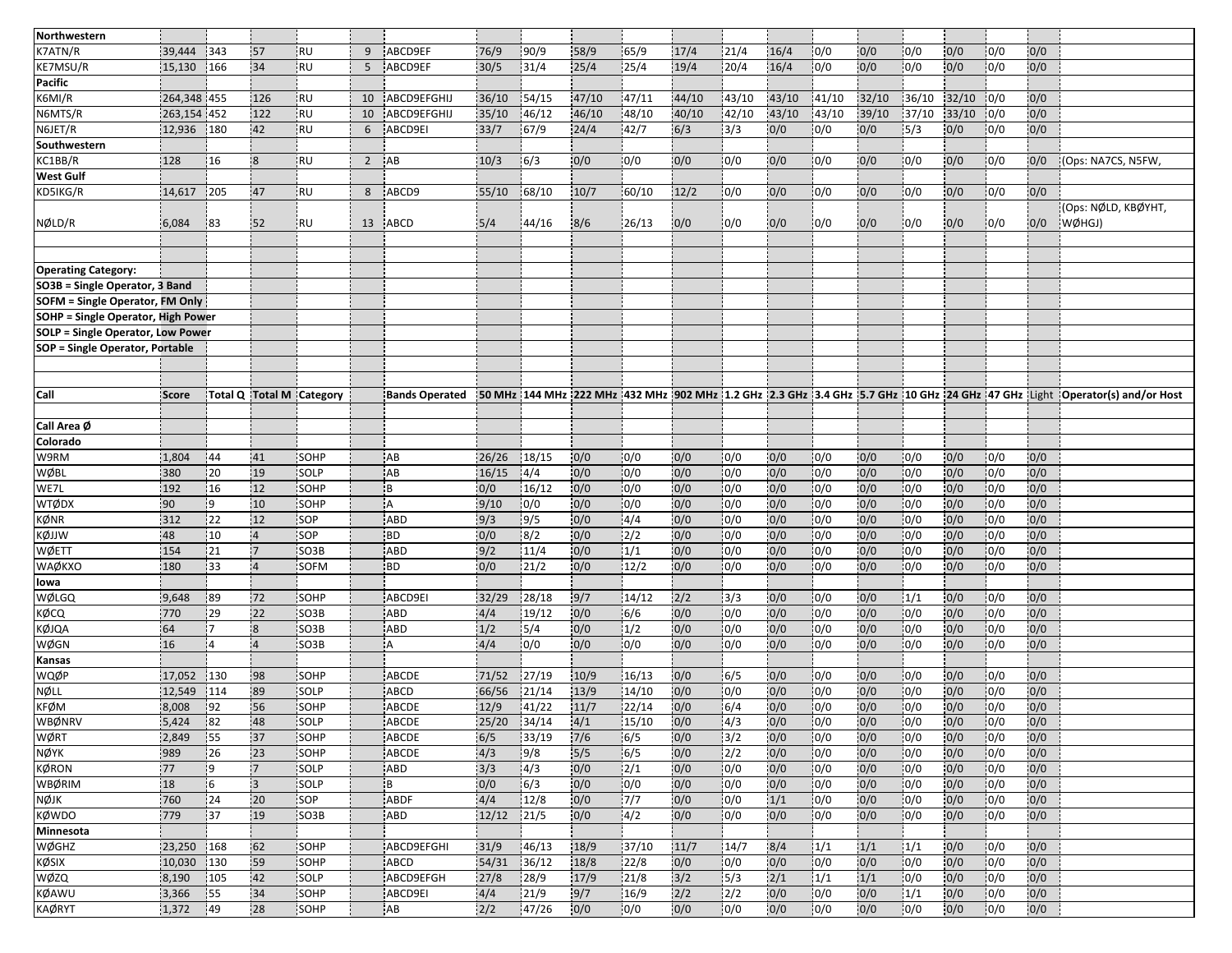| <b>KCØIYT</b>                | 1,258          | 53              | 17              | SOLP              | <b>ABCD</b>    | 6/2           | 26/7          | 8/4   | 13/4           | 0/0  | 0/0              | 0/0 | 0/0  | 0/0              | 0/0              | 0/0 | 0/0              | 0/0 |  |
|------------------------------|----------------|-----------------|-----------------|-------------------|----------------|---------------|---------------|-------|----------------|------|------------------|-----|------|------------------|------------------|-----|------------------|-----|--|
| <b>WBØLIC</b>                | 320            | 40              | $\overline{8}$  | SOLP              | B              | 0/0           | 40/8          | 0/0   | 0/0            | 0/0  | 0/0              | 0/0 | 0/0  | 0/0              | 0/0              | 0/0 | 0/0              | 0/0 |  |
| WØUC                         | 200            | 20              | 10              | SOLP              | $\overline{A}$ | 20/10         | 0/0           | 0/0   | 0/0            | 0/0  | 0/0              | 0/0 | 0/0  | 0/0              | 0/0              | 0/0 | 0/0              | 0/0 |  |
| WØIS                         | 168            | 20              | $\overline{7}$  | SOLP              | <b>ABCD</b>    | 5/2           | 11/2          | 1/1   | $\sqrt{3}/2$   | 0/0  | $\overline{0/0}$ | 0/0 | 0/0  | 0/0              | 0/0              | 0/0 | $\overline{0/0}$ | 0/0 |  |
| AKØEM                        | 162            | 21              | $6\overline{6}$ | SOLP              | ABD            | $\frac{7}{2}$ | 8/2           | 0/0   | 6/2            | 0/0  | 0/0              | 0/0 | 0/0  | 0/0              | 0/0              | 0/0 | 0/0              | 0/0 |  |
| WØZF                         | 108            | 15              | $6\phantom{a}$  | SOHP              | ABD            | 5/2           | 7/2           | 0/0   | $\frac{13}{2}$ | 0/0  | 0/0              | 0/0 | 0/0  | 0/0              | 0/0              | 0/0 | 0/0              | 0/0 |  |
| <b>NØAT</b>                  | 50             | 10              | 5               | SOLP              | AB             | 4/2           | 6/3           | 0/0   | 0/0            | 0/0  | $\overline{0/0}$ | 0/0 | 0/0  | 0/0              | 0/0              | 0/0 | 0/0              | 0/0 |  |
| <b>WFØT</b>                  | 12             | 14              | $\vert$ 3       | SOLP              | AB             | 3/2           | 1/1           | 0/0   | 0/0            | 0/0  | 0/0              | 0/0 | 0/0  | 0/0              | 0/0              | 0/0 | 0/0              | 0/0 |  |
| KE4KE                        | 6              | Ι3              | $\overline{2}$  | SOLP              | AB             | 1/1           | 2/1           | 0/0   | 0/0            | 0/0  | 0/0              | 0/0 | 0/0  | 0/0              | 0/0              | 0/0 | 0/0              | 0/0 |  |
| <b>NRØT</b>                  | 480            | 29              | 12              | SO <sub>3</sub> B | ABD            | 6/4           | 12/4          | 0/0   | 11/4           | 0/0  | $\overline{0/0}$ | 0/0 | 0/0  | $\overline{0/0}$ | 0/0              | 0/0 | 0/0              | 0/0 |  |
| <b>NØUK</b>                  | 140            | 17              | $\overline{7}$  | SO <sub>3</sub> B | ABD            | 6/2           | 8/3           | 0/0   | 3/2            | 0/0  | 0/0              | 0/0 | 0/0  | 0/0              | 0/0              | 0/0 | 0/0              | 0/0 |  |
| WØOHU                        | 55             | 11              | $\overline{5}$  | SO <sub>3</sub> B | AB             | 2/1           | 9/4           | 0/0   | 0/0            | 0/0  | 0/0              | 0/0 | 0/0  | 0/0              | 0/0              | 0/0 | 0/0              | 0/0 |  |
| <b>NØHSB</b>                 | 35             | 17              | 5               | SO3B              | A              | 7/5           | 0/0           | 0/0   | 0/0            | 0/0  | 0/0              | 0/0 | 0/0  | 0/0              | 0/0              | 0/0 | 0/0              | 0/0 |  |
| <b>NGØE</b>                  | 6              | 13              | $\overline{2}$  | <b>SO3B</b>       | A              | 3/2           | 0/0           | 0/0   | 0/0            | 0/0  | 0/0              | 0/0 | 0/0  | 0/0              | 0/0              | 0/0 | 0/0              | 0/0 |  |
| W6NF                         | $\mathbf{1}$   | $\mathbf{1}$    |                 | SO3B              | A              | 1/1           | 0/0           | 0/0   | 0/0            | 0/0  | 0/0              | 0/0 | 0/0  | 0/0              | 0/0              | 0/0 | 0/0              | 0/0 |  |
| WCØAAA (AEØEE, op)           | 64             | 11              |                 | SOFM              | <b>BD</b>      | 0/0           | 6/2           | 0/0   | 5/2            | 0/0  | 0/0              | 0/0 | 0/0  | 0/0              | $\overline{0/0}$ | 0/0 | 0/0              | 0/0 |  |
| AEØEE                        | 18             | $\vert 4 \vert$ | $\overline{3}$  | <b>SOFM</b>       | <b>BCD</b>     | 0/0           | 2/1           | 1/1   | 1/1            | 0/0  | 0/0              | 0/0 | 0/0  | 0/0              | 0/0              | 0/0 | 0/0              | 0/0 |  |
| <b>NØSUW</b>                 | 3              | 13              | $\overline{1}$  | SOFM              | B              | 0/0           | 3/1           | 0/0   | 0/0            | 0/0  | 0/0              | 0/0 | 0/0  | 0/0              | 0/0              | 0/0 | 0/0              | 0/0 |  |
| Missouri                     |                |                 |                 |                   |                |               |               |       |                |      |                  |     |      |                  |                  |     |                  |     |  |
| <b>KØTPP</b>                 | 11,844         | 122             | 94              | <b>SOHP</b>       | ABCD           | 78/58         | 40/32         | 1/1   | 3/3            | 0/0  | 0/0              | 0/0 | 0/0  | 0/0              | 0/0              | 0/0 | 0/0              | 0/0 |  |
| NØIS                         | 144            | 12              | 12              | SOLP              | A              | 12/12         | 0/0           | 0/0   | 0/0            | 0/0  | 0/0              | 0/0 | 0/0  | 0/0              | 0/0              | 0/0 | 0/0              | 0/0 |  |
| ABØDK                        | 100            | 10              | 10              | SOLP              | AB             | 4/4           | 6/6           | 0/0   | 0/0            | 0/0  | 0/0              | 0/0 | 0/0  | 0/0              | 0/0              | 0/0 | 0/0              | 0/0 |  |
| <b>NØRVS</b>                 | 56             | 8               | $\overline{7}$  | SOLP              | B              | 0/0           | 8/7           | 0/0   | 0/0            | 0/0  | 0/0              | 0/0 | 0/0  | 0/0              | 0/0              | 0/0 | 0/0              | 0/0 |  |
| Nebraska                     |                |                 |                 |                   |                |               |               |       |                |      |                  |     |      |                  |                  |     |                  |     |  |
| <b>WDØBQM</b>                | 91             | 10              | 17              | SOHP              | <b>BCD</b>     | 0/0           | 17/5          | 1/1   | 2/1            | 0/0  | 0/0              | 0/0 | 0/0  | 0/0              | 0/0              | 0/0 | 0/0              | 0/0 |  |
| N2VHZ                        | $\mathbf{1}$   | ۱1              |                 | <b>SOFM</b>       | B              | 0/0           | 1/1           | 0/0   | 0/0            | 0/0  | 0/0              | 0/0 | 0/0  | 0/0              | 0/0              | 0/0 | 0/0              | 0/0 |  |
| <b>North Dakota</b>          |                |                 |                 |                   |                |               |               |       |                |      |                  |     |      |                  |                  |     |                  |     |  |
| <b>NTØV</b>                  | 2,850          | 53              | 50              | SOHP              | ABCD           | 18/16         | 31/30         | 2/2   | 2/2            | 0/0  | 0/0              | 0/0 | 0/0  | 0/0              | 0/0              | 0/0 | 0/0              | 0/0 |  |
| South Dakota                 |                |                 |                 |                   |                |               |               |       |                |      |                  |     |      |                  |                  |     |                  |     |  |
| <b>WBØHHM</b>                | 1,309          | 54              | 17              | <b>SOLP</b>       | ABCD           | 9/4           | 122/7         | 6/2   | 17/4           | 0/0  | 0/0              | 0/0 | 10/0 | 0/0              | 10/0             | 0/0 | 0/0              | 0/0 |  |
|                              |                |                 |                 |                   |                |               |               |       |                |      |                  |     |      |                  |                  |     |                  |     |  |
| Call Area 1                  |                |                 |                 |                   |                |               |               |       |                |      |                  |     |      |                  |                  |     |                  |     |  |
| <b>Connecticut</b>           |                |                 |                 |                   |                |               |               |       |                |      |                  |     |      |                  |                  |     |                  |     |  |
| WZ1V                         | 55,200         | 362             | 100             | SOHP              | ABCDE          |               | 114/26 110/29 | 54/18 | 58/17          | 0/0  | 26/10            | 0/0 | 0/0  | 0/0              | 0/0              | 0/0 | 0/0              | 0/0 |  |
| K1GX                         | 48,411         | 222             | 99              | SOHP              | ABCD9EFGHI     | 48/13         | 61/23         | 36/15 | 32/16          | 11/9 | 18/10            | 3/2 | 4/3  | 4/4              | 5/4              | 0/0 | 0/0              | 0/0 |  |
| N8RA                         | 16,530         | 257             | 58              | SOLP              | ABC            | 157/26 72/21  |               | 28/11 | 0/0            | 0/0  | 0/0              | 0/0 | 0/0  | 0/0              | 0/0              | 0/0 | 0/0              | 0/0 |  |
| K1IIG                        | 11,115         | 126             | 45              | SOHP              | ABCD9EFGI      | 30/7          | 47/12         | 16/9  | 15/6           | 2/3  | 7/3              | 2/1 | 3/2  | 0/0              | $\sqrt{4/2}$     | 0/0 | 0/0              | 0/0 |  |
| K1ZE                         | 1,680          | 60              | 28              | SOHP              | AB             | 28/11         | 32/17         | 0/0   | 0/0            | 0/0  | 0/0              | 0/0 | 0/0  | 0/0              | 0/0              | 0/0 | 0/0              | 0/0 |  |
| <b>NZ11</b>                  | 595            | 29              | 17              | SOLP              | ABCD           | 16/8          | 7/4           | 3/3   | 3/2            | 0/0  | 0/0              | 0/0 | 0/0  | 0/0              | 0/0              | 0/0 | 0/0              | 0/0 |  |
| W1EQ                         | 539            | 49              | 11              | SOLP              | A              | 49/11         | 0/0           | 0/0   | 0/0            | 0/0  | 0/0              | 0/0 | 0/0  | 0/0              | 0/0              | 0/0 | 0/0              | 0/0 |  |
| KC1V                         | 390            | 26              | 15              | SOLP              | AB             | 9/5           | 17/10         | 0/0   | 0/0            | 0/0  | 0/0              | 0/0 | 0/0  | 0/0              | 0/0              | 0/0 | 0/0              | 0/0 |  |
| W1ZR                         | 136            | 17              | $\mathbf{8}$    | SOHP              | AB             | 9/5           | 8/3           | 0/0   | 0/0            | 0/0  | 0/0              | 0/0 | 0/0  | 0/0              | 0/0              | 0/0 | 0/0              | 0/0 |  |
| K1CSP                        | 135            | 13              | $\overline{9}$  | SOLP              | ABCD           | 5/3           | 6/4           | 1/1   | 1/1            | 0/0  | 0/0              | 0/0 | 0/0  | 0/0              | 0/0              | 0/0 | 0/0              | 0/0 |  |
| K1MTD                        | $\overline{2}$ | 2               | $\overline{1}$  | SOLP              | А              | 2/1           | 0/0           | 0/0   | 0/0            | 0/0  | 0/0              | 0/0 | 0/0  | 0/0              | 0/0              | 0/0 | 0/0              | 0/0 |  |
| KB1JDX                       | 945            | $\overline{62}$ | 15              | <b>SO3B</b>       | <b>ABD</b>     | 55/11         | 6/3           | 0/0   | 1/1            | 0/0  | 0/0              | 0/0 | 0/0  | 0/0              | $\overline{0/0}$ | 0/0 | 10/0             | 0/0 |  |
| N <sub>1</sub> API           | 825            | 54              | 15              | SO <sub>3</sub> B | <b>ABD</b>     | 30/7          | 23/7          | 0/0   | 1/1            | 0/0  | 0/0              | 0/0 | 0/0  | 0/0              | 0/0              | 0/0 | 0/0              | 0/0 |  |
| KA1VMG                       | 152            | 18              | $\overline{8}$  | SO <sub>3</sub> B | ABD            | 14/4          | $3/3$         | 0/0   | 1/1            | 0/0  | 0/0              | 0/0 | 0/0  | 0/0              | 0/0              | 0/0 | 0/0              | 0/0 |  |
| W1HBR                        | 133            | 19              | $\overline{7}$  | SO3B              | AB             | 8/3           | 11/4          | 0/0   | 0/0            | 0/0  | 0/0              | 0/0 | 0/0  | 0/0              | 0/0              | 0/0 | 0/0              | 0/0 |  |
| AB1NG                        | 36             | 6               | 6               | SO3B              | AB             | 4/4           | 2/2           | 0/0   | 0/0            | 0/0  | 0/0              | 0/0 | 0/0  | 0/0              | 0/0              | 0/0 | 0/0              | 0/0 |  |
| <b>Eastern Massachusetts</b> |                |                 |                 |                   |                |               |               |       |                |      |                  |     |      |                  |                  |     |                  |     |  |
| K1KG                         | 46,645         | $ 211$          | 95              | SOLP              | ABCD9EFGHI     | 40/13         | 57/20         | 33/15 | 36/15          | 11/8 | 15/8             | 7/5 | 6/5  | 3/3              | 3/3              | 0/0 | 0/0              | 0/0 |  |
| N <sub>1</sub> GJ            | 7,826          | 100             | 43              | SOHP              | ABCD9EHI       | 26/8          | 30/11         | 15/7  | 14/8           | 4/3  | 9/4              | 0/0 | 0/0  | 1/1              | $\overline{1/1}$ | 0/0 | 0/0              | 0/0 |  |
| N1SV                         | 1,512          | 58              | 21              | SOLP              | ABCD           | 32/7          | 12/7          | 8/4   | 6/3            | 0/0  | 0/0              | 0/0 | 0/0  | 0/0              | 0/0              | 0/0 | 0/0              | 0/0 |  |
| KA1R                         | 470            | 47              | 10              | SOHP              | Α              | 47/10         | 0/0           | 0/0   | 0/0            | 0/0  | 0/0              | 0/0 | 0/0  | 0/0              | 0/0              | 0/0 | 0/0              | 0/0 |  |
| <b>KA1EKR</b>                | 240            | 24              | 10              | SOLP              | A              | 24/10         |               | 0/0   | 0/0            | 0/0  | 0/0              | 0/0 | 0/0  | 0/0              | 0/0              | 0/0 | 0/0              | 0/0 |  |
| W1DYJ                        | 2,275          | 80              | 25              | SO <sub>3</sub> B | ABD            | 38/9          | 0/0<br>31/10  | 0/0   | 11/6           | 0/0  | 0/0              | 0/0 | 0/0  | 0/0              |                  | 0/0 | 0/0              | 0/0 |  |
| N1BC                         | 110            | 19              | $\overline{5}$  | SO <sub>3</sub> B | <b>ABD</b>     | 10/3          | 6/1           | 0/0   | 3/1            | 0/0  | 0/0              | 0/0 | 0/0  | 0/0              | 0/0<br>0/0       | 0/0 | 0/0              |     |  |
|                              |                |                 |                 |                   |                |               |               |       |                |      |                  |     |      |                  |                  |     |                  | 0/0 |  |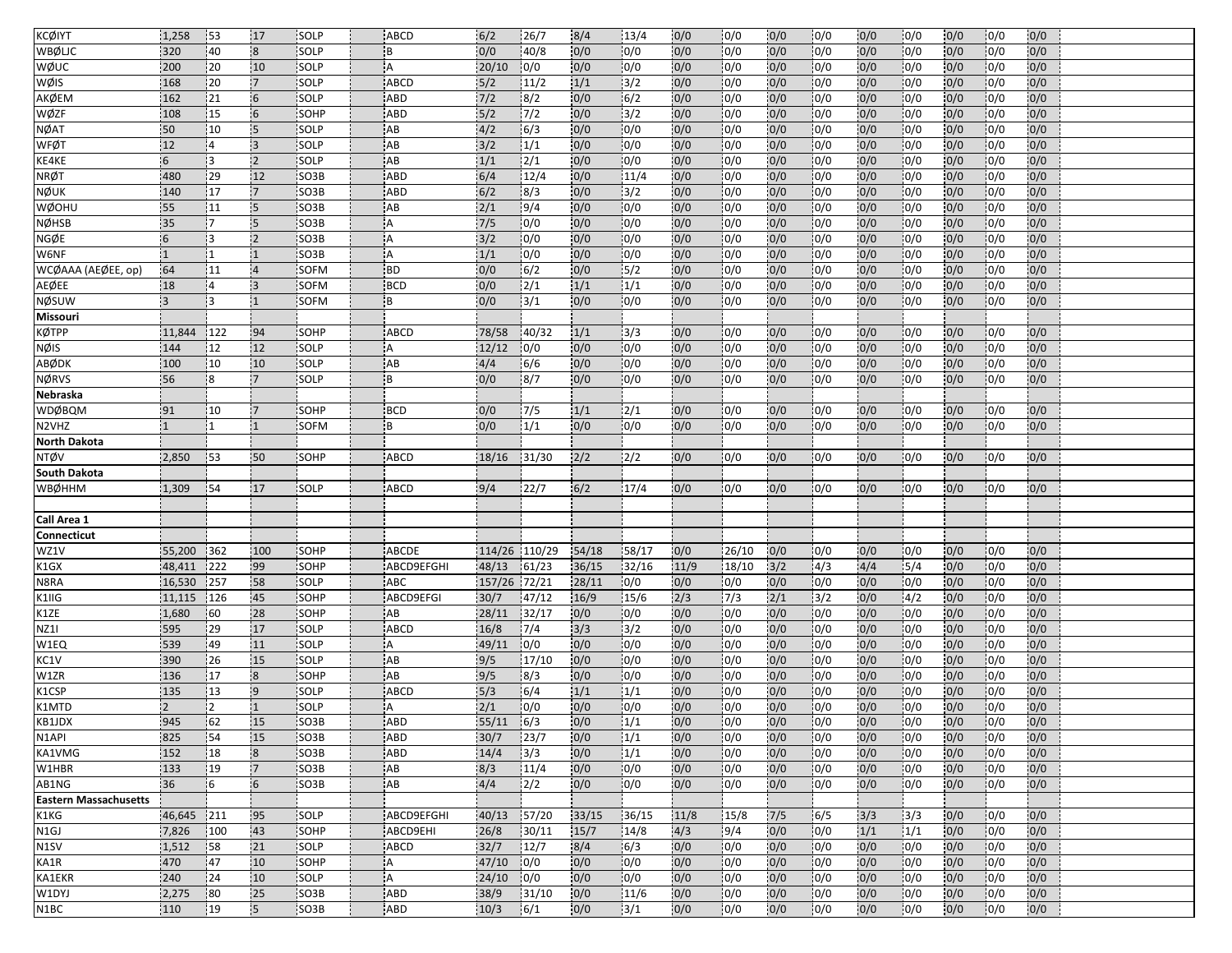| Maine                        |                 |              |                  |                   |                |                |                |              |                 |            |                          |            |             |            |                  |            |                         |            |  |
|------------------------------|-----------------|--------------|------------------|-------------------|----------------|----------------|----------------|--------------|-----------------|------------|--------------------------|------------|-------------|------------|------------------|------------|-------------------------|------------|--|
| K1HC                         | 7,912           | 168          | 43               | SOHP              | <b>ABD</b>     | 64/15          | 88/21          | 0/0          | 16/7            | 0/0        | 0/0                      | 0/0        | 0/0         | 0/0        | 0/0              | 0/0        | 0/0                     | 0/0        |  |
| N1JD                         | 1,950           | 67           | 26               | SOLP              | <b>ABD</b>     | 37/10          | 22/10          | 0/0          | 8/6             | 0/0        | 0/0                      | 0/0        | 0/0         | 0/0        | 0/0              | 0/0        | 0/0                     | 0/0        |  |
| KA1C                         | 187             | 16           | 11               | SO <sub>3</sub> B | ABD            | 7/5            | 8/5            | 0/0          | 1/1             | 0/0        | 0/0                      | 0/0        | 0/0         | 0/0        | 0/0              | 0/0        | 0/0                     | 0/0        |  |
| N1VVV                        | 104             | 11           | 8                | SO <sub>3</sub> B | ABD            | 6/3            | 3/3            | 0/0          | 2/2             | 0/0        | 0/0                      | 0/0        | 0/0         | 0/0        | 0/0              | 0/0        | 0/0                     | 0/0        |  |
| <b>New Hampshire</b>         |                 |              |                  |                   |                |                |                |              |                 |            |                          |            |             |            |                  |            |                         |            |  |
| AF1T                         | 76,632          | 373          | 103              | SOLP              | ABCD9EFGHIJP   | 88/18          | 104/19         | 53/15        | 71/18           | 17/10      | 21/9                     | 4/3        | $3/3$       | 4/3        | 6/3              | 1/1        | 0/0                     | 1/1        |  |
| K1TR                         | 47,770          | 380          | 85               | SOHP              | ABCDE          | 109/19         | 123/25         | 63/17        | 68/17           | 0/0        | 17/7                     | 0/0        | 0/0         | 0/0        | 0/0              | 0/0        | 0/0                     | 0/0        |  |
| K1OR                         | 24,273          | 201          | 93               | SOHP              | <b>ABCD</b>    | 79/24          | 62/40          | 29/13        | 31/16           | 0/0        | 0/0                      | 0/0        | 0/0         | 0/0        | 0/0              | 0/0        | 0/0                     | 0/0        |  |
| W1ZC                         | 8,190           | 119          | 45               | SOHP              | ABCDE          | 32/10          | 46/14          | 8/5          | 22/10           | 0/0        | 11/6                     | 0/0        | 0/0         | 0/0        | 0/0              | 0/0        | 0/0                     | 0/0        |  |
| AC1J                         | 6,438           | 127          | 37               | SOLP              | <b>ABCDE</b>   | 50/10          | 46/14          | 7/5          | 16/4            | 0/0        | 8/4                      | 0/0        | 0/0         | 0/0        | 0/0              | 0/0        | 0/0                     | 0/0        |  |
| W1FKF                        | 2,997           | 63           | 27               | SOHP              | ABCD9EI        | 16/5           | 23/11          | 4/2          | 12/4            | 1/1        | 5/3                      | 0/0        | 0/0         | 0/0        | $\overline{2/1}$ | 0/0        | 0/0                     | 0/0        |  |
| W1MKY                        | 816             | 16           | 12               | SOLP              | ABCD9EFGHIJP   | 1/1            | 3/1            | 1/1          | 3/1             | 1/1        | 1/1                      | 1/1        | 1/1         | 1/1        | 1/1              | 1/1        | 0/0                     | 1/1        |  |
| W1JR                         | 390             | 23           | 13               | SOLP              | ABD            | 11/6           | 15/4           | 0/0          | 7/3             | 0/0        | 0/0                      | 0/0        | 0/0         | 0/0        | 0/0              | 0/0        | 0/0                     | 0/0        |  |
| KA1JRS                       | 360             | 23           | 9                | SOLP              | <b>ABCDHI</b>  | 16/4           | 2/1            | 1/1          | 2/1             | 0/0        | 0/0                      | 0/0        | 0/0         | 1/1        | $\overline{1/1}$ | 0/0        | 0/0                     | 0/0        |  |
| K1VWJ                        | 208             | 26           | $\overline{8}$   | SOLP              | AB             | 24/6           | 2/2            | 0/0          | 0/0             | 0/0        | $\overline{0/0}$         | 0/0        | 0/0         | 0/0        | 0/0              | 0/0        | 0/0                     | 0/0        |  |
| WA1VKO                       | 200             | 20           | 10               | SOLP              | AB             | 14/6           | 6/4            | 0/0          | 0/0             | 0/0        | 0/0                      | 0/0        | 0/0         | 0/0        | 0/0              | 0/0        | 0/0                     | 0/0        |  |
| N1JHJ                        | 2,640           | 111          | 22               | SO <sub>3</sub> B | ABCDE          | 41/9           | 33/8           | 12/0         | 23/5            | 0/0        | 2/0                      | 0/0        | 0/0         | 0/0        | 0/0              | 0/0        | 0/0                     | 0/0        |  |
| KB1QV                        | 114             | 17           | 6                | SO <sub>3</sub> B | ABD            | 12/4           | 3/1            | 0/0          | 2/1             | 0/0        | 0/0                      | 0/0        | 0/0         | 0/0        | 0/0              | 0/0        | $\overline{0/0}$        | 0/0        |  |
| K1PDY                        | 75              | 15           | 5                | SO3B              | AB             | 10/3           | $\frac{15}{2}$ | 0/0          | 10/0            | 0/0        | 0/0                      | 0/0        | 0/0         | 0/0        | 0/0              | 0/0        | 0/0                     | 0/0        |  |
| W1HMM                        | 60              | 10           | 6                | SO <sub>3</sub> B | Α              | 10/6           | 0/0            | 0/0          | 0/0             | 0/0        | 0/0                      | 0/0        | 0/0         | 0/0        | 0/0              | 0/0        | 0/0                     | 0/0        |  |
| <b>Rhode Island</b>          |                 |              |                  |                   |                |                |                |              |                 |            |                          |            |             |            |                  |            |                         |            |  |
| WB2VVV                       | 7,396           | 110          | 43               | SOLP              | ABCD9E         | 32/10          | 34/13          | 18/7         | 17/8            | 4/3        | 5/2                      | 0/0        | 0/0         | 0/0        | 0/0              | 0/0        | 0/0                     | 0/0        |  |
| Vermont                      |                 |              |                  |                   |                |                |                |              |                 |            |                          |            |             |            |                  |            |                         |            |  |
| N1JEZ                        | 36,384          | 1216         | 96               | SOHP              | ABCD9EFG       | 69/27          | 58/22          | 31/16        | 131/15          | $7/5$      | 15/6                     | 3/3        | 12/2        | 0/0        | 0/0              | 0/0        | 10/0                    | 0/0        |  |
| W1GHZ                        | 9,408           | 92           | 64               | SOHP              | ABCD9E         | 13/9           | 38/23          | 19/14        | 15/11           | 4/4        | 3/3                      | 0/0        | 0/0         | 0/0        | 0/0              | 0/0        | 0/0                     | 0/0        |  |
| K1ZK                         | 1,612           | 56           | 26               | SO3B              | <b>ABD</b>     | 36/14          | 14/7           | 0/0          | 6/5             | 0/0        | 0/0                      | 0/0        | 0/0         | 0/0        | 0/0              | 0/0        | 0/0                     | 0/0        |  |
| <b>Western Massachusetts</b> |                 |              |                  |                   |                |                |                |              |                 |            |                          |            |             |            |                  |            |                         |            |  |
| W1UJ                         | 242             | 19           | 11               | SOLP              | <b>ABD</b>     | 9/6            | 7/3            | 0/0          | 3/2             | 0/0        | 0/0                      | 0/0        | 0/0         | 0/0        | 0/0              | 0/0        | 0/0                     | 0/0        |  |
| K5ZD                         | 45              | 19           | 5                | SOLP              |                | 9/5            | 0/0            | 0/0          | 0/0             | 0/0        | 0/0                      | 0/0        | 0/0         | 0/0        | 0/0              | 0/0        | 0/0                     | 0/0        |  |
| N1AAX                        | 390             | 24           | 15               | SO <sub>3</sub> B | <b>ABD</b>     | 13/7           | 9/6            | 0/0          | 2/2             | 0/0        | 0/0                      | 0/0        | 0/0         | 0/0        | 0/0              | 0/0        | 0/0                     | 0/0        |  |
| KC1BIY                       | 119             | 17           | '7               | SO <sub>3</sub> B | AB             | 12/4           | 5/3            | 0/0          | 0/0             | 0/0        | 0/0                      | 0/0        | 0/0         | 0/0        | 0/0              | 0/0        | 0/0                     | 0/0        |  |
|                              |                 |              |                  |                   |                |                |                |              |                 |            |                          |            |             |            |                  |            |                         |            |  |
| Call Area 2                  |                 |              |                  |                   |                |                |                |              |                 |            |                          |            |             |            |                  |            |                         |            |  |
| <b>Eastern New York</b>      |                 |              |                  |                   |                |                |                |              |                 |            |                          |            |             |            |                  |            |                         |            |  |
| WA3AFS                       | 700             | 34           | 20               | SOHP              | <b>ABD</b>     | 26/15          | 7/4            | 0/0          | 1/1             | 0/0        | 0/0                      | 0/0        | 0/0         | 0/0        | 0/0              | 0/0        | 0/0                     | 0/0        |  |
| K2XA                         | 448             | 32           | 14               | SOLP              | IA.            | 32/14          | 0/0            | 0/0          | 0/0             | 0/0        | 0/0                      | 0/0        | 0/0         | 0/0        | 0/0              | 0/0        | 0/0                     | 0/0        |  |
| KC2TVJ                       | 24              | 6            | $\overline{4}$   | SOLP              | l A            | 6/4            | 0/0            | 0/0          | 0/0             | 0/0        | 0/0                      | 0/0        | 0/0         | 0/0        | 0/0              | 0/0        | $\overline{0/0}$        | 0/0        |  |
| KG2H                         | 748             | 44           | 17               | SO <sub>3</sub> B | AB             | 36/11          | 8/6            | 0/0          | 0/0             | 0/0        | 0/0                      | 0/0        | 0/0         | 0/0        | 0/0              | 0/0        | 0/0                     | 0/0        |  |
| KD2NZO                       | 35              | $\mathbf{7}$ | 5                | SO3B              | AB             | 1/1            | 6/4            | 0/0          | 0/0             | 0/0        | 0/0                      | 0/0        | 0/0         | 0/0        | 0/0              | 0/0        | 0/0                     | 0/0        |  |
| New York City-Long Island    |                 |              |                  |                   | ABCD9EG        |                |                |              |                 |            |                          |            |             |            |                  |            |                         |            |  |
| WB2JAY                       | 26,199          | 189<br>187   | 71<br>57         | SOLP<br>SOHP      | <b>ABCDE</b>   | 39/12<br>48/12 | 56/16          | 29/14        | 32/12           | 12/7       | 16/6                     | 0/1        | 15/3<br>0/0 | 0/0        | 0/0              | 0/0<br>0/0 | 0/0                     | 0/0        |  |
| N <sub>2</sub> SLO<br>AA2TT  | 16,017<br>6,265 | 135          | 35               | SOHP              | <b>ABD</b>     | 7/3            | 69/17<br>84/20 | 22/10<br>0/0 | 36/13<br>144/12 | 0/0<br>0/0 | 12/5<br>$\overline{0/0}$ | 0/0<br>0/0 | 0/0         | 0/0<br>0/0 | 0/0<br>0/0       | 0/0        | 0/0<br>$\overline{0/0}$ | 0/0<br>0/0 |  |
| K2TV                         | 325             | 25           | 13               | SOLP              |                | 25/13          | 0/0            | 0/0          | 0/0             | 0/0        | 0/0                      | 0/0        | 0/0         | 0/0        | 0/0              | 0/0        | 0/0                     | 0/0        |  |
| KC2SYF                       | 80              | 10           | $\boldsymbol{8}$ | SOLP              | $\overline{A}$ | 10/8           | 0/0            | 0/0          | 0/0             | 0/0        | 0/0                      | 0/0        | 0/0         | 0/0        | 0/0              | 0/0        | 0/0                     | 0/0        |  |
| K4RUM                        | 35              | 17           | 5 <sup>5</sup>   | SOLP              | IA.            | 7/5            | 0/0            | 0/0          | 0/0             | 0/0        | 0/0                      | 0/0        | 0/0         | 0/0        | 0/0              | 0/0        | 0/0                     | 0/0        |  |
| WB2AMU                       | 636             | 41           | 12               | SOP               | <b>ABCD</b>    | 14/5           | 15/3           | 5/2          | 7/2             | 0/0        | 0/0                      | 0/0        | 0/0         | 0/0        | 0/0              | 0/0        | 0/0                     | 0/0        |  |
| KD2AVU                       | 360             | 19           | 15               | SOP               | <b>ABD</b>     | 2/3            | 12/8           | 0/0          | 5/4             | 0/0        | 0/0                      | 0/0        | 0/0         | 0/0        | 0/0              | 0/0        | 0/0                     | 0/0        |  |
| KC2JRQ                       | 16              | 3            | $\overline{4}$   | SOP               | <b>ABD</b>     | 1/1            | 1/2            | 0/0          | 1/1             | 0/0        | $\overline{0/0}$         | 0/0        | 0/0         | 0/0        | 0/0              | 0/0        | 0/0                     | 0/0        |  |
| KA2BPP                       | 1,932           | 60           | 28               | SO3B              | ABD            | 21/10          | 30/14          | 0/0          | 9/4             | 0/0        | 0/0                      | 0/0        | 0/0         | 0/0        | 0/0              | 0/0        | 0/0                     | 0/0        |  |
| WV <sub>2</sub> C            | 675             | 40           | 15               | SO3B              | <b>ABD</b>     | 17/6           | 18/6           | 0/0          | 5/3             | 0/0        | 0/0                      | 0/0        | 0/0         | 0/0        | 0/0              | 0/0        | 0/0                     | 0/0        |  |
| <b>Northern New Jersey</b>   |                 |              |                  |                   |                |                |                |              |                 |            |                          |            |             |            |                  |            |                         |            |  |
| W2BVH                        | 21,448          | 215          | 56               | SOHP              | ABCD9EF        | 45/10          | 74/14          | 33/8         | 33/8            | 11/6       | 16/6                     | 3/4        | 0/0         | 0/0        | 0/0              | 0/0        | 0/0                     | 0/0        |  |
| W2KV                         | 5,678           | 134          | 34               | SOHP              | <b>ABD</b>     | 28/7           | 73/17          | 0/0          | 33/10           | 0/0        | 0/0                      | 0/0        | 0/0         | 0/0        | $\overline{0/0}$ | 0/0        | 0/0                     | 0/0        |  |
| WB2CUT                       | 1,691           | 89           | 19               | SOLP              | İΒ             | 0/0            | 89/19          | 0/0          | 0/0             | 0/0        | 0/0                      | 0/0        | 0/0         | 0/0        | 0/0              | 0/0        | 0/0                     | 0/0        |  |
| W2UDT                        | 1,690           | 53           | 26               | SOLP              | <b>ABCD</b>    | 20/10          | 21/10          | 2/1          | 10/5            | 0/0        | 0/0                      | 0/0        | 0/0         | 0/0        | 0/0              | 0/0        | 0/0                     | 0/0        |  |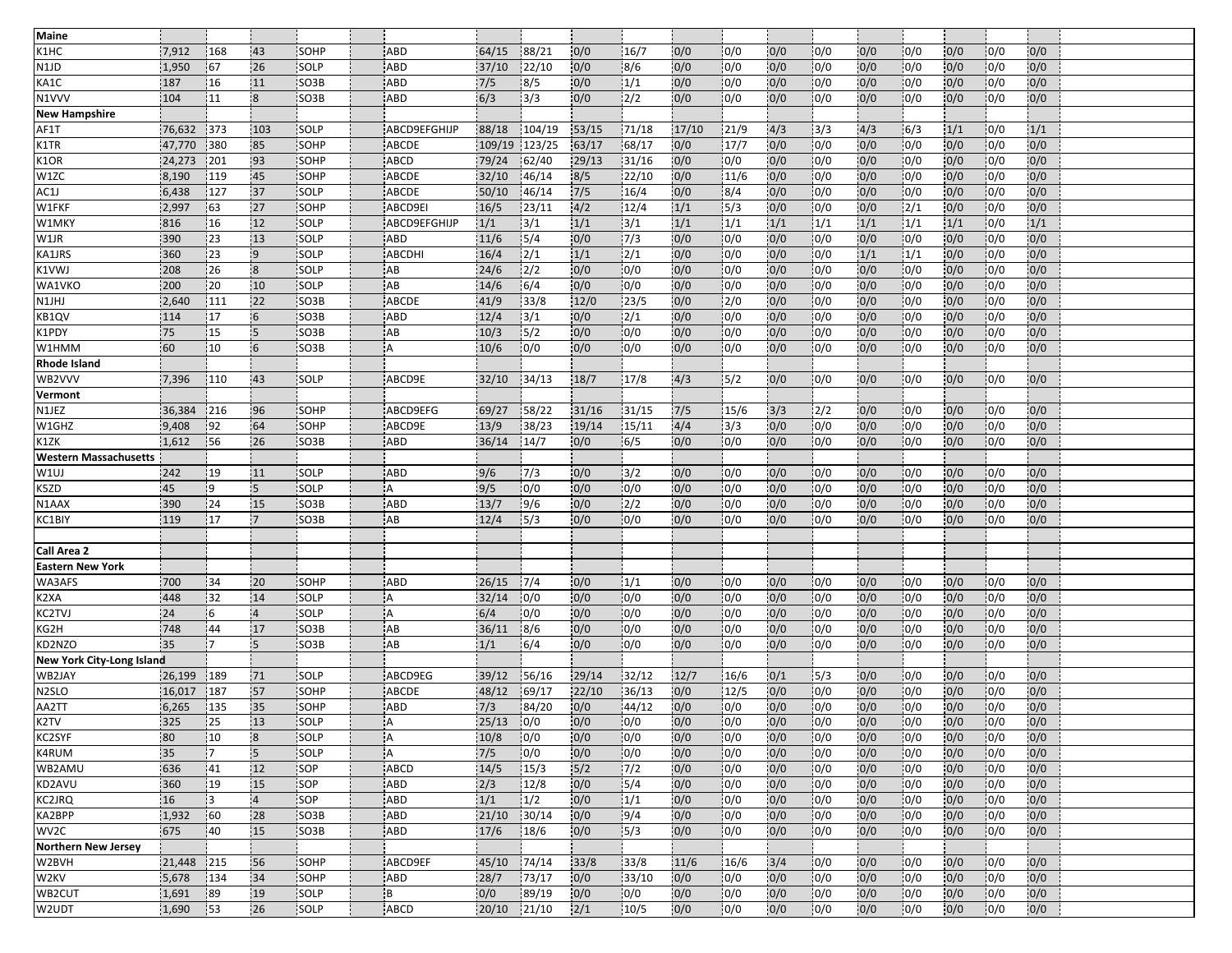| W <sub>2JJ</sub>               | 966            | 69       | 14                      | SOHP              | Α                  | 69/14        | 10/0           | 0/0           | 0/0              | 0/0        | 0/0              | 0/0        | 0/0                     | 0/0        | 0/0              | 0/0        | 0/0              | 0/0        |  |
|--------------------------------|----------------|----------|-------------------------|-------------------|--------------------|--------------|----------------|---------------|------------------|------------|------------------|------------|-------------------------|------------|------------------|------------|------------------|------------|--|
| N <sub>2</sub> W <sub>M</sub>  | 312            | 26       | 12                      | SOHP              | AB                 | 20/7         | 6/5            | 0/0           | 0/0              | 0/0        | 0/0              | 0/0        | 0/0                     | 0/0        | 0/0              | 0/0        | 0/0              | 0/0        |  |
| K2AF                           | 108            | 17       | $6\overline{6}$         | SOHP              | <b>ABD</b>         | 12/4         | 4/1            | 0/0           | 1/1              | 0/0        | 0/0              | 0/0        | 0/0                     | 0/0        | 0/0              | 0/0        | 0/0              | 0/0        |  |
| K <sub>2</sub> ZC              | 72             | 12       | $6\overline{6}$         | SOLP              | AB                 | 10/5         | 2/1            | 0/0           | 0/0              | 0/0        | $\overline{0/0}$ | 0/0        | 0/0                     | 0/0        | 0/0              | 0/0        | $\overline{0/0}$ | 0/0        |  |
| W2VTV                          | 55             | 11       | 5 <sup>5</sup>          | SOLP              | A                  | 11/5         | 0/0            | 0/0           | 0/0              | 0/0        | 0/0              | 0/0        | 0/0                     | 0/0        | 0/0              | 0/0        | 0/0              | 0/0        |  |
| KQ2RP                          | 585            | 39       | 13                      | SOP               | <b>ABCD</b>        | 19/6         | 14/5           | 1/1           | 15/1             | 0/0        | 0/0              | 0/0        | 0/0                     | 0/0        | 0/0              | 0/0        | 0/0              | 0/0        |  |
| W2JEK                          | 495            | 39       | 11                      | SO <sub>3</sub> B | <b>ABD</b>         | 24/4         | 9/4            | 0/0           | 6/3              | 0/0        | $\overline{0/0}$ | 0/0        | 0/0                     | 0/0        | 0/0              | 0/0        | 0/0              | 0/0        |  |
| KC2WUF                         | 30             | 10       | $\overline{3}$          | SO <sub>3</sub> B | A                  | 10/3         | 0/0            | 0/0           | 0/0              | 0/0        | 0/0              | 0/0        | 0/0                     | 0/0        | 0/0              | 0/0        | 0/0              | 0/0        |  |
| WA2ZZ                          | 12             | l3       | 3                       | SO <sub>3</sub> B | <b>ABD</b>         | 1/1          | 1/1            | 0/0           | 1/1              | 0/0        | 0/0              | 0/0        | 0/0                     | 0/0        | 0/0              | 0/0        | 0/0              | 0/0        |  |
| WA2LXE                         | 12             | із       |                         | SO3B              | ABD                | 1/1          | 1/1            | 0/0           | 1/1              | 0/0        | 0/0              | 0/0        | 0/0                     | 0/0        | 0/0              | 0/0        | 0/0              | 0/0        |  |
| W2DPT                          | 56             | 12       |                         | SOFM              | ABD                | 1/1          | 9/2            | 0/0           | 2/1              | 0/0        | 0/0              | 0/0        | 0/0                     | 0/0        | 0/0              | 0/0        | 0/0              | 0/0        |  |
| <b>Southern New Jersey</b>     |                |          |                         |                   |                    |              |                |               |                  |            |                  |            |                         |            |                  |            |                  |            |  |
| N3RG                           | 106,250 386    |          | 125                     | SOLP              | ABCD9EFGHIP        | 96/31        | 92/26          | 53/16         | 66/18            | 21/9       | 31/10            | 6/3        | 9/5                     | 5/3        | 6/3              | 0/0        | 0/0              | 1/1        |  |
| WB2RVX                         | 49,532         | 306      | 61                      | SOHP              | ABCD9EFGHIP        | 90/15        | 52/8           | 36/6          | 41/6             | 21/5       | 24/5             | 16/5       | 9/3                     | 9/5        | 6/2              | 0/0        | 0/0              | 2/1        |  |
| W <sub>2SJ</sub>               | 48,880         | 323      | 65                      | SOHP              | ABCD9EFGP          | 86/13        | 64/13          | 47/8          | 54/9             | 17/5       | 27/6             | 12/4       | 14/6                    | 0/0        | 0/0              | 0/0        | 0/0              | 2/1        |  |
| AA2UK                          | 42,669         | 316      | 99                      | SOHP              | ABCD               | 111/32       | 90/30          | 52/17         | 63/20            | 0/0        | 0/0              | 0/0        | 0/0                     | 0/0        | 0/0              | 0/0        | 0/0              | 0/0        |  |
| KC2TN                          | 33,123         | 301      | 61                      | SOHP              | ABCD9EFGP          | 96/17        | 79/15          | 38/10         | 46/8             | 14/3       | 20/5             | 2/1        | 15/1                    | 0/0        | 0/0              | 0/0        | 0/0              | 1/1        |  |
| W2TAG                          | 10,560         | 183      | 44                      | SOHP              | <b>ABCDE</b>       | 115/20 27/10 |                | 17/6          | 16/5             | 0/0        | 8/3              | 0/0        | 0/0                     | 0/0        | 0/0              | 0/0        | 0/0              | 0/0        |  |
| <b>KB2AYU</b>                  | 8,325          | 144      | 37                      | SOLP              | <b>BCD</b>         | 0/0          | 63/16          | 38/10         | 43/11            | 0/0        | $\overline{0/0}$ | 0/0        | 0/0                     | 0/0        | 0/0              | 0/0        | 0/0              | 0/0        |  |
| KF2Y                           | 7,252          | 140      | 37                      | <b>SOLP</b>       | ABCDE              | 62/16        | 32/10          | 20/5          | 21/5             | 0/0        | 15/1             | 0/0        | 10/0                    | 0/0        | 0/0              | 0/0        | 0/0              | 0/0        |  |
| N <sub>2</sub> SCJ             | 5,250          | 160      | 25                      | SOLP              | ABCD               | 51/8         | 59/9           | 16/3          | 34/5             | 0/0        | 0/0              | 0/0        | 0/0                     | 0/0        | 0/0              | 0/0        | 0/0              | 0/0        |  |
| K1JT                           | 4,712          | 152      | 31                      | SOHP              | $\overline{A}$     | 152/31       | 0/0            | 0/0           | 0/0              | 0/0        | 0/0              | 0/0        | 0/0                     | 0/0        | 0/0              | 0/0        | 0/0              | 0/0        |  |
| N2DEQ                          | 3,900          | 116      | 25                      | SOLP              | ABCD9E             | 57/12        | 33/7           | 9/2           | 10/2             | 3/1        | 4/1              | 0/0        | 0/0                     | 0/0        | 0/0              | 0/0        | 0/0              | 0/0        |  |
| K2WB                           | 1,313          | 69       | 13                      | SOLP              | ABCD               | 19/4         | 18/4           | 16/2          | 16/3             | 0/0        | 0/0              | 0/0        | 0/0                     | 0/0        | 0/0              | 0/0        | 0/0              | 0/0        |  |
| K2SDS                          | 793            | 61       | 13                      | <b>SOLP</b>       | $\overline{A}$     | 61/13        | 0/0            | 0/0           | 0/0              | 0/0        | $\overline{0/0}$ | 0/0        | 10/0                    | 0/0        | $\overline{0/0}$ | 0/0        | 10/0             | 0/0        |  |
| W2FDJ                          | 272            | 34       | $\overline{8}$          | SOLP              | AB                 | 14/2         | 20/6           | 0/0           | 0/0              | 0/0        | 0/0              | 0/0        | 0/0                     | 0/0        | 0/0              | 0/0        | 0/0              | 0/0        |  |
| KE2D                           | 90             | 18       | $5\phantom{.0}$         | SOLP              | A                  | 18/5         | 0/0            | 0/0           | 0/0              | 0/0        | 0/0              | 0/0        | 0/0                     | 0/0        | 0/0              | 0/0        | 0/0              | 0/0        |  |
| AD3Y                           | 88             | 22       | $\overline{4}$          | SOLP              | A                  | 22/4         | 0/0            | 0/0           | 0/0              | 0/0        | 0/0              | 0/0        | 0/0                     | 0/0        | 0/0              | 0/0        | 0/0              | 0/0        |  |
| NE <sub>2</sub> U              | 4,890          | 141      | 30                      | SO <sub>3</sub> B | ABD                | 70/13        | 49/11          | 0/0           | 22/6             | 0/0        | 0/0              | 0/0        | 0/0                     | 0/0        | 0/0              | 0/0        | 0/0              | 0/0        |  |
| <b>Western New York</b>        |                |          |                         |                   |                    |              |                |               |                  |            |                  |            |                         |            |                  |            |                  |            |  |
| N <sub>2</sub> YB              | 11,328         | 165      | 48                      | SOLP              | <b>ABCDE</b>       | 36/9         | 60/15          | 29/10         | 139/13           | 0/0        | 1/1              | 0/0        | 0/0                     | 0/0        | 0/0              | 0/0        | 0/0              | 0/0        |  |
| N <sub>2</sub> OA              | 8,588          | 154      | 38                      | SOLP              | ABCD9E             | 56/15        | 46/9           | 17/4          | 25/6             | $5/2$      | 5/2              | 0/0        | 0/0                     | 0/0        | 0/0              | 0/0        | 0/0              | 0/0        |  |
| KA2ENE                         | 5,488          | 156      | 28                      | SOLP              | ABD                | 51/9         | 65/12          | 0/0           | 40/7             | 0/0        | 0/0              | 0/0        | 0/0                     | 0/0        | 0/0              | 0/0        | 0/0              | 0/0        |  |
| WB2BYP                         | 3,618          | 82       | 27                      | SOHP              | ABCD9E             | 20/4         | 26/7           | 13/5          | 15/5             | 4/3        | $\overline{4/3}$ | 0/0        | $\overline{0/0}$        | 0/0        | 0/0              | 0/0        | 0/0              | 0/0        |  |
| <b>K2QO</b>                    | 2,325          | 93       | 25                      | SOLP              | AB                 | 39/10        | 54/15          | 0/0           | 0/0              | 0/0        | 0/0              | 0/0        | 0/0                     | 0/0        | 0/0              | 0/0        | 0/0              | 0/0        |  |
| K <sub>2</sub> OS              | 1,722<br>372   | 41<br>26 | 21<br>12                | SOHP<br>SOLP      | <b>ABCD</b>        | 0/0<br>8/5   | 0/0            | 41/21<br>1/1  | 0/0<br>4/2       | 0/0        | 0/0              | 0/0        | 0/0<br>$\overline{0/0}$ | 0/0<br>0/0 | 0/0              | 0/0<br>0/0 | 0/0              | 0/0<br>0/0 |  |
| WA2ZNC                         | 315            |          | $\overline{9}$          | SOLP              |                    | 15/3         | 13/4           | 1/1           | $\sqrt{4/1}$     | 0/0        | 0/0<br>0/0       | 0/0        |                         |            | 0/0              | 0/0        | 0/0              |            |  |
| KF2TV<br>KC2PCD                | 306            | 30<br>31 | $\overline{9}$          | SOLP              | <b>ABCD</b><br>ABD | 14/3         | 10/4<br>14/3   | 0/0           | 3/3              | 0/0<br>0/0 | 0/0              | 0/0<br>0/0 | 0/0<br>0/0              | 0/0<br>0/0 | 0/0<br>0/0       | 0/0        | 0/0<br>0/0       | 0/0<br>0/0 |  |
|                                | 210            | 21       |                         | SOHP              |                    |              |                |               | 1/1              | 0/0        |                  |            | $\overline{0/0}$        | 0/0        |                  |            |                  | 0/0        |  |
| KD2LGX<br>AG2AA                | 35             | 17       | 10<br>$\overline{5}$    | SOLP              | <b>ABCD</b><br>AB  | 9/5<br>4/3   | 12/4<br>3/2    | $-1/0$<br>0/0 | 0/0              | 0/0        | 0/0<br>0/0       | 0/0<br>0/0 | 0/0                     | 0/0        | 0/0<br> 0/0      | 0/0<br>0/0 | 0/0<br>0/0       | 0/0        |  |
| KB2YSI                         | 6              | l3       | $\overline{2}$          | SOP               | B                  | 0/0          | $\frac{13}{2}$ | 0/0           | 0/0              | 0/0        | 0/0              | 0/0        | 0/0                     | 0/0        | 0/0              | 0/0        | 0/0              | 0/0        |  |
| N2BEG                          | 2,472          | 194      | 24                      | SO3B              | <b>ABD</b>         | 36/11        | 49/10          | 0/0           | 9/3              | 0/0        | 0/0              | 0/0        | 0/0                     | 0/0        | 0/0              | 0/0        | 0/0              | 0/0        |  |
| WA2CLX                         | 672            | 43       | 14                      | SO3B              | ABD                | 21/5         | 17/5           | 0/0           | 5/4              | 0/0        | 0/0              | 0/0        | 0/0                     | 0/0        | 0/0              | 0/0        | 0/0              | 0/0        |  |
| N2NNF                          | 671            | 54       | 11                      | SO3B              | ABD                | 22/5         | 25/3           | 0/0           | 7/3              | 0/0        | 0/0              | 0/0        | 0/0                     | 0/0        | 0/0              | 0/0        | 0/0              | 0/0        |  |
| WB2WPM                         | 540            | 31       | 15                      | SO <sub>3</sub> B | <b>ABD</b>         | 9/5          | 17/7           | 0/0           | 5/3              | 0/0        | 0/0              | 0/0        | 0/0                     | 0/0        | 0/0              | 0/0        | 0/0              | 0/0        |  |
| AC2VE                          | 510            | 42       | 10                      | SO <sub>3</sub> B | <b>ABD</b>         | 11/3         | 22/3           | 0/0           | 9/4              | 0/0        | 0/0              | 0/0        | 0/0                     | 0/0        | 0/0              | 0/0        | 0/0              | 0/0        |  |
| WB2YJH                         | 430            | 43       | 10                      | SO3B              | AB                 | 17/4         | 26/6           | 0/0           | 0/0              | 0/0        | $\overline{0/0}$ | 0/0        | 0/0                     | 0/0        | 0/0              | 0/0        | 0/0              | 0/0        |  |
| N3EML                          | 99             | 10       | $\overline{9}$          | SO3B              | ABD                | 7/6          | $\frac{2}{2}$  | 0/0           | 1/1              | 0/0        | 0/0              | 0/0        | 0/0                     | 0/0        | 0/0              | 0/0        | 0/0              | 0/0        |  |
| N <sub>2NKX</sub>              | 80             | 10       | $\overline{\mathbf{8}}$ | SO <sub>3</sub> B | AB                 | 4/3          | 6/5            | 0/0           | 0/0              | 0/0        | $\overline{0/0}$ | 0/0        | 0/0                     | 0/0        | 0/0              | 0/0        | 0/0              | 0/0        |  |
| WB2AIV                         | $\overline{4}$ | 2        | $\overline{2}$          | SO <sub>3</sub> B | AB                 | 1/1          | 1/1            | 0/0           | $\overline{0/0}$ | 0/0        | $\overline{0/0}$ | 0/0        | 0/0                     | 0/0        | 0/0              | 0/0        | 0/0              | 0/0        |  |
| W2UTH (W2EV, op)               | 5,520          | 190      | 20                      | SOFM              | <b>ABCD</b>        | 33/5         | 71/6           | 38/5          | 148/4            | 0/0        | $\overline{0/0}$ | 0/0        | 0/0                     | 0/0        | 0/0              | 0/0        | 0/0              | 0/0        |  |
| N <sub>2</sub> HJ <sub>D</sub> | 2,704          | 119      | 16                      | <b>SOFM</b>       | ABCD               | 19/2         | 50/5           | 15/4          | 35/5             | 0/0        | $\overline{0/0}$ | 0/0        | 0/0                     | 0/0        | 0/0              | 0/0        | 0/0              | 0/0        |  |
| K <sub>2</sub> SI              | 768            | 53       | 12                      | SOFM              | ABD                | 14/4         | 28/4           | 0/0           | 11/4             | 0/0        | 0/0              | 0/0        | 0/0                     | 0/0        | 0/0              | 0/0        | 0/0              | 0/0        |  |
|                                |                |          |                         |                   |                    |              |                |               |                  |            |                  |            |                         |            |                  |            |                  |            |  |
|                                |                |          |                         |                   |                    |              |                |               |                  |            |                  |            |                         |            |                  |            |                  |            |  |
| Call Area 3                    |                |          |                         |                   |                    |              |                |               |                  |            |                  |            |                         |            |                  |            |                  |            |  |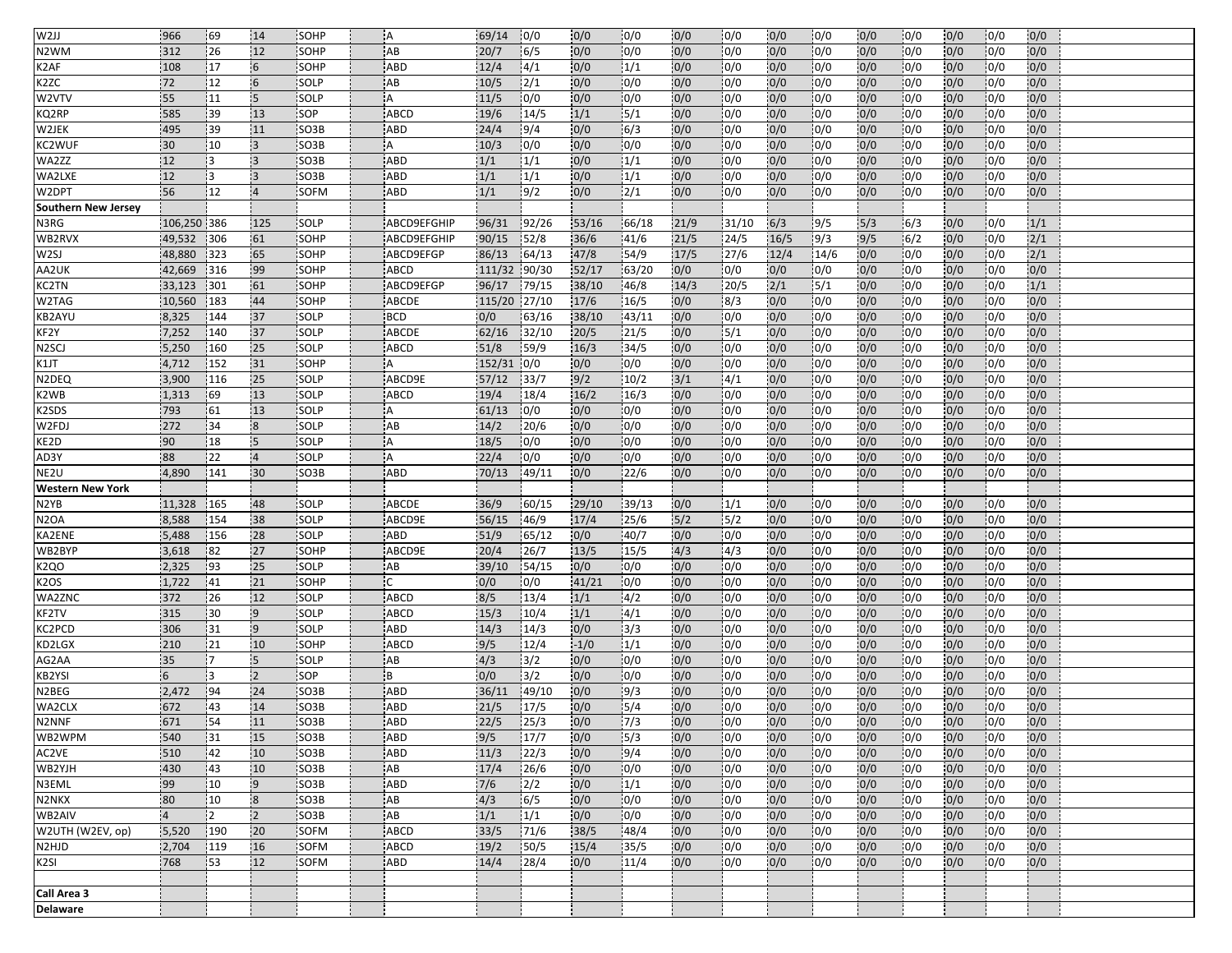| WA3QPX               | 34,968         | 231       | 193             | <b>SOHP</b>       | ABCD9EF              | 71/15        | 79/42        | 26/11        | 27/10            | 12/6       | 14/7       | 2/2        | 0/0        | 0/0        | 0/0        | 0/0        | 0/0              | 0/0        |  |
|----------------------|----------------|-----------|-----------------|-------------------|----------------------|--------------|--------------|--------------|------------------|------------|------------|------------|------------|------------|------------|------------|------------------|------------|--|
| N3YMS                | 22,380         | 218       | 60              | SOLP              | ABCD9E               | 66/13        | 51/16        | 35/10        | 39/10            | 9/5        | 18/6       | 0/0        | 0/0        | 0/0        | 0/0        | 0/0        | 0/0              | 0/0        |  |
| WA3U                 | 1,596          | 57        | 19              | SOLP              | <b>ABCD</b>          | 5/3          | 25/8         | 13/4         | 14/4             | 0/0        | 0/0        | 0/0        | 0/0        | 0/0        | 0/0        | 0/0        | 0/0              | 0/0        |  |
| NY3C                 | 222            | 37        | 6               | SOHP              | A                    | 37/6         | 0/0          | 0/0          | 0/0              | 0/0        | 0/0        | 0/0        | 0/0        | 0/0        | 0/0        | 0/0        | 0/0              | 0/0        |  |
| N3MWQ                | 1,206          | 65        | 18              | SO3B              | ABD                  | 44/9         | 19/8         | 0/0          | 2/1              | 0/0        | 0/0        | 0/0        | 0/0        | 0/0        | 0/0        | 0/0        | 0/0              | 0/0        |  |
| K3JRZ                | 85             | 17        | 5               | SO <sub>3</sub> B | Α                    | 17/5         | 0/0          | 0/0          | 0/0              | 0/0        | 0/0        | 0/0        | 0/0        | 0/0        | 0/0        | 0/0        | 0/0              | 0/0        |  |
| Eastern Pennsylvania |                |           |                 |                   |                      |              |              |              |                  |            |            |            |            |            |            |            |                  |            |  |
| <b>K3TUF</b>         | 116,394 427    |           | 114             | SOHP              | ABCD9EFGHJ           | 93/19        | 92/22        | 70/20        | 76/18            | 25/9       | 31/10      | 15/5       | 12/6       | 12/4       | 0/0        | 1/1        | 0/0              | 0/0        |  |
| WA3DRC               | 52,292         | 322       | 68              | SOHP              | ABCD9EFGHIP          | 101/16       | 58/12        | 40/7         | 147/7            | 17/6       | 26/6       | 14/5       | 10/5       | 4/2        | 3/1        | 0/0        | 0/0              | 2/1        |  |
| WA3GFZ               | 49,288         | 350       | 61              | SOLP              | ABCD9EFGHIP          | 92/13        | 76/10        | 52/8         | 54/8             | 18/5       | 27/6       | 14/5       | 7/3        | 4/1        | 4/1        | 0/0        | 0/0              | 2/1        |  |
| W3SZ                 | 27,048         | 180       | 49              | SOHP              | ABCD9EFGHIJP         | 39/9         | 29/5         | 26/5         | 26/5             | 12/4       | 13/4       | 9/4        | 9/4        | 8/4        | 7/3        | 1/1        | 0/0              | 1/1        |  |
| N3FTI                | 20,794         | 239       | 74              | SOHP              | <b>ABCD</b>          | 167/55 30/8  |              | 19/6         | 23/5             | 0/0        | 0/0        | 0/0        | 0/0        | 0/0        | 0/0        | 0/0        | 0/0              | 0/0        |  |
| K3IPM                | 20,250         | 251       | 50              | SOHP              | ABCD9EFG             | 101/15       | 58/13        | 35/7         | 36/7             | 6/2        | 10/3       | 4/2        | 1/1        | 0/0        | 0/0        | 0/0        | 0/0              | 0/0        |  |
| W3KM                 | 14,858         | 230       | 46              | SOLP              | <b>ABCDE</b>         | 88/13        | 61/13        | 38/9         | 37/8             | 0/0        | 6/3        | 0/0        | 0/0        | 0/0        | 0/0        | 0/0        | 0/0              | 0/0        |  |
| K3MD                 | 13,603         | 168       | 61              | SOHP              | <b>ABCDE</b>         | 42/14        | 79/22        | 18/10        | 25/11            | 0/0        | 4/4        | 0/0        | 0/0        | 0/0        | 0/0        | 0/0        | 0/0              | 0/0        |  |
| KA3FQS               | 13,356         | 184       | 36              | SOLP              | ABCD9EFGP            | 37/8         | 48/7         | 36/7         | 33/6             | 11/2       | 12/3       | 3/1        | 3/1        | 0/0        | 0/0        | 0/0        | 0/0              | 1/1        |  |
| WS3C                 | 11,968         | 161       | 44              | SOLP              | <b>ABCDE</b>         | 35/10        | 49/11        | 28/9         | 32/8             | 0/0        | 17/6       | 0/0        | 0/0        | 0/0        | 0/0        | 0/0        | 0/0              | 0/0        |  |
| W3GAD                | 10,263         | 206       | 33              | SOHP              | <b>ABCDP</b>         | 47/7         | 66/11        | 42/7         | 49/7             | 0/0        | 0/0        | 0/0        | 0/0        | 0/0        | 0/0        | 0/0        | 0/0              | 2/1        |  |
| WA3YUE               | 9,072          | 120       | 36              | SOHP              | ABCD9EF              | 23/7         | $27/6$       | 24/7         | 23/7             | 9/3        | 10/4       | 4/2        | 0/0        | 0/0        | 0/0        | 0/0        | $\overline{0/0}$ | 0/0        |  |
| K1DS                 | 7,448          | 171       | 28              | SOLP              | ABCDE                | 33/5         | 57/8         | 37/7         | 37/6             | 0/0        | $7/2$      | 0/0        | 0/0        | 0/0        | 0/0        | 0/0        | 0/0              | 0/0        |  |
| K3GNC                | 7,200          | 118       | 30              | SOHP              | ABCDEFG              | 20/5         | 36/8         | 20/5         | 26/5             | 0/0        | 9/3        | 4/2        | 3/2        | 0/0        | 0/0        | 0/0        | 0/0              | 0/0        |  |
| K3JJZ                | 6,318          | 168       | 27              | SOHP              | <b>ABCDP</b>         | 55/8         | 53/8         | 25/4         | 34/6             | 0/0        | 0/0        | 0/0        | 0/0        | 0/0        | 0/0        | 0/0        | 0/0              | 1/1        |  |
| W3JG                 | 6,265          | 140       | 35              | SOHP              | <b>ABCDE</b>         | 78/15        | 31/8         | 11/5         | 16/5             | 0/0        | 4/2        | 0/0        | 0/0        | 0/0        | 0/0        | 0/0        | 0/0              | 0/0        |  |
| WA3NUF               | 5,440          | 113       | 34              | SOLP              | ABCD9EFG             | 51/8         | 39/10        | 11/6         | 6/5              | 2/1        | 1/2        | 2/1        | 1/1        | 0/0        | 0/0        | 0/0        | 0/0              | 0/0        |  |
| WX3K                 | 5,439          | 101       | 37              | SOLP              | <b>ABCD</b>          | 24/8         | 31/10        | 22/10        | 24/9             | 0/0        | 0/0        | 0/0        | 0/0        | 0/0        | 0/0        | 0/0        | 0/0              | 0/0        |  |
| KA3WXV               | 5,225          | 161       | 25              | SOLP              | <b>ABCD</b>          | 56/8         | 57/10        | 19/3         | 29/4             | 0/0        | 0/0        | 0/0        | 0/0        | 0/0        | 0/0        | 0/0        | 0/0              | 0/0        |  |
| WA2FGK (K2LNS, op)   | 4,407          | 113       | 39              | SOHP              | AB                   | 96/28        | 17/11        | 0/0          | 0/0              | 0/0        | 0/0        | 0/0        | 0/0        | 0/0        | 0/0        | 0/0        | 0/0              | 0/0        |  |
| KB1JEY               | 4,400          | 155       | 20              | SOLP              | <b>ABCDP</b>         | 55/6         | 41/5         | 28/4         | 30/4             | 0/0        | 0/0        | 0/0        | 0/0        | 0/0        | 0/0        | 0/0        | 0/0              | 1/1        |  |
| WA3RLT               | 4,394          | 141       | 26              | SOLP              | ABD                  | 62/9         | 151/11       | 0/0          | 28/6             | 0/0        | 0/0        | 0/0        | 0/0        | 0/0        | 0/0        | 0/0        | 0/0              | 0/0        |  |
| KB3MTW               | 4,302          | 161       | 18              | SOLP              | <b>ABCDE</b>         | 52/5         | 145/5        | 30/3         | 127/3            | 0/0        | 7/2        | 0/0        | 0/0        | 0/0        | 0/0        | 0/0        | 0/0              | 0/0        |  |
| WA2BTR               | 4,257          | 98        | 33              | SOLP              | ABCD                 | 33/10        | 34/13        | 15/5         | 16/5             | 0/0        | 0/0        | 0/0        | 0/0        | 0/0        | 0/0        | 0/0        | 0/0              | 0/0        |  |
| N3BBI                | 3,968          | 128       | 31              | SOLP              | A                    | 128/31       | 0/0          | 0/0          | 0/0              | 0/0        | 0/0        | 0/0        | 0/0        | 0/0        | 0/0        | 0/0        | 0/0              | 0/0        |  |
| N1XKT                | 2,475          | 122       | 15<br>15        | SOLP<br>SOLP      | <b>ABCD</b>          | 47/4         | 32/4         | 19/3         | 24/4<br>17/3     | 0/0<br>0/0 | 0/0<br>4/1 | 0/0        | 0/0        | 0/0        | 0/0        | 0/0<br>0/0 | 0/0<br>0/0       | 0/0<br>0/0 |  |
| W2GTV<br>K3IUV       | 2,310<br>1,778 | 105<br>89 | 14              | SOLP              | ABCDE<br><b>ABCD</b> | 37/3<br>20/3 | 27/5<br>31/5 | 20/3<br>22/3 | 16/3             | 0/0        | 0/0        | 0/0<br>0/0 | 0/0<br>0/0 | 0/0<br>0/0 | 0/0<br>0/0 | 0/0        | 0/0              | 0/0        |  |
| W3MEL                | 1,716          | 73        | 22              | SOLP              | ABD                  | 53/12        | 15/8         | 0/0          | 5/2              | 0/0        | 0/0        | 0/0        | 0/0        | 0/0        | 0/0        | 0/0        | 0/0              | 0/0        |  |
| W3AWA (WA3KFT, op)   | 1,392          | 73        | 16              | SOLP              | <b>ABCD</b>          | 33/6         | 26/6         | 5/2          | 9/2              | 0/0        | 0/0        | 0/0        | 0/0        | 0/0        | 0/0        | 0/0        | 0/0              | 0/0        |  |
| K3VEQ                | 1,168          | 73        | 16              | SOLP              | AB                   | 31/7         | 42/9         | 0/0          | 0/0              | 0/0        | 0/0        | 0/0        | 0/0        | 0/0        | 0/0        | 0/0        | 0/0              | 0/0        |  |
| NF3R                 | 1,134          | 62        | 18              | SOHP              | ABC                  | 56/14        | 5/3          | 1/1          | 0/0              | 0/0        | 0/0        | 0/0        | 0/0        | 0/0        | 0/0        | 0/0        | 0/0              | 0/0        |  |
| N3FD                 | 1,067          | 75        | 11              | SOLP              | <b>ABCD</b>          | 37/6         | 16/3         | 12/1         | 10/1             | 0/0        | 0/0        | 0/0        | 0/0        | 0/0        | 0/0        | 0/0        | 0/0              | 0/0        |  |
| N3GQF                | 846            | 44        | 18              | SOLP              | <b>ABCD</b>          | 37/11        | 4/3          | 1/2          | 2/2              | 0/0        | 0/0        | 0/0        | 0/0        | 0/0        | 0/0        | 0/0        | 0/0              | 0/0        |  |
| KC3ACQ               | 804            | 67        | 12              | SOLP              | Α                    | 67/12        | 0/0          | 0/0          | 0/0              | 0/0        | 0/0        | 0/0        | 0/0        | 0/0        | 0/0        | 0/0        | 0/0              | 0/0        |  |
| K3DMA                | 756            | 37        | $\overline{7}$  | SOLP              | ABCD9EP              | 4/1          | 6/1          | 11/1         | 6/1              | 1/1        | 3/1        | 0/0        | 0/0        | 0/0        | 0/0        | 0/0        | 0/0              | 6/1        |  |
| K3TEF                | 532            | 36        | 14              | SOLP              | ABD                  | 24/7         | 10/5         | 0/0          | 2/2              | 0/0        | 0/0        | 0/0        | 0/0        | 0/0        | 0/0        | 0/0        | 0/0              | 0/0        |  |
| WR3P                 | 480            | 35        | 10              | SOLP              | <b>ABCD</b>          | 15/4         | 7/2          | 9/2          | 4/2              | 0/0        | 0/0        | 0/0        | 0/0        | 0/0        | 0/0        | 0/0        | 0/0              | 0/0        |  |
| AA3B                 | 324            | 36        | $\overline{9}$  | SOLP              | A                    | 36/9         | 0/0          | 0/0          | 0/0              | 0/0        | 0/0        | 0/0        | 0/0        | 0/0        | 0/0        | 0/0        | 0/0              | 0/0        |  |
| NE31                 | 266            | 21        | $\overline{7}$  | SOLP              | <b>ABCDP</b>         | 11/2         | 5/2          | 2/1          | 1/1              | 0/0        | 0/0        | 0/0        | 0/0        | 0/0        | 0/0        | 0/0        | 0/0              | 2/1        |  |
| K3ISH                | 221            | 17        | 13              | SOHP              | AB                   | 11/8         | 6/5          | 0/0          | $\overline{0/0}$ | 0/0        | 0/0        | 0/0        | 0/0        | 0/0        | 0/0        | 0/0        | 0/0              | 0/0        |  |
| WA2DTW               | 220            | 16        | 10              | SOLP              | ABCD                 | 3/2          | 7/4          | 3/2          | 3/2              | 0/0        | 0/0        | 0/0        | 0/0        | 0/0        | 0/0        | 0/0        | 0/0              | 0/0        |  |
| K3EGE                | 160            | 19        | $\overline{4}$  | SOLP              | <b>BCDP</b>          | 0/0          | 2/1          | 2/1          | 1/1              | 0/0        | 0/0        | 0/0        | 0/0        | 0/0        | 0/0        | 0/0        | 0/0              | 4/1        |  |
| K3BFS                | 126            | 16        | $\overline{7}$  | SOLP              | <b>BD</b>            | 0/0          | 14/6         | 0/0          | 2/1              | 0/0        | 0/0        | 0/0        | 0/0        | 0/0        | 0/0        | 0/0        | 0/0              | 0/0        |  |
| WA3AAN               | 120            | 20        | 6               | SOLP              | A                    | 20/6         | 0/0          | 0/0          | 0/0              | 0/0        | 0/0        | 0/0        | 0/0        | 0/0        | 0/0        | 0/0        | 0/0              | 0/0        |  |
| N3LPJ                | 77             | 11        | $\overline{7}$  | SOLP              | i B                  | 0/0          | 11/7         | 0/0          | 0/0              | 0/0        | 0/0        | 0/0        | 0/0        | 0/0        | 0/0        | 0/0        | 0/0              | 0/0        |  |
| W3HMS                | 72             | 6         | $6\overline{6}$ | SOLP              | ABCDE                | 1/1          | 1/1          | 2/2          | 1/1              | 0/0        | 1/1        | 0/0        | 0/0        | 0/0        | 0/0        | 0/0        | 0/0              | 0/0        |  |
| W8IJ                 | $\mathbf{1}$   |           |                 | SOLP              | B                    | 0/0          | 1/1          | 0/0          | 0/0              | 0/0        | 0/0        | 0/0        | 0/0        | 0/0        | 0/0        | 0/0        | 0/0              | 0/0        |  |
| KF3G                 | $\mathbf{1}$   | ۱1        | $\overline{1}$  | SOLP              | A                    | 1/1          | 0/0          | 0/0          | 0/0              | 0/0        | 0/0        | 0/0        | 0/0        | 0/0        | 0/0        | 0/0        | 0/0              | 0/0        |  |
| AE3J                 | 48             | 12        | $\overline{4}$  | SOP               | A                    | 12/4         | 0/0          | 0/0          | 0/0              | 0/0        | 0/0        | 0/0        | 0/0        | 0/0        | 0/0        | 0/0        | 0/0              | 0/0        |  |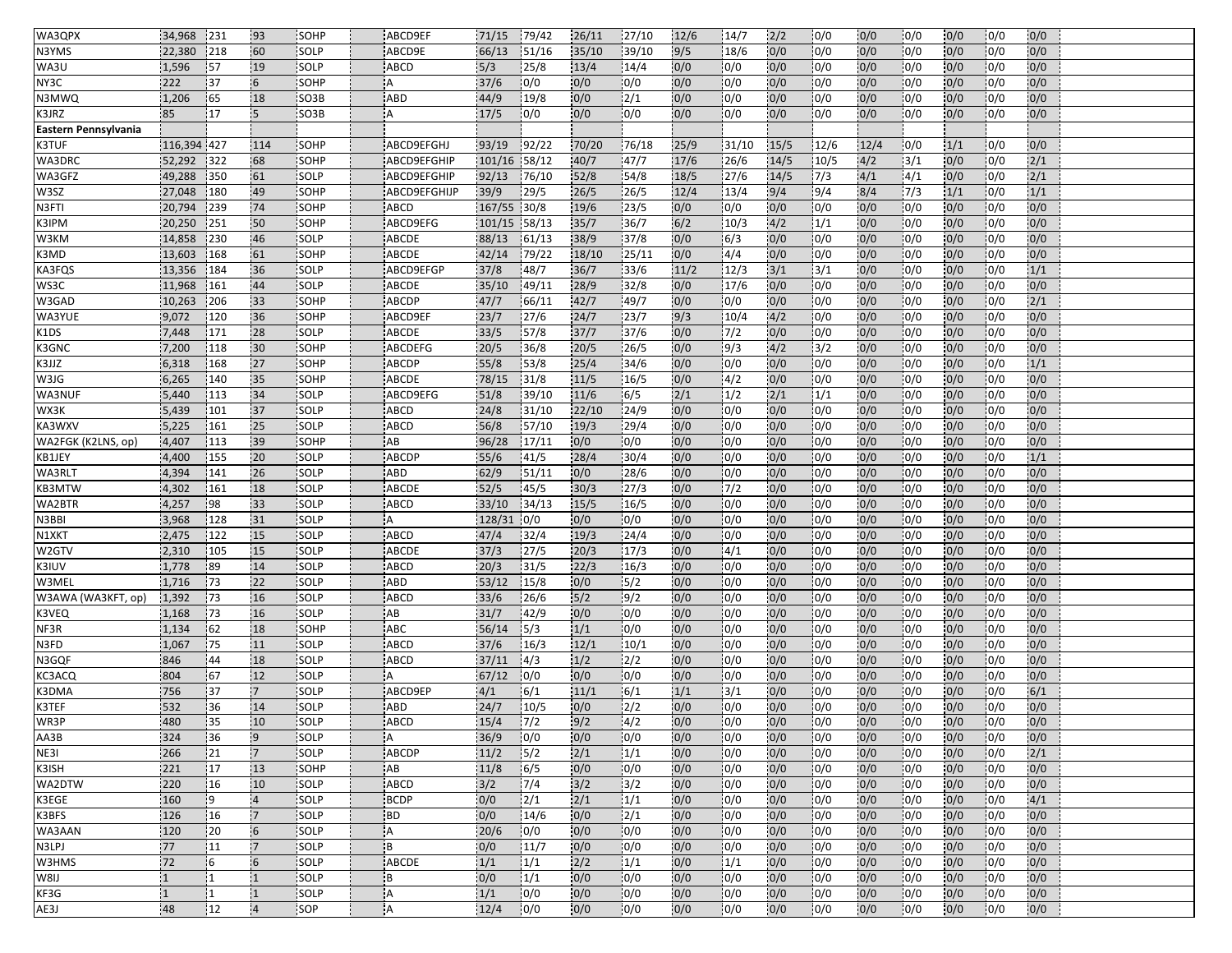| WA3WUL                    | 16             | 12              | $\mathbf{1}$            | SOP                       | P           | 0/0            | 0/0         | 0/0        | 0/0          | 0/0        | 0/0              | 0/0        | 0/0        | 0/0        | 0/0              | 0/0        | 0/0               | 2/1        |  |
|---------------------------|----------------|-----------------|-------------------------|---------------------------|-------------|----------------|-------------|------------|--------------|------------|------------------|------------|------------|------------|------------------|------------|-------------------|------------|--|
| K3SFX                     | 5,907          | 148             | 33                      | SO <sub>3</sub> B         | ABD         | 58/12          | 59/15       | 0/0        | 31/6         | 0/0        | 0/0              | 0/0        | 0/0        | 0/0        | 0/0              | 0/0        | 0/0               | 0/0        |  |
| KR1ST                     | 4,640          | 145             | 32                      | SO <sub>3</sub> B         | AB          | 96/19          | 49/13       | 0/0        | 0/0          | 0/0        | 0/0              | 0/0        | 0/0        | 0/0        | 0/0              | 0/0        | 0/0               | 0/0        |  |
| WV3P                      | 4,158          | 115             | 33                      | SO3B                      | ABD         | 74/15          | 30/12       | 0/0        | 11/6         | 0/0        | $\overline{0/0}$ | 0/0        | 0/0        | 0/0        | 0/0              | 0/0        | $\overline{0/0}$  | 0/0        |  |
| NS3L                      | 2,400          | 64              | 30                      | SO3B                      | ABD         | 20/11          | 28/11       | 0/0        | 16/8         | 0/0        | 0/0              | 0/0        | 0/0        | 0/0        | 0/0              | 0/0        | 0/0               | 0/0        |  |
| KB3TC                     | 2,380          | 104             | 20                      | SO3B                      | ABD         | 40/8           | 49/9        | 0/0        | 15/3         | 0/0        | 0/0              | 0/0        | 0/0        | 0/0        | 0/0              | 0/0        | 0/0               | 0/0        |  |
| WA3JZN                    | 2,242          | 108             | 19                      | SO <sub>3</sub> B         | ABD         | 88/15          | 10/2        | 0/0        | 10/2         | 0/0        | 0/0              | 0/0        | 0/0        | 0/0        | 0/0              | 0/0        | 0/0               | 0/0        |  |
| <b>WS30</b>               | 2,106          | 74              | 26                      | SO <sub>3</sub> B         | ABD         | 43/14          | 24/9        | 0/0        | 7/3          | 0/0        | 0/0              | 0/0        | 0/0        | 0/0        | 0/0              | 0/0        | 0/0               | 0/0        |  |
| N3VRC                     | 576            | 29              | 18                      | SO3B                      | ABD         | 15/9           | 11/6        | 0/0        | 3/3          | 0/0        | 0/0              | 0/0        | 0/0        | 0/0        | 0/0              | 0/0        | 0/0               | 0/0        |  |
| N3JNX                     | 476            | 30              | 14                      | SO3B                      | ABD         | 17/6           | 9/5         | 0/0        | 4/3          | 0/0        | 0/0              | 0/0        | 0/0        | 0/0        | 0/0              | 0/0        | 0/0               | 0/0        |  |
| KB3EXB                    | 297            | 23              | 11                      | SO <sub>3</sub> B         | ABD         | 8/4            | 11/5        | 0/0        | 4/2          | 0/0        | 0/0              | 0/0        | 0/0        | 0/0        | 0/0              | 0/0        | 0/0               | 0/0        |  |
| KD3HN                     | 209            | 16              | 11                      | SO <sub>3</sub> B         | ABD         | 4/3            | 9/6         | 0/0        | 3/2          | 0/0        | 0/0              | 0/0        | 0/0        | 0/0        | 0/0              | 0/0        | 0/0               | 0/0        |  |
| N3HWH                     | 198            | 22              | $\overline{9}$          | SO <sub>3</sub> B         | A           | 22/9           | 0/0         | 0/0        | 0/0          | 0/0        | 0/0              | 0/0        | 0/0        | 0/0        | 0/0              | 0/0        | 0/0               | 0/0        |  |
| W3RJW                     | 128            | 16              | $\overline{8}$          | <b>SO3B</b>               | A           | 16/8           | 0/0         | 0/0        | 0/0          | 0/0        | 0/0              | 0/0        | 0/0        | 0/0        | 0/0              | 0/0        | 0/0               | 0/0        |  |
| KB3ZMF                    | 6              | 2               | $\overline{3}$          | SO3B                      | А           | 2/3            | 0/0         | 0/0        | 0/0          | 0/0        | 0/0              | 0/0        | 0/0        | 0/0        | 0/0              | 0/0        | 0/0               | 0/0        |  |
| W3FEY                     | 16             | 4               |                         | SOFM                      |             | 0/0            | 0/0         | 4/2        | 0/0          | 0/0        | 0/0              | 0/0        | 0/0        | 0/0        | 0/0              | 0/0        | 0/0               | 0/0        |  |
| Maryland-DC               |                |                 |                         |                           |             |                |             |            |              |            |                  |            |            |            |                  |            |                   |            |  |
| K1RZ                      | 311,430 632    |                 | 210                     | SOHP                      | ABCD9EFGHI  | 163/41         | 150/42      | 80/25      | 97/30        | 35/18      | 45/17            | 26/12      | 15/9       | 9/8        | 12/8             | 0/0        | 0/0               | 0/0        |  |
| W3EKT                     | 16,775         | 171             | 61                      | SOLP                      | ABCD9EFG    | 53/15          | 58/17       | 23/9       | 27/10        | $-1/0$     | 5/3              | 2/3        | 4/4        | 0/0        | 0/0              | 0/0        | 0/0               | 0/0        |  |
| N3OC                      | 3,330          | 152             | 30                      | <b>ISOHP</b>              | ABCD9EF     | 11/6           | 12/7        | 8/5        | 10/6         | 4/2        | 5/2              | 2/2        | 0/0        | 0/0        | 0/0              | 0/0        | 0/0               | 0/0        |  |
| K3ZO                      | 3,277          | 113             | 29                      | SOHP                      | AB          | 56/14          | 57/15       | 0/0        | 0/0          | 0/0        | 0/0              | 0/0        | 0/0        | 0/0        | 0/0              | 0/0        | 0/0               | 0/0        |  |
| K3AJ                      | 2,610          | 87              | 30                      | SOHP                      | AB          | 54/19          | 33/11       | 0/0        | 0/0          | 0/0        | 0/0              | 0/0        | 0/0        | 0/0        | 0/0              | 0/0        | 0/0               | 0/0        |  |
| W3FAY                     | 1,428          | 53              | 21                      | SOLP                      | ABCD        | 19/7           | 19/8        | 8/3        | 7/3          | 0/0        | 0/0              | 0/0        | 0/0        | 0/0        | 0/0              | 0/0        | 0/0               | 0/0        |  |
| K3ZU                      | 1,062          | 59              | 18                      | SOHP                      | AB          | 40/11          | 19/7        | 0/0        | 0/0          | 0/0        | 0/0              | 0/0        | 0/0        | 0/0        | 0/0              | 0/0        | 0/0               | 0/0        |  |
| K3BPP                     | 882            | 36              | 21                      | <b>SOLP</b>               | ABD         | 14/8           | 16/10       | 0/0        | 6/3          | 0/0        | $\overline{0/0}$ | 0/0        | 0/0        | 0/0        | $\overline{0/0}$ | 0/0        | 0/0               | 0/0        |  |
| AB3CV                     | 576            | 48              | 12                      | SOHP                      | А           | 48/12          | 0/0         | 0/0        | 0/0          | 0/0        | 0/0              | 0/0        | 0/0        | 0/0        | 0/0              | 0/0        | 0/0               | 0/0        |  |
| N3VOP                     | 380            | 31              | 10                      | SOLP                      | ABCD        | 11/3           | 13/4        | 1/1        | 6/2          | 0/0        | 0/0              | 0/0        | 0/0        | 0/0        | 0/0              | 0/0        | 0/0               | 0/0        |  |
| N3DUE                     | 364            | 28              | 13                      | SOLP                      | AB          | 12/6           | 16/7        | 0/0        | 0/0          | 0/0        | 0/0              | 0/0        | 0/0        | 0/0        | 0/0              | 0/0        | 0/0               | 0/0        |  |
| W8LYJ                     | 352            | 32              | 11                      | SOHP                      | AB          | 33/11          | $-1/0$      | 0/0        | 0/0          | 0/0        | 0/0              | 0/0        | 0/0        | 0/0        | 0/0              | 0/0        | 0/0               | 0/0        |  |
| K2PLF                     | 216            | 27              | $\overline{8}$          | <b>SOHP</b>               | A           | 27/8           | 0/0         | 0/0        | 0/0          | 0/0        | 0/0              | 0/0        | 0/0        | 0/0        | 0/0              | 0/0        | 0/0               | 0/0        |  |
| W3MR                      | 189            | 27              | $\overline{7}$          | SOLP                      | A           | 27/7           | 0/0         | 0/0        | 0/0          | 0/0        | 0/0              | 0/0        | 0/0        | 0/0        | 0/0              | 0/0        | 0/0               | 0/0        |  |
| 4U1WB (AJ3M, op)<br>N3ALN | 80             | 16              | $\overline{\mathbf{5}}$ | SOLP                      | A           | 16/5           | 0/0         | 0/0        | 0/0          | 0/0        | 0/0<br>0/0       | 0/0        | 0/0        | 0/0        | 0/0              | 0/0        | 0/0               | 0/0        |  |
| W3XY                      | 2,990<br>2,754 | 103<br>102      | 26<br>27                | SO <sub>3</sub> B<br>SO3B | ABD<br>AB   | 72/17<br>94/21 | 19/5<br>8/6 | 0/0<br>0/0 | 12/4<br>0/0  | 0/0<br>0/0 | 0/0              | 0/0<br>0/0 | 0/0<br>0/0 | 0/0<br>0/0 | 0/0<br>0/0       | 0/0<br>0/0 | 0/0<br>0/0        | 0/0<br>0/0 |  |
| AI3Z                      | 1,692          | 87              | 18                      | SO3B                      | ABD         | 70/12          | 10/4        | 0/0        | 7/2          | 0/0        | 0/0              | 0/0        | 0/0        | 0/0        | 0/0              | 0/0        | 0/0               | 0/0        |  |
| <b>KB5NHM</b>             | 1,280          | 58              | 20                      | SO3B                      | ABD         | 44/11          | 8/5         | 0/0        | 6/4          | 0/0        | 0/0              | 0/0        | 0/0        | 0/0        | 0/0              | 0/0        | 0/0               | 0/0        |  |
| W3DAD                     | 930            | 60              | 15                      | SO3B                      | ABD         | 51/11          | 7/3         | 0/0        | 2/1          | 0/0        | 0/0              | 0/0        | 0/0        | 0/0        | 0/0              | 0/0        | 0/0               | 0/0        |  |
| Western Pennsylvania      |                |                 |                         |                           |             |                |             |            |              |            |                  |            |            |            |                  |            |                   |            |  |
| N3JDR                     | 26,550         | 180             | 90                      | <b>SOHP</b>               | ABCDE       | 31/15          | 70/34       | 28/15      | 33/17        | 0/0        | 18/9             | 0/0        | 0/0        | 0/0        | 0/0              | 0/0        | 0/0               | 0/0        |  |
| KA1ZE/3                   | 22,718         | 307             | 74                      | SOHP                      | B           | 0/0            | 307/74      | 0/0        | 0/0          | 0/0        | 0/0              | 0/0        | 0/0        | 0/0        | 0/0              | 0/0        | 0/0               | 0/0        |  |
| WA3PTV                    | 7,964          | 107             | 44                      | SOLP                      | ABCD9EFG    | 42/12          | 21/8        | 16/8       | 17/8         | 5/4        | 4/2              | 1/1        | 1/1        | 0/0        | 0/0              | 0/0        | 0/0               | 0/0        |  |
| NG3W                      | 2,001          | 50              | 29                      | SOHP                      | ABD         | 2/2            | 29/16       | 0/0        | 19/11        | 0/0        | 0/0              | 0/0        | 0/0        | 0/0        | 0/0              | 0/0        | 0/0               | 0/0        |  |
| K3ZCY                     | 1,456          | 36              | 28                      | SOLP                      | <b>ABCD</b> | 9/8            | 11/8        | 8/6        | 8/6          | 0/0        | 0/0              | 0/0        | 0/0        | 0/0        | 0/0              | 0/0        | 0/0               | 0/0        |  |
| N3XF                      | 1,300          | 50              | 25                      | SOHP                      | ABD         | 36/14          | 12/9        | 0/0        | 2/2          | 0/0        | 0/0              | 0/0        | 0/0        | 0/0        | 0/0              | 0/0        | 0/0               | 0/0        |  |
| W3UTD                     | 333            | $\overline{37}$ | $\overline{9}$          | <b>SOHP</b>               | AB          | 36/8           | 1/1         | 0/0        | 0/0          | 0/0        | $\overline{0/0}$ | 0/0        | 0/0        | 0/0        | 0/0              | 0/0        | $\overline{10/0}$ | 0/0        |  |
| K3UA                      | 325            | 25              | 13                      | SOLP                      | A           | 25/13          | 0/0         | 0/0        | 0/0          | 0/0        | 0/0              | 0/0        | 0/0        | 0/0        | 0/0              | 0/0        | 0/0               | 0/0        |  |
| WB3LHD                    | 240            | 20              | $12$                    | SOLP                      | A           | 20/12          | 0/0         | 0/0        | 0/0          | 0/0        | 0/0              | 0/0        | 0/0        | 0/0        | 0/0              | 0/0        | 0/0               | 0/0        |  |
| N3EMF                     | 88             | 17              | $\overline{\mathbf{8}}$ | SOHP                      | <b>ABCD</b> | 2/2            | 1/2         | 2/2        | $\sqrt{2}/2$ | 0/0        | 0/0              | 0/0        | 0/0        | 0/0        | 0/0              | 0/0        | 0/0               | 0/0        |  |
| KM4KMU                    | 840            | 55              | 15                      | SOFM                      | ABCD        | 4/1            | 35/8        | 3/3        | 13/3         | 0/0        | 0/0              | 0/0        | 0/0        | 0/0        | 0/0              | 0/0        | 0/0               | 0/0        |  |
|                           |                |                 |                         |                           |             |                |             |            |              |            |                  |            |            |            |                  |            |                   |            |  |
| Call Area 4               |                |                 |                         |                           |             |                |             |            |              |            |                  |            |            |            |                  |            |                   |            |  |
| Alabama                   |                |                 |                         |                           |             |                |             |            |              |            |                  |            |            |            |                  |            |                   |            |  |
| KE8FD                     | 10,557         | 113             | 69                      | SOHP                      | ABCDE       | 30/15          | 47/28       | 20/15      | 14/9         | 0/0        | 2/2              | 0/0        | 0/0        | 0/0        | 0/0              | 0/0        | 0/0               | 0/0        |  |
| W4ENN                     | 1,311          | 41              | 23                      | SOHP                      | ABCDE       | 13/5           | 16/10       | 5/4        | 5/3          | 0/0        | 2/1              | 0/0        | 0/0        | 0/0        | 0/0              | 0/0        | 0/0               | 0/0        |  |
| K4VOW (K4QF, op)          | 646            | 29              | 19                      | SOLP                      | ABCD        | 7/3            | 17/10       | 1/3        | 4/2          | 0/0        | 0/1              | 0/0        | 0/0        | 0/0        | 0/0              | 0/0        | 0/0               | 0/0        |  |
| AJ4W                      | 288            | 19              | 12                      | SOLP                      | <b>ABD</b>  | 7/4            | 7/4         | 0/0        | 15/4         | 0/0        | 0/0              | 0/0        | 0/0        | 0/0        | 0/0              | 0/0        | 0/0               | 0/0        |  |
| Georgia                   |                |                 |                         |                           |             |                |             |            |              |            |                  |            |            |            |                  |            |                   |            |  |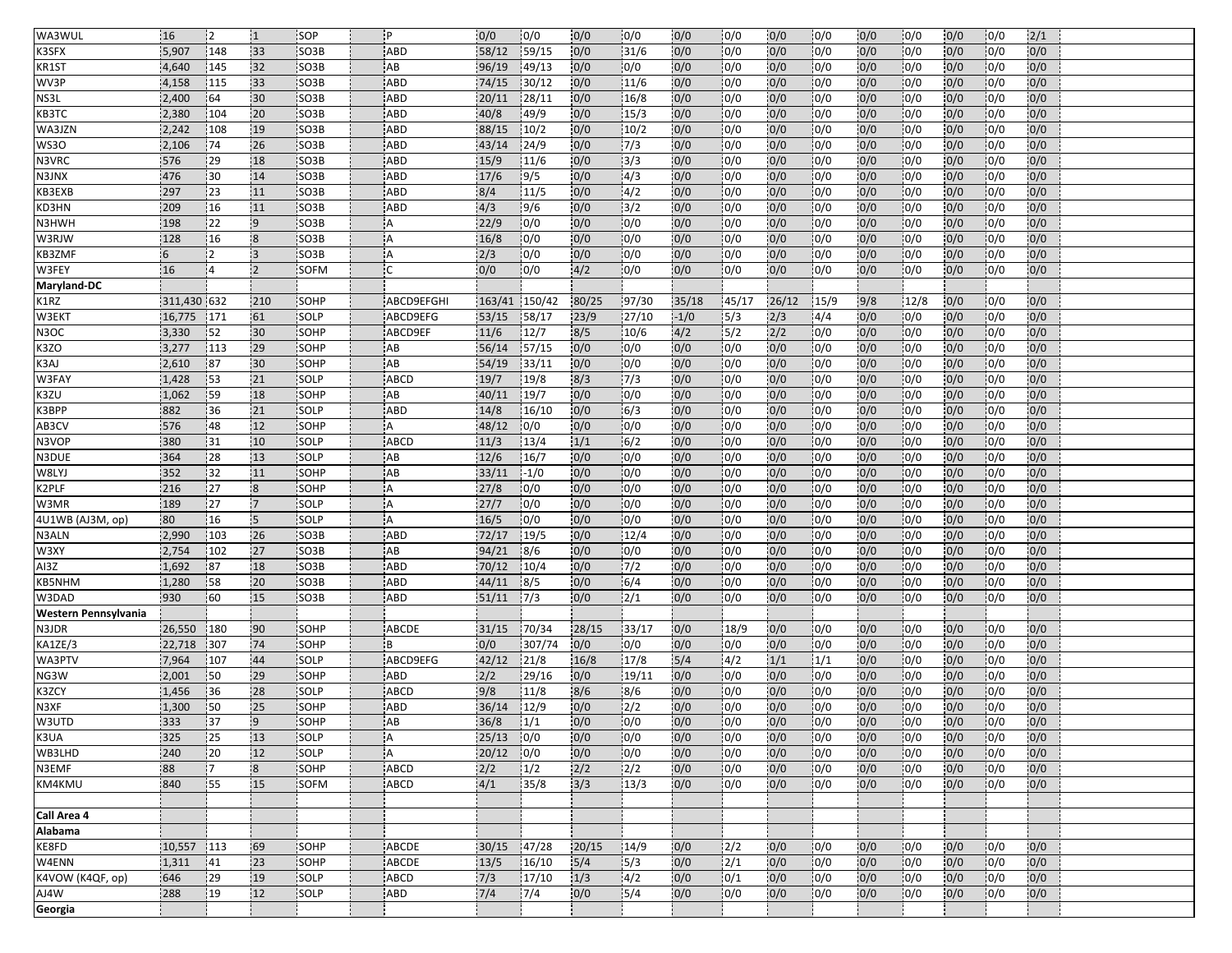| KX4R                  | 13,764         | 136            | 74                      | SOLP              | <b>ABCD</b>    | 32/14        | 154/29        | 25/16 | 25/15            | 0/0  | 0/0              | 0/0  | 0/0  | 0/0 | 0/0          | 0/0 | 10/0 | 0/0 |  |
|-----------------------|----------------|----------------|-------------------------|-------------------|----------------|--------------|---------------|-------|------------------|------|------------------|------|------|-----|--------------|-----|------|-----|--|
| W4AMP                 | 2.296          | 57             | 28                      | SOHP              | <b>ABCDE</b>   | 19/7         | 17/9          | 10/5  | 9/5              | 0/0  | 2/2              | 0/0  | 0/0  | 0/0 | 0/0          | 0/0 | 0/0  | 0/0 |  |
| KC4JD                 | 144            | 13             | $\overline{\mathbf{8}}$ | SOHP              | ABCD           | 3/2          | 5/3           | 3/2   | 2/1              | 0/0  | 0/0              | 0/0  | 0/0  | 0/0 | 0/0          | 0/0 | 0/0  | 0/0 |  |
| W4ATL                 | 9              | Ι3             | $\overline{3}$          | SOHP              | А              | 3/3          | 0/0           | 0/0   | 0/0              | 0/0  | 0/0              | 0/0  | 0/0  | 0/0 | 0/0          | 0/0 | 0/0  | 0/0 |  |
| AA4LR                 | $\mathbf{1}$   |                |                         | SOLP              | A              | 1/1          | 0/0           | 0/0   | 0/0              | 0/0  | 0/0              | 0/0  | 0/0  | 0/0 | 0/0          | 0/0 | 0/0  | 0/0 |  |
| Kentucky              |                |                |                         |                   |                |              |               |       |                  |      |                  |      |      |     |              |     |      |     |  |
| W8KHP                 | 176            | 16             | 11                      | SOLP              | AB             | 14/9         | 2/2           | 0/0   | 0/0              | 0/0  | 0/0              | 0/0  | 0/0  | 0/0 | 0/0          | 0/0 | 0/0  | 0/0 |  |
| N4YHC                 | 3              | 13             | $\vert$ 1               | SO <sub>3</sub> B | B              | 0/0          | 3/1           | 0/0   | 0/0              | 0/0  | 0/0              | 0/0  | 0/0  | 0/0 | 0/0          | 0/0 | 0/0  | 0/0 |  |
| <b>North Carolina</b> |                |                |                         |                   |                |              |               |       |                  |      |                  |      |      |     |              |     |      |     |  |
| N1GC                  | 7,502          | 90             | 62                      | SOHP              | <b>ABCD</b>    | 17/11        | 142/27        | 17/13 | 14/11            | 0/0  | 0/0              | 0/0  | 0/0  | 0/0 | 0/0          | 0/0 | 0/0  | 0/0 |  |
| NG <sub>4C</sub>      | 2,054          | 79             | 26                      | SOHP              | AB             | 61/15        | 18/11         | 0/0   | 0/0              | 0/0  | 0/0              | 0/0  | 0/0  | 0/0 | 0/0          | 0/0 | 0/0  | 0/0 |  |
| W1AJT (VE3UTT, op)    | 294            | 21             | 14                      | SOHP              | Α              | 21/14        | 0/0           | 0/0   | 0/0              | 0/0  | 0/0              | 0/0  | 0/0  | 0/0 | 0/0          | 0/0 | 0/0  | 0/0 |  |
| W4WNT                 | $\overline{3}$ | $\overline{3}$ | $\overline{1}$          | <b>SOLP</b>       | A              | 3/1          | 0/0           | 0/0   | 0/0              | 0/0  | 0/0              | 0/0  | 0/0  | 0/0 | 0/0          | 0/0 | 0/0  | 0/0 |  |
| W4GHV                 | $\overline{2}$ | 12             | $\overline{1}$          | SOLP              | A              | 2/1          | 0/0           | 0/0   | 0/0              | 0/0  | 0/0              | 0/0  | 0/0  | 0/0 | 0/0          | 0/0 | 0/0  | 0/0 |  |
| K3YDX                 | 24             | 5              | $\overline{4}$          | SO3B              | ABD            | 3/2          | 1/1           | 0/0   | 1/1              | 0/0  | 0/0              | 0/0  | 0/0  | 0/0 | 0/0          | 0/0 | 0/0  | 0/0 |  |
| Northern Florida      |                |                |                         |                   |                |              |               |       |                  |      |                  |      |      |     |              |     |      |     |  |
| N4TWX                 | 7,584          | 101            | 48                      | SOHP              | ABCDE          | 20/9         | 36/16         | 14/7  | 25/13            | 0/0  | 6/3              | 0/0  | 0/0  | 0/0 | 0/0          | 0/0 | 0/0  | 0/0 |  |
| W4RAA                 | 5,040          | 86             | 28                      | SOLP              | ABCD9E         | 12/5         | 22/6          | 11/6  | 20/6             | 11/1 | 10/4             | 0/0  | 0/0  | 0/0 | 0/0          | 0/0 | 0/0  | 0/0 |  |
| K4RSV                 | 3,125          | 47             | 25                      | SOLP              | <b>ABCDI</b>   | 4/3          | 13/7          | 6/4   | 16/7             | 0/0  | 0/0              | 0/0  | 0/0  | 0/0 | $\sqrt{8/4}$ | 0/0 | 0/0  | 0/0 |  |
| WA7ZZI                | 759            | 124            | 11                      | <b>SOLP</b>       | <b>BDEI</b>    | 0/0          | 9/4           | 0/0   | 8/4              | 0/0  | 3/1              | 0/0  | 0/0  | 0/0 | 4/2          | 0/0 | 0/0  | 0/0 |  |
| W1LVL                 | 416            | 24             | $\overline{8}$          | SOLP              | ABCD9E         | 5/3          | 5/1           | 3/1   | 4/1              | 6/1  | 1/1              | 0/0  | 0/0  | 0/0 | 0/0          | 0/0 | 0/0  | 0/0 |  |
| KA4WJB                | 24             | $\overline{4}$ | $\overline{4}$          | SOLP              | <b>BD</b>      | 0/0          | $\frac{2}{2}$ | 0/0   | 2/2              | 0/0  | 0/0              | 0/0  | 0/0  | 0/0 | 0/0          | 0/0 | 0/0  | 0/0 |  |
| K2OEQ                 | $\overline{2}$ | 12             | $\overline{1}$          | SOLP              | B              | 0/0          | 2/1           | 0/0   | 0/0              | 0/0  | 0/0              | 0/0  | 0/0  | 0/0 | 0/0          | 0/0 | 0/0  | 0/0 |  |
| WA4GPM                | 7,450          | 124            | 50                      | SO <sub>3</sub> B | ABD            | 62/25        | 37/15         | 0/0   | 25/10            | 0/0  | 0/0              | 0/0  | 0/0  | 0/0 | 0/0          | 0/0 | 0/0  | 0/0 |  |
| WA4UF                 | 40             | 17             | 5                       | SO3B              | ABD            | 3/2          | 3/2           | 0/0   | 1/1              | 0/0  | 0/0              | 0/0  | 0/0  | 0/0 | 0/0          | 0/0 | 0/0  | 0/0 |  |
| KA3EHL                | 21             | 17             | $\overline{3}$          | SO3B              | А              | 7/3          | 0/0           | 0/0   | 0/0              | 0/0  | 0/0              | 0/0  | 0/0  | 0/0 | 0/0          | 0/0 | 0/0  | 0/0 |  |
| South Carolina        |                |                |                         |                   |                |              |               |       |                  |      |                  |      |      |     |              |     |      |     |  |
| WA4LDU                | 285            | 15             | 15                      | SO3B              | ABD            | 5/5          | 6/6           | 0/0   | 4/4              | 0/0  | 0/0              | 0/0  | 0/0  | 0/0 | 0/0          | 0/0 | 0/0  | 0/0 |  |
| KK4MA                 | 255            | 17             | 15                      | SO3B              | А              | 17/15        | 0/0           | 0/0   | 0/0              | 0/0  | 0/0              | 0/0  | 0/0  | 0/0 | 0/0          | 0/0 | 0/0  | 0/0 |  |
| AJ4UQ                 | $\mathbf{1}$   | $\mathbf{1}$   | $\overline{1}$          | <b>SO3B</b>       | A              | 1/1          | 0/0           | 0/0   | 0/0              | 0/0  | 0/0              | 0/0  | 0/0  | 0/0 | 0/0          | 0/0 | 0/0  | 0/0 |  |
| Southern Florida      |                |                |                         |                   |                |              |               |       |                  |      |                  |      |      |     |              |     |      |     |  |
| KØVXM                 | 39,932         | 162            | 67                      | SOHP              | ABCD9EFGHI     | 20/7         | 26/8          | 18/7  | 25/8             | 13/7 | 17/7             | 10/6 | 12/7 | 8/4 | 13/6         | 0/0 | 0/0  | 0/0 |  |
| N4BRF                 | 4,212          | 77             | 36                      | SOLP              | ABCDE          | 26/11        | 23/9          | 9/5   | 13/7             | 0/0  | 6/4              | 0/0  | 0/0  | 0/0 | 0/0          | 0/0 | 0/0  | 0/0 |  |
| NC <sub>2V</sub>      | 600            | 25             | 24                      | SOHP              | AB             | 6/5          | 19/19         | 0/0   | 0/0              | 0/0  | 0/0              | 0/0  | 0/0  | 0/0 | 0/0          | 0/0 | 0/0  | 0/0 |  |
| W6BXQ                 | 583            | 44             | 11                      | SOLP              | ABCD           | 18/4         | 17/3          | 3/2   | 6/2              | 0/0  | 0/0              | 0/0  | 0/0  | 0/0 | 0/0          | 0/0 | 0/0  | 0/0 |  |
| N <sub>4QV</sub>      | 51             | 14             | $\overline{3}$          | SO3B              | ABD            | 6/1          | 5/1           | 0/0   | 3/1              | 0/0  | 0/0              | 0/0  | 0/0  | 0/0 | 0/0          | 0/0 | 0/0  | 0/0 |  |
| Tennessee             |                |                |                         |                   |                |              |               |       |                  |      |                  |      |      |     |              |     |      |     |  |
| N4QWZ                 | 3,916          | 52             | 44                      | SOHP              | BCD9E          | 0/0          | 25/20         | 12/10 | 10/9             | 2/2  | 3/3              | 0/0  | 0/0  | 0/0 | 0/0          | 0/0 | 0/0  | 0/0 |  |
| AG4V                  | 3,145          | 52             | 37                      | SOHP              | ABCD9E         | 11/8         | 18/13         | 10/8  | 8/5              | 1/1  | 4/2              | 0/0  | 0/0  | 0/0 | 0/0          | 0/0 | 0/0  | 0/0 |  |
| K4YRK                 | 532            | 28             | 14                      | SOHP              | ABD            | 12/5         | 6/4           | 0/0   | 10/5             | 0/0  | 0/0              | 0/0  | 0/0  | 0/0 | 0/0          | 0/0 | 0/0  | 0/0 |  |
| AA4DD                 | 525            | 24             | 15                      | SOHP              | ABCD9E         | 14/10        | 3/1           | 2/1   | 3/1              | 1/1  | 1/1              | 0/0  | 0/0  | 0/0 | 0/0          | 0/0 | 0/0  | 0/0 |  |
| N <sub>4</sub> DW     | 6              | l 3            | $\overline{2}$          | SOLP              | AB             | 2/1          | 1/1           | 0/0   | 0/0              | 0/0  | 0/0              | 0/0  | 0/0  | 0/0 | 0/0          | 0/0 | 0/0  | 0/0 |  |
| W4TTM                 | 78             | 11             | 6                       | SO3B              | ABD            | $7/4$        | 2/1           | 0/0   | 2/1              | 0/0  | 0/0              | 0/0  | 0/0  | 0/0 | 0/0          | 0/0 | 0/0  | 0/0 |  |
| K4NRT                 | 15             | l 3            | $\overline{3}$          | SOFM              | <b>BCD</b>     | 0/0          | 1/1           | 1/1   | 1/1              | 0/0  | 0/0              | 0/0  | 0/0  | 0/0 | 0/0          | 0/0 | 0/0  | 0/0 |  |
| <b>Virginia</b>       |                |                |                         |                   |                |              |               |       |                  |      |                  |      |      |     |              |     |      |     |  |
| W3IP                  | 66,105         | 377            | 117                     | SOHP              | ABCD9E         | 173/41 82/25 |               | 38/15 | 51/17            | 10/7 | 23/12            | 0/0  | 0/0  | 0/0 | 0/0          | 0/0 | 0/0  | 0/0 |  |
| K4FJW                 | 3,024          | 63             | 36                      | SOLP              | ABCD9E         | 28/14        | 18/9          | 6/5   | 9/6              | 1/1  | 1/1              | 0/0  | 0/0  | 0/0 | 0/0          | 0/0 | 0/0  | 0/0 |  |
| K1HTV                 | 1,040          | 65             | 16                      | SOHP              | AB             | 56/12        | 9/4           | 0/0   | 0/0              | 0/0  | 0/0              | 0/0  | 0/0  | 0/0 | 0/0          | 0/0 | 0/0  | 0/0 |  |
| N3MK                  | 969            | 43             | 19                      | SOHP              | ABCD           | 21/6         | 14/8          | 3/2   | 15/3             | 0/0  | 0/0              | 0/0  | 0/0  | 0/0 | 0/0          | 0/0 | 0/0  | 0/0 |  |
| N4MM                  | 954            | 52             | 18                      | SOHP              | ABD            | 32/9         | 19/8          | 0/0   | 1/1              | 0/0  | 0/0              | 0/0  | 0/0  | 0/0 | 0/0          | 0/0 | 0/0  | 0/0 |  |
| KJ4ZYB                | 299            | 17             | 13                      | SOLP              | ABCD           | 5/3          | 6/6           | 1/1   | 5/3              | 0/0  | $\overline{0/0}$ | 0/0  | 0/0  | 0/0 | 0/0          | 0/0 | 0/0  | 0/0 |  |
| W4MYA                 | 286            | 22             | 13                      | SOLP              | A              | 22/13        | 0/0           | 0/0   | 0/0              | 0/0  | 0/0              | 0/0  | 0/0  | 0/0 | 0/0          | 0/0 | 0/0  | 0/0 |  |
| WF4R                  | 248            | 31             | $\overline{8}$          | SOLP              | $\overline{A}$ | 31/8         | 0/0           | 0/0   | 0/0              | 0/0  | 0/0              | 0/0  | 0/0  | 0/0 | 0/0          | 0/0 | 0/0  | 0/0 |  |
| K4FTO                 | 192            | 18             | $\overline{\mathbf{8}}$ | SOLP              | ABCD           | 5/2          | 17/4          | 3/1   | $\overline{3/1}$ | 0/0  | 0/0              | 0/0  | 0/0  | 0/0 | 0/0          | 0/0 | 0/0  | 0/0 |  |
| KE4S                  | 180            | 20             | $\overline{9}$          | SOHP              | Α              | 20/9         | 0/0           | 0/0   | 0/0              | 0/0  | 0/0              | 0/0  | 0/0  | 0/0 | 0/0          | 0/0 | 0/0  | 0/0 |  |
| AD4TJ                 | 36             | 19             | $\overline{4}$          | SOLP              | A              | 9/4          | 0/0           | 0/0   | 0/0              | 0/0  | 0/0              | 0/0  | 0/0  | 0/0 | 0/0          | 0/0 | 0/0  | 0/0 |  |
| KM4IAJ                | 32             | 8              | $\overline{4}$          | SOLP              | A              | 8/4          | 0/0           | 0/0   | 0/0              | 0/0  | 0/0              | 0/0  | 0/0  | 0/0 | 0/0          | 0/0 | 0/0  | 0/0 |  |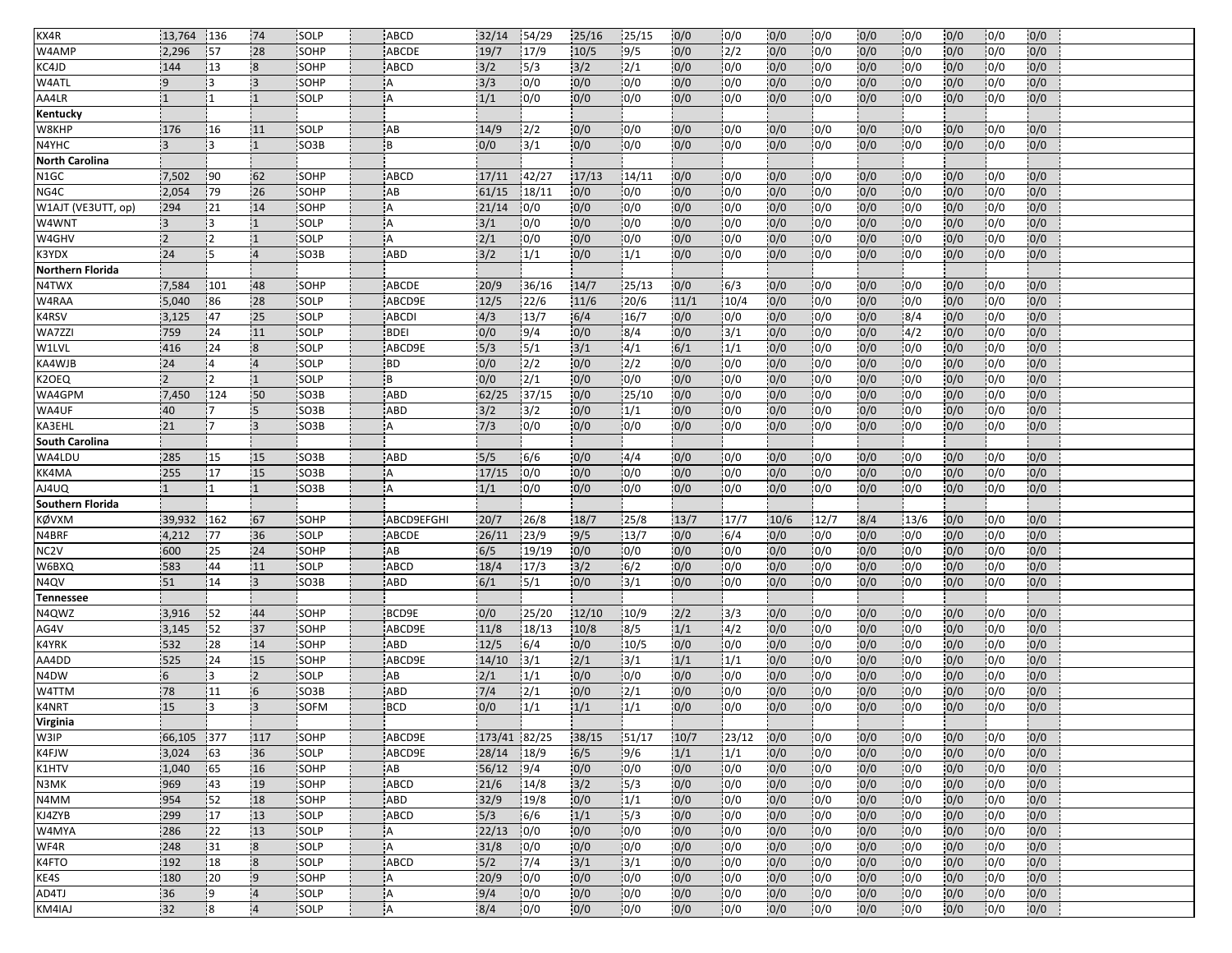| KB1HQS<br>88<br>0/0<br>0/0<br>22<br>$\overline{4}$<br>SOP<br>22/4<br>0/0<br>0/0<br>0/0<br>0/0<br>0/0<br>0/0<br>0/0<br>0/0<br>0/0<br>A<br>0/0<br>W2YE<br>240<br>SO <sub>3</sub> B<br>6/2<br>5/1<br>0/0<br>0/0<br>0/0<br> 0/0<br>0/0<br>0/0<br>0/0<br>0/0<br>25<br>$\overline{\mathbf{8}}$<br><b>ABD</b><br>14/5<br>0/0<br>0/0<br>N4VA<br>$\vert$ 3<br>$\overline{0/0}$<br>0/0<br>0/0<br>$\overline{0/0}$<br> 0/0<br>0/0<br>36<br>12<br>SO3B<br>12/3<br>0/0<br>0/0<br>0/0<br>0/0<br>0/0<br>0/0<br>A<br>N <sub>4</sub> Q <sub>X</sub><br>24<br>18<br>$\overline{3}$<br>8/3<br>0/0<br>0/0<br>0/0<br>0/0<br>0/0<br>0/0<br>0/0<br>0/0<br>0/0<br>0/0<br>0/0<br>SO3B<br>A<br>0/0<br><b>West Central Florida</b><br>W4TAA<br>AB<br>2,814<br>67<br>42<br>SOHP<br>56/36<br>11/6<br>0/0<br>0/0<br>0/0<br>0/0<br>0/0<br> 0/0<br>0/0<br>0/0<br>0/0<br> 0/0<br>0/0<br>K1TO<br>2,640<br>40<br>66/40<br>0/0<br>0/0<br>0/0<br>0/0<br> 0/0<br>0/0<br>0/0<br>0/0<br>0/0<br>66<br>SOHP<br>A<br> 0/0<br>0/0<br>0/0<br>NY1E<br>0/0<br>0/0<br>$\overline{0/0}$<br>32<br>8/4<br>0/0<br>0/0<br>0/0<br>0/0<br>0/0<br>0/0<br>0/0<br>$\overline{4}$<br>SOHP<br>A<br>0/0<br>0/0<br>8<br>W4OEP<br>54<br>i8<br>$6 \overline{6}$<br>SO <sub>3</sub> B<br>4/2<br> 3/3 <br>1/1<br>0/0<br>0/0<br>0/0<br>0/0<br>0/0<br>0/0<br>0/0<br>0/0<br><b>ABD</b><br>0/0<br>0/0 |  |
|---------------------------------------------------------------------------------------------------------------------------------------------------------------------------------------------------------------------------------------------------------------------------------------------------------------------------------------------------------------------------------------------------------------------------------------------------------------------------------------------------------------------------------------------------------------------------------------------------------------------------------------------------------------------------------------------------------------------------------------------------------------------------------------------------------------------------------------------------------------------------------------------------------------------------------------------------------------------------------------------------------------------------------------------------------------------------------------------------------------------------------------------------------------------------------------------------------------------------------------------------------------------------------------------------------------------------------|--|
|                                                                                                                                                                                                                                                                                                                                                                                                                                                                                                                                                                                                                                                                                                                                                                                                                                                                                                                                                                                                                                                                                                                                                                                                                                                                                                                                 |  |
|                                                                                                                                                                                                                                                                                                                                                                                                                                                                                                                                                                                                                                                                                                                                                                                                                                                                                                                                                                                                                                                                                                                                                                                                                                                                                                                                 |  |
|                                                                                                                                                                                                                                                                                                                                                                                                                                                                                                                                                                                                                                                                                                                                                                                                                                                                                                                                                                                                                                                                                                                                                                                                                                                                                                                                 |  |
|                                                                                                                                                                                                                                                                                                                                                                                                                                                                                                                                                                                                                                                                                                                                                                                                                                                                                                                                                                                                                                                                                                                                                                                                                                                                                                                                 |  |
|                                                                                                                                                                                                                                                                                                                                                                                                                                                                                                                                                                                                                                                                                                                                                                                                                                                                                                                                                                                                                                                                                                                                                                                                                                                                                                                                 |  |
|                                                                                                                                                                                                                                                                                                                                                                                                                                                                                                                                                                                                                                                                                                                                                                                                                                                                                                                                                                                                                                                                                                                                                                                                                                                                                                                                 |  |
|                                                                                                                                                                                                                                                                                                                                                                                                                                                                                                                                                                                                                                                                                                                                                                                                                                                                                                                                                                                                                                                                                                                                                                                                                                                                                                                                 |  |
|                                                                                                                                                                                                                                                                                                                                                                                                                                                                                                                                                                                                                                                                                                                                                                                                                                                                                                                                                                                                                                                                                                                                                                                                                                                                                                                                 |  |
|                                                                                                                                                                                                                                                                                                                                                                                                                                                                                                                                                                                                                                                                                                                                                                                                                                                                                                                                                                                                                                                                                                                                                                                                                                                                                                                                 |  |
|                                                                                                                                                                                                                                                                                                                                                                                                                                                                                                                                                                                                                                                                                                                                                                                                                                                                                                                                                                                                                                                                                                                                                                                                                                                                                                                                 |  |
| Call Area 5                                                                                                                                                                                                                                                                                                                                                                                                                                                                                                                                                                                                                                                                                                                                                                                                                                                                                                                                                                                                                                                                                                                                                                                                                                                                                                                     |  |
| <b>Arkansas</b>                                                                                                                                                                                                                                                                                                                                                                                                                                                                                                                                                                                                                                                                                                                                                                                                                                                                                                                                                                                                                                                                                                                                                                                                                                                                                                                 |  |
| W5ZN<br>57/37<br>68,364<br>303<br>162<br>SOHP<br>ABCD9E<br>139/73<br>35/24<br>66/26<br>3/1<br>3/1<br>0/0<br>0/0<br>0/0<br>0/0<br>0/0<br>0/0<br>0/0                                                                                                                                                                                                                                                                                                                                                                                                                                                                                                                                                                                                                                                                                                                                                                                                                                                                                                                                                                                                                                                                                                                                                                              |  |
| W5VY<br>0/0<br> 0/0<br>48<br>37/30<br>6/5<br>0/0<br>0/0<br>0/0<br>0/0<br>0/0<br>0/0<br>3,312<br>58<br>SOHP<br>ABCD<br>10/8<br>5/5<br>0/0                                                                                                                                                                                                                                                                                                                                                                                                                                                                                                                                                                                                                                                                                                                                                                                                                                                                                                                                                                                                                                                                                                                                                                                        |  |
| 0/0<br>0/0<br>0/0<br>$\overline{0/0}$<br>WB5JJJ<br>80<br>10<br>$\overline{8}$<br>SOLP<br>0/0<br>0/0<br>0/0<br>0/0<br>0/0<br>0/0<br>10/8<br>0/0<br>0/0<br>А                                                                                                                                                                                                                                                                                                                                                                                                                                                                                                                                                                                                                                                                                                                                                                                                                                                                                                                                                                                                                                                                                                                                                                      |  |
| W5KI<br>49<br>$\overline{7}$<br>SOHP<br>$7/7$<br>0/0<br>0/0<br>0/0<br>0/0<br>0/0<br>0/0<br>0/0<br>0/0<br>17<br>A<br> 0/0<br>0/0<br>0/0<br>0/0                                                                                                                                                                                                                                                                                                                                                                                                                                                                                                                                                                                                                                                                                                                                                                                                                                                                                                                                                                                                                                                                                                                                                                                   |  |
| KD <sub>5J</sub><br>$\overline{7}$<br>49<br>17<br>$7/7$<br>0/0<br>0/0<br>0/0<br>0/0<br>0/0<br>0/0<br>0/0<br>0/0<br>0/0<br>0/0<br><b>SOLP</b><br>A<br>0/0<br>0/0                                                                                                                                                                                                                                                                                                                                                                                                                                                                                                                                                                                                                                                                                                                                                                                                                                                                                                                                                                                                                                                                                                                                                                 |  |
| 32<br>KG5MD<br>35<br>SO3B<br>8/9<br>8/8<br>0/0<br>0/0<br>0/0<br>0/0<br>0/0<br>0/0<br>0/0<br>0/0<br>1,376<br>ABD<br>19/15<br>0/0<br>0/0                                                                                                                                                                                                                                                                                                                                                                                                                                                                                                                                                                                                                                                                                                                                                                                                                                                                                                                                                                                                                                                                                                                                                                                          |  |
| Louisiana                                                                                                                                                                                                                                                                                                                                                                                                                                                                                                                                                                                                                                                                                                                                                                                                                                                                                                                                                                                                                                                                                                                                                                                                                                                                                                                       |  |
| NA5Q<br>0/0<br>121<br>11<br>SOHP<br>11/11<br>0/0<br>0/0<br>0/0<br>0/0<br>0/0<br>0/0<br>0/0<br>0/0<br>0/0<br>11<br>A<br>0/0<br>0/0                                                                                                                                                                                                                                                                                                                                                                                                                                                                                                                                                                                                                                                                                                                                                                                                                                                                                                                                                                                                                                                                                                                                                                                               |  |
| Mississippi                                                                                                                                                                                                                                                                                                                                                                                                                                                                                                                                                                                                                                                                                                                                                                                                                                                                                                                                                                                                                                                                                                                                                                                                                                                                                                                     |  |
| KD5JHE<br>0/0<br>221<br>17<br>13<br>SO <sub>3</sub> B<br>AB<br>16/12<br>1/1<br>0/0<br>0/0<br>0/0<br>0/0<br>0/0<br>0/0<br>0/0<br>0/0<br>0/0<br>0/0                                                                                                                                                                                                                                                                                                                                                                                                                                                                                                                                                                                                                                                                                                                                                                                                                                                                                                                                                                                                                                                                                                                                                                               |  |
| <b>New Mexico</b>                                                                                                                                                                                                                                                                                                                                                                                                                                                                                                                                                                                                                                                                                                                                                                                                                                                                                                                                                                                                                                                                                                                                                                                                                                                                                                               |  |
| AI5I<br>177<br>AB<br>0/0<br>0/0<br>0/0<br>66<br>SOHP<br>66/55<br>11/11<br>0/0<br>0/0<br>0/0<br>0/0<br>0/0<br>0/0<br>0/0<br>0/0<br>5,082                                                                                                                                                                                                                                                                                                                                                                                                                                                                                                                                                                                                                                                                                                                                                                                                                                                                                                                                                                                                                                                                                                                                                                                         |  |
| K5AM<br> 0/0<br> 0/0<br>0/0<br>80<br>8<br>SOHP<br>AB<br>2/2<br> 8/6 <br>0/0<br>0/0<br>0/0<br>0/0<br>0/0<br>0/0<br>0/0<br>0/0<br>10                                                                                                                                                                                                                                                                                                                                                                                                                                                                                                                                                                                                                                                                                                                                                                                                                                                                                                                                                                                                                                                                                                                                                                                              |  |
| NK5W<br>0/0<br>0/0<br>70<br>8<br>$\overline{7}$<br>SOLP<br><b>BCD</b><br>0/0<br>6/5<br>1/1<br>1/1<br>0/0<br>0/0<br>0/0<br>0/0<br>0/0<br>0/0<br>0/0                                                                                                                                                                                                                                                                                                                                                                                                                                                                                                                                                                                                                                                                                                                                                                                                                                                                                                                                                                                                                                                                                                                                                                              |  |
| NM5WB<br>$\overline{0/0}$<br>12<br>$\overline{4}$<br>$\vert$ 3<br>SOLP<br>AB<br>2/2<br>2/1<br>0/0<br>0/0<br>0/0<br>0/0<br>0/0<br>0/0<br>0/0<br>0/0<br>0/0<br>0/0                                                                                                                                                                                                                                                                                                                                                                                                                                                                                                                                                                                                                                                                                                                                                                                                                                                                                                                                                                                                                                                                                                                                                                |  |
| KC7QY<br>3/4<br>$\overline{0/0}$<br>0/0<br>$\overline{0/0}$<br>0/0<br>294<br>14<br>SO3B<br> 8/6 <br>0/0<br>5/4<br>0/0<br>0/0<br> 0/0<br>0/0<br>0/0<br>16<br><b>ABD</b>                                                                                                                                                                                                                                                                                                                                                                                                                                                                                                                                                                                                                                                                                                                                                                                                                                                                                                                                                                                                                                                                                                                                                          |  |
| 0/0<br>2/2<br>$\sqrt{2}/2$<br>0/0<br> 0/0<br>0/0<br>0/0<br> 0/0<br>0/0<br>0/0<br>N5EPA<br>108<br>10<br>$\overline{9}$<br>SO3B<br>ABD<br>6/5<br>0/0<br>0/0                                                                                                                                                                                                                                                                                                                                                                                                                                                                                                                                                                                                                                                                                                                                                                                                                                                                                                                                                                                                                                                                                                                                                                       |  |
| AA5PR<br>48<br>$6\overline{6}$<br>5/4<br>1/1<br>0/0<br>0/0<br>0/0<br>0/0<br>0/0<br>0/0<br>0/0<br>17<br>SO3B<br>1/1<br>0/0<br>0/0<br>0/0<br>ABD                                                                                                                                                                                                                                                                                                                                                                                                                                                                                                                                                                                                                                                                                                                                                                                                                                                                                                                                                                                                                                                                                                                                                                                  |  |
| 25<br>5<br>0/0<br>$\overline{0/0}$<br>0/0<br>0/0<br> 0/0<br>0/0<br>N5SJ<br>5<br>SO <sub>3</sub> B<br>AB<br>1/1<br>4/4<br>0/0<br>0/0<br>0/0<br>0/0<br>0/0                                                                                                                                                                                                                                                                                                                                                                                                                                                                                                                                                                                                                                                                                                                                                                                                                                                                                                                                                                                                                                                                                                                                                                        |  |
| 21<br>$\sqrt{2/1}$<br>KG5GOL<br>$\overline{\mathbf{3}}$<br>ABD<br>1/1<br>2/1<br>0/0<br>0/0<br>0/0<br>0/0<br>0/0<br>0/0<br>0/0<br>5<br>SO3B<br>0/0<br>0/0<br>0/0                                                                                                                                                                                                                                                                                                                                                                                                                                                                                                                                                                                                                                                                                                                                                                                                                                                                                                                                                                                                                                                                                                                                                                 |  |
| North Texas                                                                                                                                                                                                                                                                                                                                                                                                                                                                                                                                                                                                                                                                                                                                                                                                                                                                                                                                                                                                                                                                                                                                                                                                                                                                                                                     |  |
| W5LUA<br>56<br>10/8<br>12/10<br>3/3<br>3/3<br>3/3<br>2/2<br>2/2<br>3/3<br>1/1<br>0/0<br>0/0<br>10,080<br>66<br>SOHP<br>ABCD9EFGHIJ<br>20/15<br>7/6                                                                                                                                                                                                                                                                                                                                                                                                                                                                                                                                                                                                                                                                                                                                                                                                                                                                                                                                                                                                                                                                                                                                                                              |  |
| WA5LFD<br>25<br>0/0<br>1,350<br>SOHP<br>4/3<br>26/15<br>12/7<br>0/0<br>0/0<br>0/0<br>0/0<br>0/0<br>0/0<br>0/0<br>42<br>ABD<br>0/0<br>0/0                                                                                                                                                                                                                                                                                                                                                                                                                                                                                                                                                                                                                                                                                                                                                                                                                                                                                                                                                                                                                                                                                                                                                                                        |  |
| 28<br>0/0<br>0/0<br>$\overline{0/0}$<br>0/0<br>$\overline{0/0}$<br>WQ5S<br>784<br>27<br>SOLP<br>1/1<br>0/0<br>0/0<br>0/0<br><b>ABD</b><br>16/17<br>10/10<br>0/0<br>0/0                                                                                                                                                                                                                                                                                                                                                                                                                                                                                                                                                                                                                                                                                                                                                                                                                                                                                                                                                                                                                                                                                                                                                          |  |
| $6\overline{6}$<br>WA5RR<br>198<br>23<br>SOLP<br><b>BD</b><br>10/3<br>0/0<br>0/0<br>0/0<br>0/0<br>0/0<br>0/0<br>0/0<br>0/0<br>0/0<br>13/3<br>0/0<br>0/0                                                                                                                                                                                                                                                                                                                                                                                                                                                                                                                                                                                                                                                                                                                                                                                                                                                                                                                                                                                                                                                                                                                                                                         |  |
| 0/0<br>AA5AM<br>120<br>10<br>SOLP<br>ABCD<br>4/4<br>1/1<br>0/0<br>0/0<br>0/0<br>0/0<br>0/0<br>0/0<br>0/0<br>10<br> 4/4<br>1/1<br>0/0                                                                                                                                                                                                                                                                                                                                                                                                                                                                                                                                                                                                                                                                                                                                                                                                                                                                                                                                                                                                                                                                                                                                                                                            |  |
| $7/4$<br>0/0<br>0/0<br>28<br>0/0<br>0/0<br>0/0<br>0/0<br>0/0<br>0/0<br>K5TXM<br>$\overline{4}$<br>SO3B<br>0/0<br>0/0<br>0/0<br>0/0<br>17<br>A                                                                                                                                                                                                                                                                                                                                                                                                                                                                                                                                                                                                                                                                                                                                                                                                                                                                                                                                                                                                                                                                                                                                                                                   |  |
| Oklahoma                                                                                                                                                                                                                                                                                                                                                                                                                                                                                                                                                                                                                                                                                                                                                                                                                                                                                                                                                                                                                                                                                                                                                                                                                                                                                                                        |  |
| N5UWY<br>28<br><b>SOLP</b><br><b>BD</b><br>0/0<br>5/3<br>1/1<br>0/0<br>0/0<br>0/0<br>0/0<br>6<br>$\overline{4}$<br>0/0<br>0/0<br>0/0<br> 0/0<br>0/0<br>0/0                                                                                                                                                                                                                                                                                                                                                                                                                                                                                                                                                                                                                                                                                                                                                                                                                                                                                                                                                                                                                                                                                                                                                                      |  |
| $\sqrt{3}/2$<br>162<br>SOP<br>ABD<br>4/3<br>0/0<br>0/0<br>0/0<br>0/0<br>0/0<br>0/0<br>0/0<br>0/0<br>WD5AGO<br>15<br>$\overline{9}$<br>8/4<br>0/0<br>0/0                                                                                                                                                                                                                                                                                                                                                                                                                                                                                                                                                                                                                                                                                                                                                                                                                                                                                                                                                                                                                                                                                                                                                                         |  |
| AF5CC<br> 8/1<br>7/2<br>0/0<br>0/0<br>0/0<br>0/0<br>0/0<br>54<br>19<br>$\overline{3}$<br><b>SOFM</b><br>4/0<br>0/0<br>0/0<br>0/0<br> 0/0<br>0/0<br>ABD                                                                                                                                                                                                                                                                                                                                                                                                                                                                                                                                                                                                                                                                                                                                                                                                                                                                                                                                                                                                                                                                                                                                                                          |  |
| <b>South Texas</b>                                                                                                                                                                                                                                                                                                                                                                                                                                                                                                                                                                                                                                                                                                                                                                                                                                                                                                                                                                                                                                                                                                                                                                                                                                                                                                              |  |
| <b>K5AND</b><br>0/0<br>6/3<br> 0/0<br>211<br>95<br>SOHP<br>ABCD9EFI<br>35/18<br>75/28<br>24/16<br>46/17<br>12/6<br>9/5<br>4/2<br> 0/0<br>0/0<br>0/0<br>39,330<br>K5LLL                                                                                                                                                                                                                                                                                                                                                                                                                                                                                                                                                                                                                                                                                                                                                                                                                                                                                                                                                                                                                                                                                                                                                          |  |
| 4/3<br>2/1<br>$1/1$<br>4/3<br>0/0<br>0/0<br>31,120<br>80<br>SOHP<br>ABCD9EFGHI<br>21/9<br>70/23<br>23/13<br>40/16<br>11/5<br>10/6<br>0/0<br>186                                                                                                                                                                                                                                                                                                                                                                                                                                                                                                                                                                                                                                                                                                                                                                                                                                                                                                                                                                                                                                                                                                                                                                                 |  |
| 35/25<br>4/3<br>0/0<br>0/0<br>0/0<br>0/0<br>0/0<br>N5WS<br>10,880<br>110<br>68<br>SOHP<br>39/22<br>10/5<br>19/11<br>3/2<br>0/0<br>0/0<br>ABCD9E<br>0/0<br>37                                                                                                                                                                                                                                                                                                                                                                                                                                                                                                                                                                                                                                                                                                                                                                                                                                                                                                                                                                                                                                                                                                                                                                    |  |
| 9/3<br>2/2<br>0/0<br>$3/2$<br>0/0<br>K5TRA<br>8,547<br>113<br>SOLP<br>ABCD9EFI<br>15/3<br>40/10<br>13/5<br>25/9<br>6/3<br>0/0<br>0/0<br>K5IM<br>3,570<br>19/9<br>0/0<br>6/4<br>0/0<br>0/0<br>0/0<br>0/0<br>66<br>34<br>SOHP<br>3/3<br>36/16<br>2/2<br>0/0<br>0/0<br>0/0<br><b>ABCDE</b>                                                                                                                                                                                                                                                                                                                                                                                                                                                                                                                                                                                                                                                                                                                                                                                                                                                                                                                                                                                                                                         |  |
| <b>KK6RUM</b><br>21<br>13/4<br>15/4<br>0/0<br>0/0<br>0/0<br>1,743<br>59<br>SOLP<br>28/11<br>0/0<br>3/2<br>0/0<br>0/0<br>0/0<br>0/0<br>0/0<br>ABD9                                                                                                                                                                                                                                                                                                                                                                                                                                                                                                                                                                                                                                                                                                                                                                                                                                                                                                                                                                                                                                                                                                                                                                               |  |
| 51<br>33<br>SOHP<br>AB<br>0/0<br>0/0<br>0/0<br>0/0<br>0/0<br>0/0<br>0/0<br>0/0<br>K5GZR<br>1,683<br>28/21<br>23/12<br>0/0<br>0/0<br>0/0                                                                                                                                                                                                                                                                                                                                                                                                                                                                                                                                                                                                                                                                                                                                                                                                                                                                                                                                                                                                                                                                                                                                                                                         |  |
| 702<br>18<br>AB<br>0/0<br>0/0<br>0/0<br>0/0<br>0/0<br>N5RZ<br>39<br>SOHP<br>4/2<br>0/0<br> 0/0<br>0/0<br>0/0<br>0/0<br>0/0<br>35/16                                                                                                                                                                                                                                                                                                                                                                                                                                                                                                                                                                                                                                                                                                                                                                                                                                                                                                                                                                                                                                                                                                                                                                                             |  |
| KV5TX<br>624<br>13<br>11/3<br> 8/3<br>0/0<br>37<br>SOLP<br>ABD9<br>17/6<br>1/1<br>0/0<br> 0/0<br>0/0<br>0/0<br>0/0<br>0/0<br>0/0<br>0/0                                                                                                                                                                                                                                                                                                                                                                                                                                                                                                                                                                                                                                                                                                                                                                                                                                                                                                                                                                                                                                                                                                                                                                                         |  |
| 3/1<br>1/1<br>0/0<br>0/0<br>NØGSZ<br>360<br>33<br>$\overline{8}$<br>SOLP<br>BCD9E<br>0/0<br>25/4<br>3/1<br>1/1<br>0/0<br>0/0<br>0/0<br>0/0<br>0/0                                                                                                                                                                                                                                                                                                                                                                                                                                                                                                                                                                                                                                                                                                                                                                                                                                                                                                                                                                                                                                                                                                                                                                               |  |
| AJ4F<br>$\overline{3}$<br>7/3<br>0/0<br>21<br>17<br>SOLP<br>0/0<br>0/0<br>0/0<br>0/0<br>0/0<br>0/0<br>0/0<br>0/0<br>0/0<br>0/0<br>Α<br>0/0                                                                                                                                                                                                                                                                                                                                                                                                                                                                                                                                                                                                                                                                                                                                                                                                                                                                                                                                                                                                                                                                                                                                                                                      |  |
| WA2VYA<br>6<br>13<br>$\overline{2}$<br>A<br>$3/2$<br> 0/0<br>0/0<br>0/0<br>SOHP<br>0/0<br>0/0<br>0/0<br>0/0<br> 0/0<br>0/0<br>0/0<br>0/0<br>0/0                                                                                                                                                                                                                                                                                                                                                                                                                                                                                                                                                                                                                                                                                                                                                                                                                                                                                                                                                                                                                                                                                                                                                                                 |  |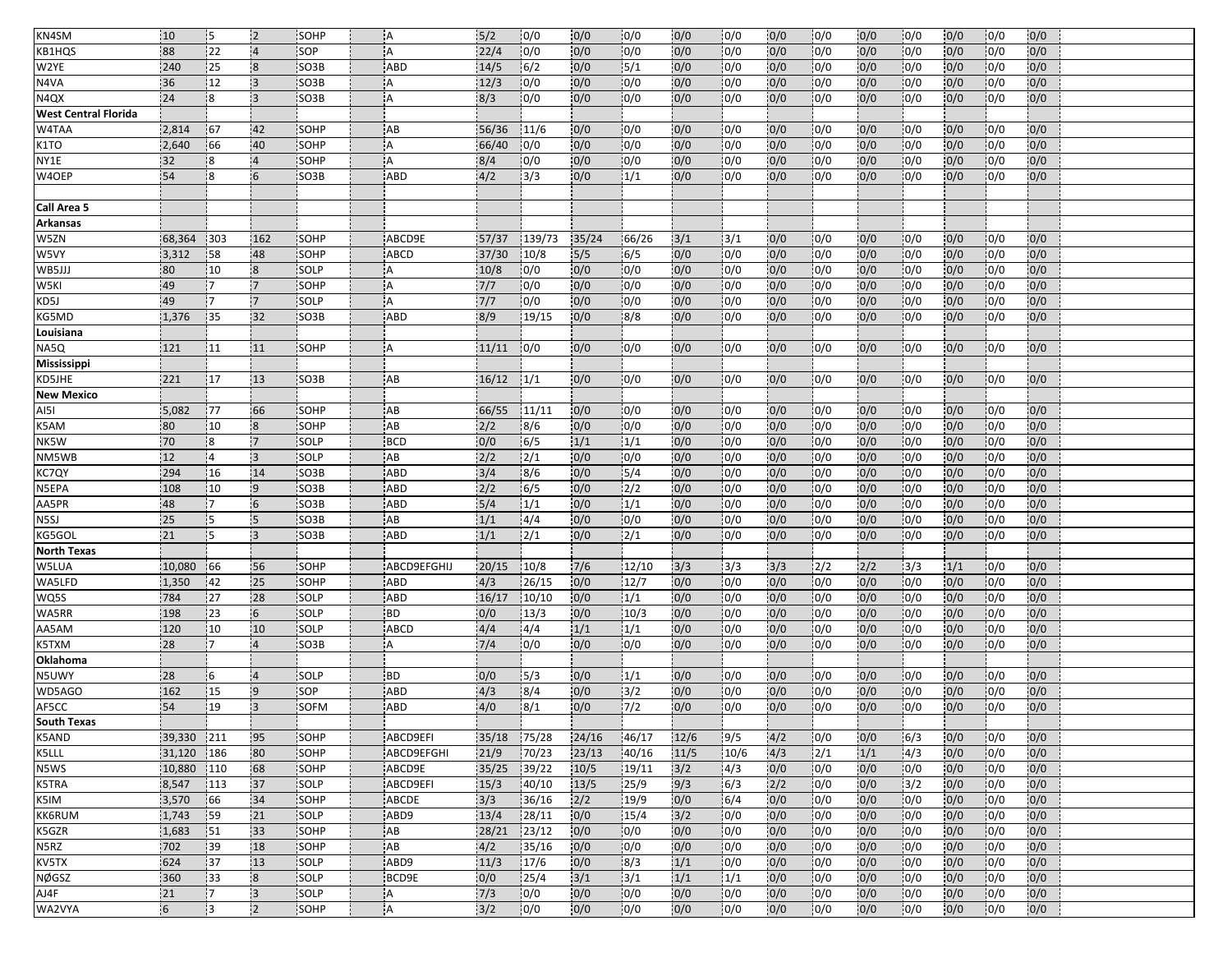| <b>K5ACL</b>             | $\overline{1}$        | 11             | $\overline{1}$          | SOLP                | İΒ               | 0/0         | 1/1           | 0/0        | 0/0           | 0/0        | 0/0               | 0/0        | 0/0              | 0/0        | 0/0                     | 0/0        | 0/0              | 0/0        |  |
|--------------------------|-----------------------|----------------|-------------------------|---------------------|------------------|-------------|---------------|------------|---------------|------------|-------------------|------------|------------------|------------|-------------------------|------------|------------------|------------|--|
| K5QB                     | 5,032                 | 115            | 34                      | SO <sub>3</sub> B   | ABD              | 26/7        | 56/15         | 0/0        | 33/12         | 0/0        | 0/0               | 0/0        | 0/0              | 0/0        | 0/0                     | 0/0        | 0/0              | 0/0        |  |
| WD5FGZ                   | $\overline{4}$        | 12             | $\overline{2}$          | SO <sub>3</sub> B   | A                | 2/2         | 0/0           | 0/0        | 0/0           | 0/0        | 0/0               | 0/0        | 0/0              | 0/0        | 0/0                     | 0/0        | 0/0              | 0/0        |  |
| WA5AZQ                   | 45                    | 14             | $\overline{3}$          | SOFM                | <b>BD</b>        | 0/0         | 13/2          | 0/0        | 1/1           | 0/0        | 0/0               | 0/0        | 0/0              | 0/0        | 0/0                     | 0/0        | 0/0              | 0/0        |  |
| <b>West Texas</b>        |                       |                |                         |                     |                  |             |               |            |               |            |                   |            |                  |            |                         |            |                  |            |  |
| WA5FBM                   | 297                   | 12             | 11                      | SOHP                | <b>BCDE</b>      | 0/0         | 3/3           | 4/4        | 2/2           | 0/0        | 3/2               | 0/0        | 0/0              | 0/0        | 0/0                     | 0/0        | 0/0              | 0/0        |  |
| NN5DX                    | 60                    | 7              | 6                       | SOLP                | <b>BCD</b>       | 0/0         | 4/3           | 2/2        | 1/1           | 0/0        | 0/0               | 0/0        | 0/0              | 0/0        | 0/0                     | 0/0        | 0/0              | 0/0        |  |
|                          |                       |                |                         |                     |                  |             |               |            |               |            |                   |            |                  |            |                         |            |                  |            |  |
| Call Area 6              |                       |                |                         |                     |                  |             |               |            |               |            |                   |            |                  |            |                         |            |                  |            |  |
| <b>East Bay</b>          |                       |                |                         |                     |                  |             |               |            |               |            |                   |            |                  |            |                         |            |                  |            |  |
| K <sub>2</sub> GMY       | 9,555                 | 185            | 35                      | SOLP                | ABCD9E           | 42/9        | 73/9          | 21/4       | 40/6          | 3/3        | 6/4               | 0/0        | 0/0              | 0/0        | 0/0                     | 0/0        | 0/0              | 0/0        |  |
| N4DLA                    | 2,400                 | 72             | 24                      | SOLP                | ABCD9E           | 24/6        | 24/7          | 7/4        | 15/5          | 1/1        | $\overline{1/1}$  | 0/0        | 0/0              | 0/0        | 0/0                     | 0/0        | 0/0              | 0/0        |  |
| N6ORB                    | 2,024                 | 78             | 22                      | SOLP                | ABCD9            | 41/9        | 25/6          | 1/1        | 10/5          | 1/1        | 0/0               | 0/0        | 0/0              | 0/0        | 0/0                     | 0/0        | 0/0              | 0/0        |  |
| W6YX                     | 1,472                 | 46             | 23                      | SOLP                | <b>ABDE</b>      | 16/7        | 20/9          | 0/0        | 6/4           | 0/0        | $\sqrt{4/3}$      | 0/0        | 0/0              | 0/0        | 0/0                     | 0/0        | 0/0              | 0/0        |  |
| KE6QR                    | 396                   | 28             | 12                      | SOLP                | <b>ABD</b>       | 10/4        | 13/5          | 0/0        | $\sqrt{5/3}$  | 0/0        | $\overline{10/0}$ | 0/0        | 0/0              | 0/0        | 0/0                     | 0/0        | 0/0              | 0/0        |  |
| KI6ARW                   | $\mathsf{q}$          | ่ว             | $\overline{3}$          | SOLP                | А                | 3/3         | 0/0           | 0/0        | 0/0           | 0/0        | 0/0               | 0/0        | 0/0              | 0/0        | $\overline{0/0}$        | 0/0        | 0/0              | 0/0        |  |
| K6TJ                     | 2,340                 | 56             | 26                      | SOP                 | ABD9EI           | 19/7        | 19/7          | 0/0        | 12/6          | 4/4        | 1/1               | 0/0        | 0/0              | 0/0        | 1/1                     | 0/0        | 0/0              | 0/0        |  |
| KK6ZIZ                   | 440                   | 36             | 11                      | SO <sub>3</sub> B   | <b>ABCD</b>      | 17/4        | 13/5          | 1/0        | 15/2          | 0/0        | 0/0               | 0/0        | 0/0              | 0/0        | 0/0                     | 0/0        | 0/0              | 0/0        |  |
| K6DAJ                    | 90                    | 15             | $6\overline{6}$         | SO3B                | AB               | 13/4        | 2/2           | 0/0        | 0/0           | 0/0        | 0/0               | 0/0        | 0/0              | 0/0        | 0/0                     | 0/0        | 0/0              | 0/0        |  |
| K6CLS                    | $\overline{8}$        | $\overline{2}$ | $\overline{2}$          | <b>SOFM</b>         | C.               | 0/0         | 0/0           | 2/2        | 0/0           | 0/0        | 0/0               | 0/0        | 0/0              | 0/0        | 0/0                     | 0/0        | 0/0              | 0/0        |  |
| <b>Los Angeles</b>       |                       |                |                         |                     |                  |             |               |            |               |            |                   |            |                  |            |                         |            |                  |            |  |
| N6TCZ                    | 12                    | 14             | $\overline{2}$          | SOLP                | AC               | 2/1         | 0/0           | 2/1        | 0/0           | 0/0        | 0/0               | 0/0        | 0/0              | 0/0        | 0/0                     | 0/0        | 0/0              | 0/0        |  |
| KM6OIN                   | 165                   | 33             | 5                       | SOP                 | B                | 0/0         | 33/5          | 0/0        | 0/0           | 0/0        | 0/0               | 0/0        | 0/0              | 0/0        | 0/0                     | 0/0        | 0/0              | 0/0        |  |
| Orange                   |                       |                |                         |                     |                  |             |               |            |               |            |                   |            |                  |            |                         |            |                  |            |  |
| W6IT                     | 31,196                | 179            | 44                      | <b>SOLP</b>         | ABCD9EFGHI       | 19/7        | 24/4          | 21/4       | 24/5          | 14/4       | 24/4              | 17/4       | 16/4             | 10/4       | 10/4                    | 0/0        | 0/0              | 0/0        |  |
| K6TDI                    | 510                   | 22             | 15                      | SOLP                | ABCD9            | 1/1         | 11/5          | 5/3        | 4/3           | 1/1        | 0/2               | 0/0        | 0/0              | 0/0        | 0/0                     | 0/0        | 0/0              | 0/0        |  |
| <b>Sacramento Valley</b> |                       |                |                         |                     |                  |             |               |            |               |            |                   |            |                  |            |                         |            |                  |            |  |
| KJ6KO                    | 12,054                | 165            | 49                      | SOHP                | ABCD9EFI         | 52/11       | 60/14         | 16/8       | 27/8          | $3/2$      | 15/4              | 1/1        | 0/0              | 0/0        | 1/1                     | 0/0        | 0/0              | 0/0        |  |
| KC6ZWT                   | 10,458                | 156            | 42<br>23                | SOLP                | ABCD9F           | 32/7<br>9/6 | 57/15         | 28/9       | 30/6<br>15/5  | 7/3<br>0/0 | 0/0<br> 0/0       | 2/2<br>0/0 | 0/0<br> 0/0      | 0/0<br>0/0 | 0/0<br>$\overline{0/0}$ | 0/0<br>0/0 | 0/0<br> 0/0      | 0/0        |  |
| W6RQR<br>WU6X            | 1,150<br>$\mathbf{1}$ | 41             | $\overline{1}$          | <b>SOLP</b><br>SOLP | <b>ABCD</b><br>A | 1/1         | 23/9<br>0/0   | 4/3<br>0/0 | 0/0           | 0/0        | 0/0               | 0/0        | 0/0              | 0/0        | 0/0                     | 0/0        | 0/0              | 0/0<br>0/0 |  |
| N6GHZ                    | 1,309                 | 68             | 17                      | SO <sub>3</sub> B   | <b>ABD</b>       | 25/6        | 34/7          | 0/0        | 9/4           | 0/0        | 0/0               | 0/0        | 0/0              | 0/0        | 0/0                     | 0/0        | 0/0              | 0/0        |  |
| WE6C                     | 280                   | 28             | 10                      | SO <sub>3</sub> B   | AB               | 11/5        | 17/5          | 0/0        | 0/0           | 0/0        | 0/0               | 0/0        | 0/0              | 0/0        | 0/0                     | 0/0        | 0/0              | 0/0        |  |
| W6RKC                    | 24                    | 8              | 3                       | <b>SOFM</b>         | B                | 0/0         | 8/3           | 0/0        | 0/0           | 0/0        | 0/0               | 0/0        | 0/0              | 0/0        | 0/0                     | 0/0        | 0/0              | 0/0        |  |
| San Diego                |                       |                |                         |                     |                  |             |               |            |               |            |                   |            |                  |            |                         |            |                  |            |  |
| W6ZAR                    | 90                    | 10             | $\overline{9}$          | SO3B                | AB               | 9/8         | 1/1           | 0/0        | 0/0           | 0/0        | 0/0               | 0/0        | 0/0              | 0/0        | 0/0                     | 0/0        | 0/0              | 0/0        |  |
| KG6IYN                   | 8,172                 | 156            | 36                      | SOFM                | <b>ABCD</b>      | 25/9        | 60/9          | 22/9       | 49/9          | 0/0        | 0/0               | 0/0        | 0/0              | 0/0        | 0/0                     | 0/0        | 0/0              | 0/0        |  |
| NA6AA                    | 144                   | 27             | $\overline{4}$          | <b>SOFM</b>         | <b>ABD</b>       | 6/1         | 12/2          | 0/0        | 9/1           | 0/0        | 0/0               | 0/0        | 0/0              | 0/0        | 0/0                     | 0/0        | 0/0              | 0/0        |  |
| W8QZA                    | 24                    | 16             | $\overline{3}$          | SOFM                | <b>ABD</b>       | 2/1         | 2/1           | 0/0        | $\sqrt{2/1}$  | 0/0        | 0/0               | 0/0        | 0/0              | 0/0        | 0/0                     | 0/0        | 0/0              | 0/0        |  |
| San Francisco            |                       |                |                         |                     |                  |             |               |            |               |            |                   |            |                  |            |                         |            |                  |            |  |
| AF6RT                    | 52                    | 13             | $\overline{4}$          | SOLP                | A                | 13/4        | 0/0           | 0/0        | 0/0           | 0/0        | 0/0               | 0/0        | 0/0              | 0/0        | 0/0                     | 0/0        | 0/0              | 0/0        |  |
| N3RC                     | $\overline{4}$        | 12             | $\overline{2}$          | SOLP                | l A              | 2/2         | 0/0           | 0/0        | 0/0           | 0/0        | 0/0               | 0/0        | 0/0              | 0/0        | 0/0                     | 0/0        | 0/0              | 0/0        |  |
| AA6XA                    | 1,245                 | 64             | 15                      | <b>SOP</b>          | <b>ABCD</b>      | 17/4        | 28/5          | 2/2        | 17/4          | 0/0        | 0/0               | 0/0        | 0/0              | 0/0        | 0/0                     | 0/0        | 0/0              | 0/0        |  |
| KD6FIL                   | 117                   | 13             | $\overline{9}$          | SOP                 | AB               | 9/6         | 4/3           | 0/0        | 0/0           | 0/0        | 0/0               | 0/0        | 0/0              | 0/0        | 0/0                     | 0/0        | 0/0              | 0/0        |  |
| AD6I                     | 126                   | 21             | $6\overline{6}$         | SO3B                | AB               | 19/4        | $\frac{1}{2}$ | 0/0        | $\frac{1}{0}$ | 0/0        | 0/0               | 0/0        | $\overline{0/0}$ | 0/0        | $\overline{0/0}$        | 0/0        | 0/0              | 0/0        |  |
| San Joaquin Valley       |                       |                |                         |                     |                  |             |               |            |               |            |                   |            |                  |            |                         |            |                  |            |  |
| N6KOG                    | 2,075                 | 70             | 25                      | SOHP                | <b>ABD</b>       | 13/7        | 44/12         | 0/0        | 13/6          | 0/0        | 0/0               | 0/0        | 0/0              | 0/0        | 0/0                     | 0/0        | 0/0              | 0/0        |  |
| KO6KL                    | 810                   | 44             | 15                      | SO3B                | ABD              | 16/7        | 18/5          | 0/0        | 10/3          | 0/0        | $\overline{0/0}$  | 0/0        | 0/0              | 0/0        | 0/0                     | 0/0        | $\overline{0/0}$ | 0/0        |  |
| W7AIT                    | 376                   | 31             | $\overline{\mathbf{8}}$ | SOFM                | <b>BCD</b>       | 0/0         | 15/2          | 7/3        | 9/3           | 0/0        | 0/0               | 0/0        | 0/0              | 0/0        | 0/0                     | 0/0        | 0/0              | 0/0        |  |
| N9VM (N1VM, op)          | 77                    | 17             | $\overline{7}$          | SOFM                | <b>BCD</b>       | 0/0         | 3/3           | 1/1        | 3/3           | 0/0        | 0/0               | 0/0        | 0/0              | 0/0        | 0/0                     | 0/0        | 0/0              | 0/0        |  |
| Santa Barbara            |                       |                |                         |                     |                  |             |               |            |               |            |                   |            |                  |            |                         |            |                  |            |  |
| AI6YR                    | 91                    | 12             | $\overline{7}$          | SOP                 | ABC              | 1/1         | 10/4          | 1/1        | 0/1           | 0/0        | 0/0               | 0/0        | 0/0              | 0/0        | 0/0                     | 0/0        | 0/0              | 0/0        |  |
| Santa Clara Valley       |                       |                |                         |                     |                  |             |               |            |               |            |                   |            |                  |            |                         |            |                  |            |  |
| K6WIS                    | 3,782                 | 75             | 31                      | SOHP                | ABCDE            | 15/6        | 23/8          | 14/6       | 18/6          | 0/0        | 15/5              | 0/0        | 0/0              | 0/0        | 0/0                     | 0/0        | 0/0              | 0/0        |  |
| K6EU                     | 1,656                 | 60             | 23                      | SOHP                | ABCD             | 36/12       | 12/5          | 7/3        | 5/3           | 0/0        | $\overline{0/0}$  | 0/0        | 0/0              | 0/0        | $\overline{0/0}$        | 0/0        | 0/0              | 0/0        |  |
| KW6S                     | 1,554                 | 52             | 21                      | SOHP                | ABDE             | 20/6        | 20/7          | 0/0        | 7/4           | 0/0        | 5/4               | 0/0        | 0/0              | 0/0        | 0/0                     | 0/0        | 0/0              | 0/0        |  |
| N9DK                     | 138                   | 17             | $6\overline{6}$         | SOLP                | ABCD             | 2/1         | 9/2           | 2/1        | $\sqrt{4/2}$  | 0/0        | 0/0               | 0/0        | 0/0              | 0/0        | 0/0                     | 0/0        | 0/0              | 0/0        |  |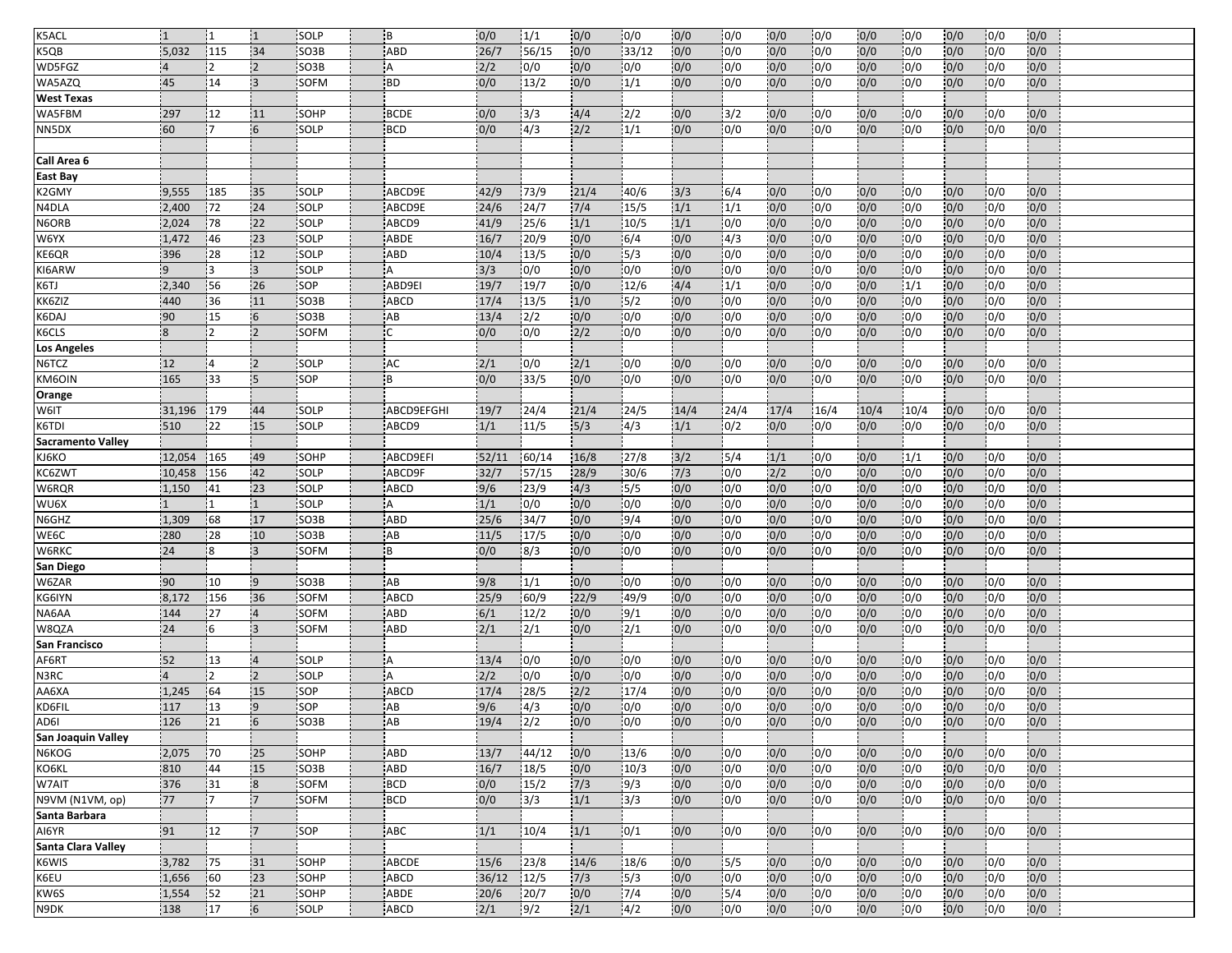| AG6JA                 | 84             | 12        | 17                               | SOLP                      | AB                       | 7/3          | 5/4           | 0/0        | 0/0           | 0/0        | 0/0                     | 0/0        | 10/0        | 0/0        | 0/0              | 0/0        | 10/0                     | 0/0        |  |
|-----------------------|----------------|-----------|----------------------------------|---------------------------|--------------------------|--------------|---------------|------------|---------------|------------|-------------------------|------------|-------------|------------|------------------|------------|--------------------------|------------|--|
| W6OAT                 | 44             | 11        | $\overline{4}$                   | <b>SOLP</b>               | A                        | 11/4         | 0/0           | 0/0        | 0/0           | 0/0        | 0/0                     | 0/0        | 0/0         | 0/0        | 0/0              | 0/0        | 0/0                      | 0/0        |  |
| W6IA                  | 756            | 43        | 12                               | SOFM                      | <b>ABCD</b>              | 3/2          | 20/4          | 4/2        | 16/4          | 0/0        | 0/0                     | 0/0        | 0/0         | 0/0        | 0/0              | 0/0        | 0/0                      | 0/0        |  |
| K6KQV                 | 396            | 33        | $\overline{9}$                   | <b>SOFM</b>               | ABD                      | 6/3          | 16/3          | 0/0        | 11/3          | 0/0        | 0/0                     | 0/0        | 0/0         | 0/0        | 0/0              | 0/0        | 0/0                      | 0/0        |  |
| AJ6T                  | 80             | 10        |                                  | <b>SOFM</b>               |                          | 0/0          | 0/0           | 10/4       | 0/0           | 0/0        | 0/0                     | 0/0        | 0/0         | 0/0        | 0/0              | 0/0        | 0/0                      | 0/0        |  |
|                       |                |           |                                  |                           |                          |              |               |            |               |            |                         |            |             |            |                  |            |                          |            |  |
| Call Area 7           |                |           |                                  |                           |                          |              |               |            |               |            |                         |            |             |            |                  |            |                          |            |  |
| Alaska                |                |           |                                  |                           |                          |              |               |            |               |            |                         |            |             |            |                  |            |                          |            |  |
| KL7AIR (KL3YR, op)    | 270            | 18        | -9                               | SOLP                      | ABCD9                    | 4/2          | 4/2           | 6/3        | 3/1           | 1/1        | 0/0                     | 0/0        | 0/0         | 0/0        | 0/0              | 0/0        | 0/0                      | 0/0        |  |
| WL7CLA                | 161            | 17        | $\overline{7}$                   | SOLP                      | <b>ABCD</b>              | 4/2          | 7/3           | 3/1        | 3/1           | 0/0        | 0/0                     | 0/0        | 0/0         | 0/0        | 0/0              | 0/0        | 0/0                      | 0/0        |  |
| KL7UW                 | 160            | 14        | $\overline{8}$                   | SOLP                      | ABCD                     | 2/2          | 6/2           | 3/2        | 3/2           | 0/0        | 0/0                     | 0/0        | 0/0         | 0/0        | 0/0              | 0/0        | 0/0                      | 0/0        |  |
| KL7XJ                 | 104            | 8         | $\overline{8}$                   | <b>SOLP</b>               | ABCD                     | 1/1          | 2/3           | 3/2        | 2/2           | 0/0        | 0/0                     | 0/0        | 0/0         | 0/0        | 0/0              | 0/0        | 0/0                      | 0/0        |  |
| Arizona               |                |           |                                  |                           |                          |              |               |            |               |            |                         |            |             |            |                  |            |                          |            |  |
| N1RWY                 | 8,170          | 134       | 38                               | <b>SOHP</b>               | ABDE                     | 23/6         | 60/21         | 0/0        | 36/6          | 0/0        | 15/5                    | 0/0        | 0/0         | 0/0        | 0/0              | 0/0        | 0/0                      | 0/0        |  |
| KC6SEH                | 3,060          | 65        | 34                               | SOHP                      | ABCDE                    | 8/6          | 34/13         | 3/3        | 19/11         | 0/0        | 1/1                     | 0/0        | 0/0         | 0/0        | 0/0              | 0/0        | 0/0                      | 0/0        |  |
| AI1K                  | 2,400          | 67        | 30                               | SOLP                      | ABD                      | 26/15        | 28/11         | 0/0        | 13/4          | 0/0        | 0/0                     | 0/0        | 0/0         | 0/0        | $\overline{0/0}$ | 0/0        | 0/0                      | 0/0        |  |
| NQ7R                  | 1,896          | 64        | 24                               | SOHP                      | ABCD                     | 28/12        | 21/6          | 3/2        | 12/4          | 0/0        | 0/0                     | 0/0        | 0/0         | 0/0        | 0/0              | 0/0        | 0/0                      | 0/0        |  |
| VE4MA                 | 1,872          | 42        | 18                               | SOHP                      | BD9E                     | 0/0          | 10/5          | 0/0        | 17/6          | 2/2        | 13/5                    | 0/0        | 0/0         | 0/0        | 0/0              | 0/0        | 0/0                      | 0/0        |  |
| <b>K7CNT</b>          | 924            | 40        | 21                               | SOLP                      | ABD                      | 20/14        | 16/5          | 0/0        | $\sqrt{4/2}$  | 0/0        | 0/0                     | 0/0        | 0/0         | 0/0        | 0/0              | 0/0        | 0/0                      | 0/0        |  |
| HI8W                  | 737            | 52        | 11                               | <b>ISOLP</b>              | ABD                      | 15/3         | 22/5          | 0/0        | 15/3          | 0/0        | 0/0                     | 0/0        | 0/0         | 0/0        | 0/0              | 0/0        | 0/0                      | 0/0        |  |
| N7NEV                 | 517            | 37        | 11                               | SOLP                      | <b>ABCD</b>              | 13/4         | 14/3          | 1/1        | 9/3           | 0/0        | 0/0                     | 0/0        | 0/0         | 0/0        | 0/0              | 0/0        | 0/0                      | 0/0        |  |
| W7MRF                 | 430            | 35        | 10                               | SOHP                      | ABD                      | 15/5         | 12/3          | 0/0        | 8/2           | 0/0        | 0/0                     | 0/0        | 0/0         | 0/0        | 0/0              | 0/0        | 0/0                      | 0/0        |  |
| <b>K7NN</b>           | 406            | 20        | 14                               | SOHP                      | ABCDE                    | 4/3          | 9/6           | 1/1        | 5/3           | 0/0        | 1/1                     | 0/0        | 0/0         | 0/0        | 0/0              | 0/0        | 0/0                      | 0/0        |  |
| W8AEF                 | 171            | 19        | $\overline{9}$                   | SOLP                      | A                        | 19/9         | 0/0           | 0/0        | 0/0           | 0/0        | 0/0                     | 0/0        | 0/0         | 0/0        | 0/0              | 0/0        | 0/0                      | 0/0        |  |
| N7NT                  | 115            | 23        | $\overline{5}$                   | SOHP                      | A                        | 23/5         | 0/0           | 0/0        | 0/0           | 0/0        | 0/0                     | 0/0        | 0/0         | 0/0        | 0/0              | 0/0        | 0/0                      | 0/0        |  |
| N6KZ                  | 105            | 14        | $\overline{7}$                   | SOLP                      | ABC                      | 7/3          | 6/3           | 1/1        | 0/0           | 0/0        | 0/0                     | 0/0        | 0/0         | 0/0        | 0/0              | 0/0        | 0/0                      | 0/0        |  |
| N7AKC                 | 90             | 12        | $5\phantom{.0}$                  | SOLP                      | ABCD                     | 2/1          | 4/2           | 1/1        | 15/1          | 0/0        | 0/0                     | 0/0        | 0/0         | 0/0        | 0/0              | 0/0        | 0/0                      | 0/0        |  |
| AA7V                  | 75             | 15        | $\overline{5}$                   | SOHP                      | A                        | 15/5         | 0/0           | 0/0        | 0/0           | 0/0        | 0/0                     | 0/0        | 0/0         | 0/0        | 0/0              | 0/0        | 0/0                      | 0/0        |  |
| NM <sub>5S</sub>      | 40             | 18        | $\overline{4}$                   | SOLP                      | <b>BD</b>                | 0/0          | 6/2           | 0/0        | 2/2           | 0/0        | 0/0                     | 0/0        | 0/0         | 0/0        | 0/0              | 0/0        | 0/0                      | 0/0        |  |
| KB7AZ                 | 40             | 10        | $\overline{4}$                   | <b>SOLP</b>               | AB                       | 6/2          | 4/2           | 0/0        | 0/0           | 0/0        | 0/0                     | 0/0        | 0/0         | 0/0        | 0/0              | 0/0        | 0/0                      | 0/0        |  |
| N9OBB                 | 18             | 6         | $\overline{3}$                   | SOLP                      | AB                       | 1/1          | 5/2           | 0/0        | 0/0           | 0/0        | 0/0                     | 0/0        | 0/0         | 0/0        | 0/0              | 0/0        | 0/0                      | 0/0        |  |
| <b>WØPAN</b>          | 12             | 6         | $\overline{2}$                   | SOLP                      | A                        | 6/2          | 0/0           | 0/0        | 0/0           | 0/0        | 0/0                     | 0/0        | 0/0         | 0/0        | 0/0              | 0/0        | 0/0                      | 0/0        |  |
| WA7JTM                | 2,686          | 115       | 17                               | SOP                       | ABCD                     | 32/4         | 40/5          | 10/3       | 33/5          | 0/0        | 0/0                     | 0/0        | 0/0         | 0/0        | 0/0              | 0/0        | 0/0                      | 0/0        |  |
| K7JFD                 | 1,068          | 61        | 12                               | SOP                       | <b>ABCD</b>              | 9/2          | 24/4          | 8/2        | 20/4          | 0/0        | 0/0                     | 0/0        | 0/0         | 0/0        | 0/0              | 0/0        | 0/0                      | 0/0        |  |
| W7USA                 | 660            | 49        | 11                               | <b>SOP</b>                | ABD                      | 13/4         | 25/3          | 0/0        | 11/4          | 0/0        | 0/0                     | 0/0        | 0/0         | 0/0        | 0/0              | 0/0        | 0/0                      | 0/0        |  |
| K7TAB                 | 638            | 39        | 11                               | SOP                       | <b>BCD</b>               | 0/0          | 20/4          | 8/3        | 11/4          | 0/0        | 0/0                     | 0/0        | 0/0         | 0/0        | 0/0              | 0/0        | 0/0                      | 0/0        |  |
| N7QNG                 | 504            | 47        | $\overline{9}$                   | SOP                       | ABD                      | 18/3         | 20/3          | 0/0        | 9/3           | 0/0        | 0/0                     | 0/0        | 0/0         | 0/0        | 0/0              | 0/0        | 0/0                      | 0/0        |  |
| W7JET                 | 451            | 29        | 11                               | SOP                       | <b>ABCD</b>              | 3/3          | 14/3          | 2/2        | 10/3          | 0/0        | 0/0                     | 0/0        | 0/0         | 0/0        | 0/0              | 0/0        | 0/0                      | 0/0        |  |
| N7AZ                  | 360            | 29        | $\overline{9}$                   | <b>SOP</b>                | ABCD                     | 6/2          | 12/3          | 6/2        | 5/2           | 0/0        | 0/0                     | 0/0        | 0/0         | 0/0        | 0/0              | 0/0        | 0/0                      | 0/0        |  |
| <b>KR7RK</b>          | 240            | 22        | $\overline{8}$                   | SOP                       | <b>ABCD</b>              | 3/2          | 11/2          | 3/2        | 15/2          | 0/0        | 0/0                     | 0/0        | 0/0         | 0/0        | 0/0              | 0/0        | 0/0                      | 0/0        |  |
| <b>K7TJK</b>          | 200            | 20        | $\overline{8}$                   | SOP                       | <b>ABCD</b>              | 1/1          | 14/4          | 3/2        | 2/1           | 0/0        | 0/0                     | 0/0        | 0/0         | 0/0        | 0/0              | 0/0        | 0/0                      | 0/0        |  |
| WB7ENX                | 130            | 20        | $5\phantom{.0}$                  | SOP                       | <b>BD</b>                | 0/0          | 14/3          | 0/0        | 6/2           | 0/0        | 0/0                     | 0/0        | 0/0         | 0/0        | 0/0              | 0/0        | 0/0                      | 0/0        |  |
| <b>KB7CWV</b><br>N7LP | 105<br>84      | 17        | 5<br>6                           | SOP<br>SOP                | <b>BD</b><br>ABD         | 0/0<br>5/2   | 13/3<br>5/2   | 0/0<br>0/0 | 4/2<br>2/2    | 0/0<br>0/0 | 0/0<br>0/0              | 0/0<br>0/0 | 0/0         | 0/0        | 0/0              | 0/0<br>0/0 | 0/0                      | 0/0        |  |
| <b>K7ZOO</b>          | 54             | 12<br>18  | $\overline{3}$                   | <b>SOP</b>                | B.                       | 0/0          |               | 0/0        | 0/0           | 0/0        | $\overline{0/0}$        | 0/0        | 0/0<br>0/0  | 0/0<br>0/0 | 0/0<br>0/0       | 0/0        | 0/0<br>$\overline{10/0}$ | 0/0<br>0/0 |  |
| N7IR                  |                |           |                                  |                           |                          |              | 18/3          |            |               |            |                         |            |             |            |                  |            |                          |            |  |
| N7RK                  | 3,540<br>2,057 | 136<br>89 | 20<br>17                         | SO <sub>3</sub> B<br>SO3B | <b>ABD</b><br><b>ABD</b> | 48/7<br>23/5 | 47/8<br>34/6  | 0/0<br>0/0 | 41/5<br>32/6  | 0/0<br>0/0 | 0/0<br>0/0              | 0/0<br>0/0 | 0/0<br>0/0  | 0/0<br>0/0 | 0/0<br>0/0       | 0/0<br>0/0 | 0/0<br>0/0               | 0/0<br>0/0 |  |
| <b>KA7CVJ</b>         | 624            | 36        | 13                               | SO3B                      | ABD                      | 10/3         | 14/6          | 0/0        | 12/4          | 0/0        | $\overline{0/0}$        | 0/0        | 0/0         | 0/0        | 0/0              | 0/0        | 0/0                      | 0/0        |  |
| KC7V                  |                |           |                                  | SO3B                      |                          | 4/2          |               |            | 15/2          |            |                         |            |             | 0/0        |                  |            |                          | 0/0        |  |
| N9NA                  | 200<br>14      | 20<br>15  | $\overline{8}$<br>$\overline{2}$ | SO3B                      | ABD<br><b>BD</b>         | 0/0          | 11/4<br> 3/1  | 0/0<br>0/0 | $\frac{2}{1}$ | 0/0<br>0/0 | 0/0<br>$\overline{0/0}$ | 0/0<br>0/0 | 0/0<br> 0/0 | 0/0        | 0/0<br>0/0       | 0/0<br>0/0 | 0/0<br>0/0               | 0/0        |  |
| K7JQ                  | 5              | 5         | $\mathbf{1}$                     | SO3B                      | А                        | $5/1$        | 0/0           | 0/0        | 0/0           | 0/0        | 0/0                     | 0/0        | 0/0         | 0/0        | 0/0              | 0/0        | 0/0                      | 0/0        |  |
| Idaho                 |                |           |                                  |                           |                          |              |               |            |               |            |                         |            |             |            |                  |            |                          |            |  |
| KF7CQ                 | 195            | 15        | 13                               | SOHP                      | AB                       | 13/11        | $\frac{2}{2}$ | 0/0        | 0/0           | 0/0        | 0/0                     | 0/0        | 0/0         | 0/0        | 0/0              | 0/0        | 0/0                      | 0/0        |  |
| Nevada                |                |           |                                  |                           |                          |              |               |            |               |            |                         |            |             |            |                  |            |                          |            |  |
| K7XC                  | 570            | 27        | 19                               | SO3B                      | ABD                      | 12/8         | 12/7          | 0/0        | 3/4           | 0/0        | 0/0                     | 0/0        | 0/0         | 0/0        | 0/0              | 0/0        | 0/0                      | 0/0        |  |
| Oregon                |                |           |                                  |                           |                          |              |               |            |               |            |                         |            |             |            |                  |            |                          |            |  |
| W7KKE                 | 2,392          | 48        | 23                               | SOLP                      | ABCD9E                   | 9/4          | 9/4           | 8/4        | 9/4           | 5/3        | 8/4                     | 0/0        | 0/0         | 0/0        | 0/0              | 0/0        | 0/0                      | 0/0        |  |
|                       |                |           |                                  |                           |                          |              |               |            |               |            |                         |            |             |            |                  |            |                          |            |  |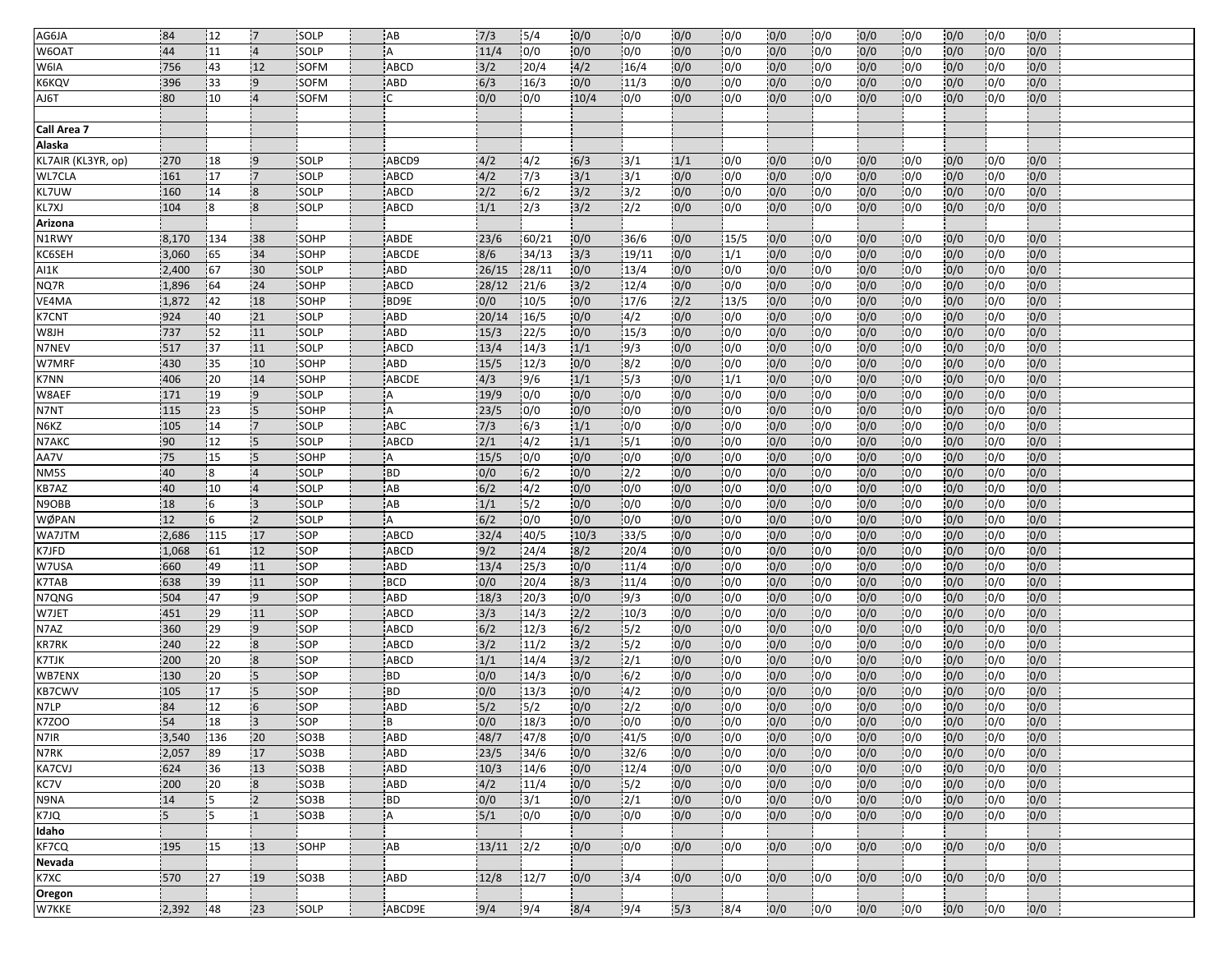| K7YO                      | 1,376          | 68              | 16                               | SOLP              | ABCDE       | 27/4         | 29/6          | 6/2        | 3/2              | 0/0              | $\frac{13}{2}$   | 0/0        | 0/0              | 0/0                     | 0/0              | 0/0        | 0/0               | 0/0        |  |
|---------------------------|----------------|-----------------|----------------------------------|-------------------|-------------|--------------|---------------|------------|------------------|------------------|------------------|------------|------------------|-------------------------|------------------|------------|-------------------|------------|--|
| кøл                       | 658            | 43              | 14                               | SOHP              | ABC         | 12/4         | 27/8          | 4/2        | 0/0              | 0/0              | 0/0              | 0/0        | 0/0              | 0/0                     | 0/0              | 0/0        | 0/0               | 0/0        |  |
| AF7MD                     | 585            | 50              | 9                                | SOLP              | <b>ABCD</b> | 17/4         | 18/3          | 5/1        | 10/1             | 0/0              | 0/0              | 0/0        | 0/0              | 0/0                     | 0/0              | 0/0        | 0/0               | 0/0        |  |
| AF7VC                     | $\mathbf{1}$   | $\mathbf{1}$    | $\overline{1}$                   | SOLP              | А           | 1/1          | 0/0           | 0/0        | 0/0              | 0/0              | $\overline{0/0}$ | 0/0        | 0/0              | 0/0                     | 0/0              | 0/0        | $\overline{0/0}$  | 0/0        |  |
| K7VIT                     | 770            | 62              | 10                               | SO3B              | ABD         | 21/3         | 26/4          | 0/0        | 15/3             | 0/0              | 0/0              | 0/0        | 0/0              | 0/0                     | 0/0              | 0/0        | 0/0               | 0/0        |  |
| AA7EA                     | 252            | 35              | $6\phantom{a}$                   | SO3B              | ABD         | 16/3         | 12/2          | 0/0        | 7/1              | 0/0              | 0/0              | 0/0        | 0/0              | 0/0                     | 0/0              | 0/0        | 0/0               | 0/0        |  |
| KA6BIM                    | 128            | 15              | $\overline{8}$                   | SO3B              | ABD         | 11/6         | 3/1           | 0/0        | 1/1              | 0/0              | 0/0              | 0/0        | 0/0              | 0/0                     | 0/0              | 0/0        | 0/0               | 0/0        |  |
| <b>KA7HBB</b>             | 126            | 18              | 6                                | SO <sub>3</sub> B | ABD         | $7/2$        | 8/3           | 0/0        | 3/1              | 0/0              | 0/0              | 0/0        | 0/0              | 0/0                     | 0/0              | 0/0        | 0/0               | 0/0        |  |
| W7MTL                     | 56             | 14              | $\overline{4}$                   | SO3B              | AB          | $7/2$        | 7/2           | 0/0        | 0/0              | 0/0              | 0/0              | 0/0        | 0/0              | 0/0                     | 0/0              | 0/0        | 0/0               | 0/0        |  |
| W7SO                      | 28             | 14              | $\overline{2}$                   | SO <sub>3</sub> B | AB          | 10/1         | 4/1           | 0/0        | 0/0              | 0/0              | 0/0              | 0/0        | 0/0              | 0/0                     | 0/0              | 0/0        | 0/0               | 0/0        |  |
| <b>KI7NQN</b>             | 88             | 15              | $\overline{4}$                   | SOFM              | ABCD        | 2/1          | 6/1           | 3/1        | 4/1              | 0/0              | 0/0              | 0/0        | 0/0              | 0/0                     | 0/0              | 0/0        | 0/0               | 0/0        |  |
| Utah                      |                |                 |                                  |                   |             |              |               |            |                  |                  |                  |            |                  |                         |                  |            |                   |            |  |
| NJ7A                      | 2,820          | 56              | 30                               | SOLP              | ABCD9EI     | 21/13        | 15/7          | 6/3        | 17/3             | 2/1              | 4/2              | 0/0        | 0/0              | 0/0                     | 1/1              | 0/0        | 0/0               | 0/0        |  |
| N7DBW                     | 1,188          | 39              | 18                               | SOLP              | ABCD9E      | 12/4         | 12/4          | 4/3        | 5/3              | 2/2              | 4/2              | 0/0        | 0/0              | 0/0                     | 0/0              | 0/0        | 0/0               | 0/0        |  |
| WJ7L                      | 765            | 21              | 17                               | SOLP              | ABCD9EI     | 5/4          | 6/4           | 2/2        | 3/2              | 2/2              | 2/2              | 0/0        | 0/0              | 0/0                     | 1/1              | 0/0        | 0/0               | 0/0        |  |
| <b>K7ULS</b>              | 210            | 19              | 10                               | SOHP              | ABD         | 8/5          | 9/3           | 0/0        | 2/2              | 0/0              | 0/0              | 0/0        | 0/0              | 0/0                     | 0/0              | 0/0        | 0/0               | 0/0        |  |
| <b>KD7VEA</b>             | 153            | 19              | $\overline{9}$                   | SOHP              | ABCDE       | 2/2          | 3/3           | 1/1        | 1/1              | 0/0              | 2/2              | 0/0        | 0/0              | 0/0                     | 0/0              | 0/0        | 0/0               | 0/0        |  |
| AA7DJ                     | 8              | 12              | $\overline{4}$                   | SOHP              | A           | 2/4          | 0/0           | 0/0        | 0/0              | 0/0              | 0/0              | 0/0        | 0/0              | 0/0                     | 0/0              | 0/0        | 0/0               | 0/0        |  |
| <b>K7PDW</b>              | 36             | و               |                                  | SO3B              | A           | 9/4          | 0/0           | 0/0        | 0/0              | 0/0              | 0/0              | 0/0        | 0/0              | 0/0                     | 0/0              | 0/0        | 0/0               | 0/0        |  |
| KN4HHX                    | $\overline{4}$ | 12              | <b>2</b>                         | <b>ISO3B</b>      | A           | 2/2          | 0/0           | 0/0        | 0/0              | 0/0              | 0/0              | 0/0        | 0/0              | 0/0                     | 0/0              | 0/0        | 0/0               | 0/0        |  |
| <b>Western Washington</b> |                |                 |                                  |                   |             |              |               |            |                  |                  |                  |            |                  |                         |                  |            |                   |            |  |
| <b>KE7SW</b>              | 11,567         | 171             | 43                               | SOHP              | ABCD9E      | 46/11        | 53/11         | 27/9       | 32/9             | 4/1              | 9/2              | 0/0        | 0/0              | 0/0                     | 0/0              | 0/0        | 0/0               | 0/0        |  |
| N7EPD                     | 11,466         | 192             | 42                               | SOHP              | ABCDE       | 63/12        | 62/11         | 25/9       | 35/9             | 0/0              | 7/1              | 0/0        | 0/0              | 0/0                     | 0/0              | 0/0        | 0/0               | 0/0        |  |
| KD7UO                     | 8,720          | 154             | 40                               | SOHP              | ABCD9E      | 51/12        | 59/17         | 15/4       | 19/5             | 3/1              | 7/1              | 0/0        | 0/0              | 0/0                     | 0/0              | 0/0        | 0/0               | 0/0        |  |
| WZ8T                      | 8,478          | 223             | 27                               | <b>SOLP</b>       | ABCDE       | 57/7         | 85/7          | 24/4       | 52/6             | 0/0              | $\sqrt{5/3}$     | 0/0        | 0/0              | 0/0                     | 0/0              | 0/0        | 0/0               | 0/0        |  |
| N7QOZ                     | 4,293          | 126             | 27                               | SOLP              | ABCD        | 43/8         | 50/8          | 14/6       | 19/5             | 0/0              | 0/0              | 0/0        | 0/0              | $\overline{0/0}$        | 0/0              | 0/0        | 0/0               | 0/0        |  |
| <b>KEØCO</b>              | 3,861          | 78              | 27                               | SOLP              | ABCD9E      | 15/7         | 22/6          | 12/6       | 17/6             | 3/1              | 9/1              | 0/0        | 0/0              | 0/0                     | 0/0              | 0/0        | 0/0               | 0/0        |  |
| AC7MD                     | 3,770          | 87              | 29                               | SOHP              | ABCD9E      | 25/8         | 27/7          | 17/6       | 14/6             | 2/1              | 2/1              | 0/0        | 0/0              | 0/0                     | 0/0              | 0/0        | 0/0               | 0/0        |  |
| KG7P                      | 3,726          | 88              | 27                               | SOHP              | ABCD9E      | 23/7         | 31/10         | 12/4       | 14/4             | 1/1              | $\frac{1}{7}{1}$ | 0/0        | 0/0              | 0/0                     | 0/0              | 0/0        | 0/0               | 0/0        |  |
| K7ND                      | 2,782          | 54              | 26                               | <b>SOHP</b>       | ACD9EF      | 21/13        | 0/0           | 12/5       | 13/5             | 2/1              | 5/1              | 1/1        | 0/0              | 0/0                     | $\overline{0/0}$ | 0/0        | 0/0               | 0/0        |  |
| W7FI                      | 2,024          | 80              | 22                               | SOHP              | ABD         | 36/10        | 32/8          | 0/0        | 12/4             | 0/0              | 0/0              | 0/0        | 0/0              | 0/0                     | 0/0              | 0/0        | 0/0               | 0/0        |  |
| KD7TS                     | 1,936          | 65              | 16                               | SOLP              | ABCD9EF     | 16/2         | 17/5          | 11/3       | 11/3             | 5/1              | $\sqrt{4/1}$     | 1/1        | 0/0              | 0/0                     | 0/0              | 0/0        | 0/0               | 0/0        |  |
| WA9ONY                    | 864            | 54              | 12                               | SOLP              | ABCD        | 22/7         | 14/3          | 7/1        | 11/1             | 0/0              | 0/0              | 0/0        | 0/0              | 0/0                     | 0/0              | 0/0        | 0/0               | 0/0        |  |
| KD7RUS                    | 627            | 48              | 11                               | SOLP              | <b>ABCD</b> | 19/4         | 20/4          | 4/2        | 5/1              | 0/0              | 0/0              | 0/0        | 0/0              | 0/0                     | 0/0              | 0/0        | $\overline{0/0}$  | 0/0        |  |
| Al9Q                      | 306            | 36              | $6 \overline{6}$                 | SOLP              | ABCD        | 14/3         | 7/1           | 7/1        | 8/1              | 0/0              | 0/0              | 0/0        | 0/0              | 0/0                     | 0/0              | 0/0        | 0/0               | 0/0        |  |
| KD7PY                     | 200<br>52      | 25<br>13        | $\overline{8}$<br>$\overline{4}$ | SOHP<br>SOLP      | А           | 25/8<br>13/4 | 0/0           | 0/0<br>0/0 | 0/0<br>0/0       | 0/0<br>0/0       | 0/0              | 0/0        | 0/0              | $\overline{0/0}$<br>0/0 | 0/0              | 0/0        | 0/0               | 0/0<br>0/0 |  |
| W7VXS<br>KE7GBT           | $\Delta$       |                 | $\overline{2}$                   | SOLP              | А<br>D      | 0/0          | 0/0           | 0/0        | 1/1              |                  | 0/0<br>0/0       | 0/0        | 0/0              |                         | 0/0              | 0/0<br>0/0 | 0/0               |            |  |
| W4DVE                     | 5,460          | 189             | 20                               | <b>SOP</b>        | ABCD9E      | 53/6         | 0/1<br>66/5   | 21/4       | 42/2             | 0/0<br>3/1       | $\sqrt{4/2}$     | 0/0<br>0/0 | 0/0<br>0/0       | 0/0<br>0/0              | 0/0<br>0/0       | 0/0        | 0/0<br>0/0        | 0/0<br>0/0 |  |
| N7KSI                     |                | 65              | 24                               | SO3B              |             | 20/7         |               |            | 16/7             |                  | 0/0              |            |                  | 0/0                     |                  |            |                   | 0/0        |  |
| WB7FJG                    | 1,944<br>832   | 48              | 16                               | SO <sub>3</sub> B | ABD<br>ABD  | 23/6         | 29/10<br>21/6 | 0/0<br>0/0 | 4/4              | 0/0<br>0/0       | 0/0              | 0/0<br>0/0 | 0/0<br>0/0       | 0/0                     | 0/0<br>0/0       | 0/0<br>0/0 | 0/0<br> 0/0       | 0/0        |  |
| K7BWH                     | 588            | 46              | 12                               | SO <sub>3</sub> B | ABD         | 28/5         | 15/4          | 0/0        | 3/3              | 0/0              | 0/0              | 0/0        | 0/0              | 0/0                     | 0/0              | 0/0        | 0/0               | 0/0        |  |
| KX7L                      | 470            | 46              | 10                               | SO3B              | ABD         | 26/6         | 19/3          | 0/0        | 1/1              | 0/0              | 0/0              | 0/0        | 0/0              | 0/0                     | 0/0              | 0/0        | 0/0               | 0/0        |  |
| <b>KF7OJA</b>             | 72             | 19              | 3                                | SO <sub>3</sub> B | ABD         | 5/1          | 9/1           | 0/0        | 5/1              | 0/0              | 0/0              | 0/0        | 0/0              | 0/0                     | 0/0              | 0/0        | 0/0               | 0/0        |  |
| KE7ZAC                    | 52             | $\overline{12}$ | $\overline{4}$                   | <b>SO3B</b>       | ABD         | 5/2          | 6/1           | 0/0        | 1/1              | 0/0              | $\overline{0/0}$ | 0/0        | 0/0              | 0/0                     | 0/0              | 0/0        | $\overline{10/0}$ | 0/0        |  |
| KB7QAG                    | $\overline{2}$ | $\overline{2}$  | $\overline{1}$                   | SOFM              | B           | 0/0          | 2/1           | 0/0        | 0/0              | 0/0              | 0/0              | 0/0        | 0/0              | 0/0                     | 0/0              | 0/0        | 0/0               | 0/0        |  |
|                           |                |                 |                                  |                   |             |              |               |            |                  |                  |                  |            |                  |                         |                  |            |                   |            |  |
| Call Area 8               |                |                 |                                  |                   |             |              |               |            |                  |                  |                  |            |                  |                         |                  |            |                   |            |  |
| Michigan                  |                |                 |                                  |                   |             |              |               |            |                  |                  |                  |            |                  |                         |                  |            |                   |            |  |
| W7JW                      | 6,976          | 109             | 64                               | SOHP              | A           | 109/64 0/0   |               | 0/0        | 0/0              | 0/0              | 0/0              | 0/0        | 0/0              | 0/0                     | 0/0              | 0/0        | 0/0               | 0/0        |  |
| K8SIX                     | 2,652          | 78              | 34                               | SOHP              | A           | 78/34        | 0/0           | 0/0        | $\overline{0/0}$ | 0/0              | 0/0              | 0/0        | 0/0              | 0/0                     | 0/0              | 0/0        | 0/0               | 0/0        |  |
| K2YAZ                     | 1,650          | $ 36$           | 25                               | SOHP              | ABCD9EG     | 7/3          | 13/8          | 4/4        | $7/5$            | $\overline{2/2}$ | $\overline{2/2}$ | 0/0        | $\overline{1/1}$ | 0/0                     | 0/0              | 0/0        | 0/0               | 0/0        |  |
| KK9T                      | 1,008          | 42              | 24                               | SOHP              | A           | 42/24        | 0/0           | 0/0        | 0/0              | 0/0              | 0/0              | 0/0        | 0/0              | 0/0                     | 0/0              | 0/0        | 0/0               | 0/0        |  |
| AA8CH                     | 70             | 9               | $\overline{7}$                   | SOP               | <b>BD</b>   | 0/0          | 8/6           | 0/0        | 1/1              | 0/0              | 0/0              | 0/0        | 0/0              | 0/0                     | 0/0              | 0/0        | 0/0               | 0/0        |  |
| N2CB                      | 483            | 23              | 21                               | SO3B              | A           | 23/21        | 0/0           | 0/0        | 0/0              | 0/0              | 0/0              | 0/0        | 0/0              | 0/0                     | 0/0              | 0/0        | 0/0               | 0/0        |  |
| KB3EHW                    | 48             | 8               | 6                                | SO <sub>3</sub> B | AB          | 6/4          | 2/2           | 0/0        | 0/0              | 0/0              | 0/0              | 0/0        | 0/0              | 0/0                     | 0/0              | 0/0        | 0/0               | 0/0        |  |
| NF8M                      | $\mathbf{1}$   | 1               | $\vert$ 1                        | SO <sub>3</sub> B | A           | 1/1          | 0/0           | 0/0        | 0/0              | 0/0              | 0/0              | 0/0        | 0/0              | 0/0                     | 0/0              | 0/0        | 0/0               | 0/0        |  |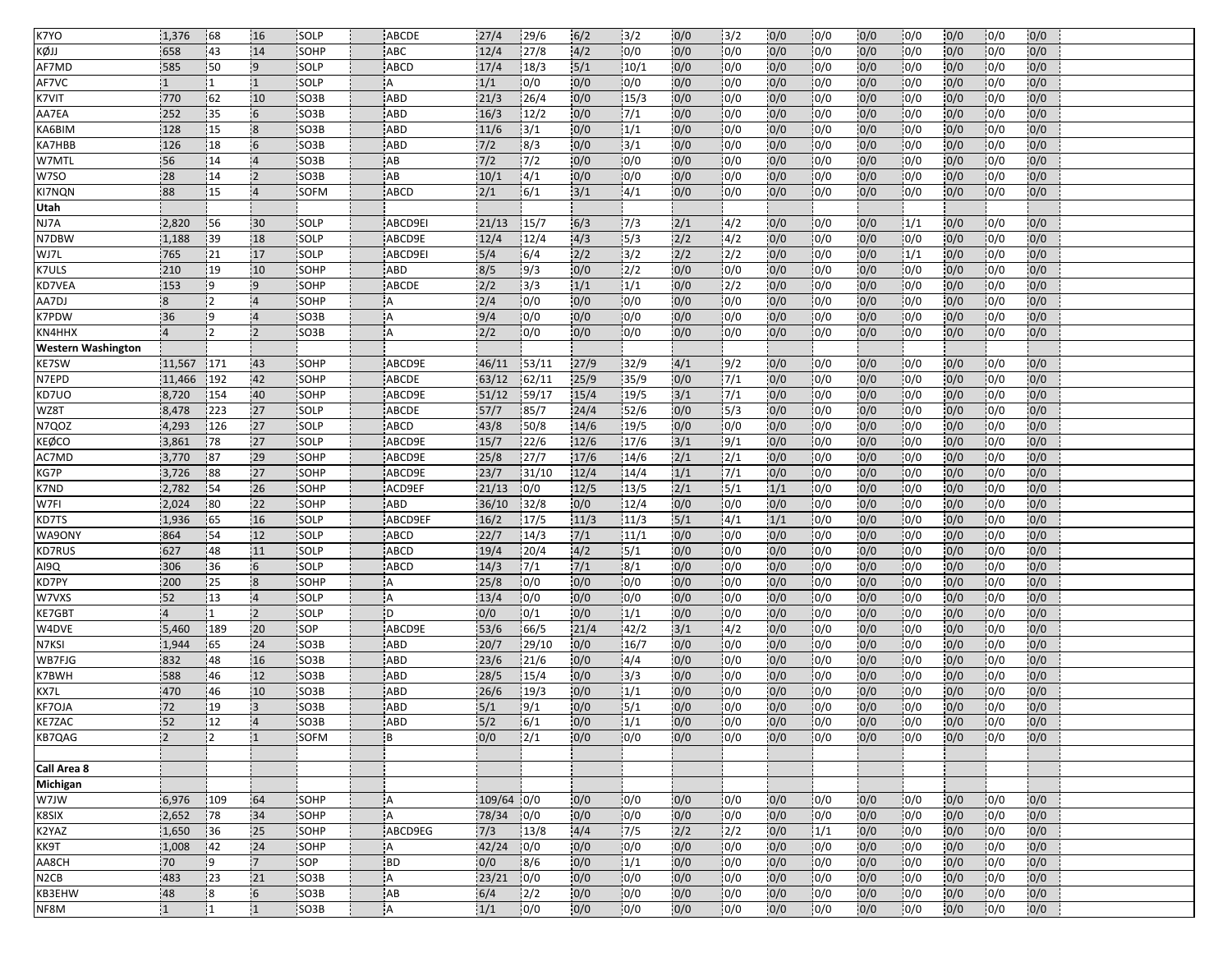| Ohio                 |              |     |                |                   |             |              |        |       |                  |     |                  |     |                  |     |                  |     |                  |     |  |
|----------------------|--------------|-----|----------------|-------------------|-------------|--------------|--------|-------|------------------|-----|------------------|-----|------------------|-----|------------------|-----|------------------|-----|--|
| K8ZR                 | 10,275       | 107 | 75             | SOHP              | ABCD9       | 65/41        | 18/15  | 11/9  | 10/7             | 3/3 | 0/0              | 0/0 | 0/0              | 0/0 | 0/0              | 0/0 | 0/0              | 0/0 |  |
| <b>K8TQK</b>         | 3,444        | 56  | 42             | SOHP              | ABCD9E      | 3/2          | 33/22  | 12/11 | $\frac{5}{4}$    | 2/2 | 1/1              | 0/0 | 0/0              | 0/0 | 0/0              | 0/0 | 0/0              | 0/0 |  |
| N8BJQ                | 1,008        | 42  | 24             | SOHP              | AB          | 40/22        | 2/2    | 0/0   | 0/0              | 0/0 | 0/0              | 0/0 | 0/0              | 0/0 | 0/0              | 0/0 | 0/0              | 0/0 |  |
| W8PEN                | 252          | 21  | 12             | <b>SOLP</b>       | AB          | 20/10        | 1/2    | 0/0   | 0/0              | 0/0 | 0/0              | 0/0 | 0/0              | 0/0 | 0/0              | 0/0 | 0/0              | 0/0 |  |
| WB8WUA               | 9            | із  | $\overline{3}$ | SOLP              | AB          | 1/1          | 2/2    | 0/0   | 0/0              | 0/0 | 0/0              | 0/0 | 0/0              | 0/0 | 0/0              | 0/0 | 0/0              | 0/0 |  |
|                      | 128          | 16  | $\overline{8}$ | SO <sub>3</sub> B | A           | 16/8         | 0/0    | 0/0   | 0/0              | 0/0 | 0/0              | 0/0 | 0/0              | 0/0 | 0/0              | 0/0 | 0/0              | 0/0 |  |
| KB8UUZ               |              | 19  | 8              |                   | AB          |              |        |       | 0/0              | 0/0 | 0/0              |     |                  |     |                  |     |                  |     |  |
| W8KNO                | 72           |     |                | SO <sub>3</sub> B |             | 2/2          | 7/6    | 0/0   |                  |     |                  | 0/0 | 0/0              | 0/0 | 0/0              | 0/0 | 0/0              | 0/0 |  |
| K9NW                 | $\mathbf{1}$ |     |                | SO3B              | A           | 1/1          | 0/0    | 0/0   | 0/0              | 0/0 | 0/0              | 0/0 | 0/0              | 0/0 | 0/0              | 0/0 | 0/0              | 0/0 |  |
| N8PPF                | $\mathbf{1}$ | ۱1  |                | SO3B              | B           | 0/0          | 1/1    | 0/0   | 0/0              | 0/0 | 0/0              | 0/0 | 0/0              | 0/0 | 0/0              | 0/0 | 0/0              | 0/0 |  |
| <b>West Virginia</b> |              |     |                |                   |             |              |        |       |                  |     |                  |     |                  |     |                  |     |                  |     |  |
| W8TN                 | 418          | 22  | 19             | SOHP              | AB          | 12/9         | 10/10  | 0/0   | 0/0              | 0/0 | 0/0              | 0/0 | 0/0              | 0/0 | 0/0              | 0/0 | 0/0              | 0/0 |  |
| N4RA                 | 261          | 29  | $\overline{9}$ | SOLP              | Α           | 29/9         | 0/0    | 0/0   | 0/0              | 0/0 | 0/0              | 0/0 | 0/0              | 0/0 | 0/0              | 0/0 | 0/0              | 0/0 |  |
| AC8NE                | 207          | 23  | $\overline{9}$ | SO <sub>3</sub> B | AB          | 24/9         | $-1/0$ | 0/0   | 0/0              | 0/0 | 0/0              | 0/0 | 0/0              | 0/0 | 0/0              | 0/0 | 0/0              | 0/0 |  |
| K3ZJ                 | 12           | 14  | 3              | SO3B              | A           | 4/3          | 0/0    | 0/0   | 0/0              | 0/0 | 0/0              | 0/0 | 0/0              | 0/0 | 0/0              | 0/0 | 0/0              | 0/0 |  |
|                      |              |     |                |                   |             |              |        |       |                  |     |                  |     |                  |     |                  |     |                  |     |  |
| Call Area 9          |              |     |                |                   |             |              |        |       |                  |     |                  |     |                  |     |                  |     |                  |     |  |
| Illinois             |              |     |                |                   |             |              |        |       |                  |     |                  |     |                  |     |                  |     |                  |     |  |
| K2DRH                | 92,000       | 328 | 184            | SOLP              | ABCD9EG     | 121/76 95/42 |        | 34/22 | 52/23            | 9/8 | 15/11            | 0/0 | 12/2             | 0/0 | 0/0              | 0/0 | 0/0              | 0/0 |  |
| WD9GJK               | 3,036        | 98  | 23             | SOLP              | ABCDE       | 28/6         | 40/5   | 7/5   | 21/5             | 0/0 | $\frac{2}{2}$    | 0/0 | 0/0              | 0/0 | 0/0              | 0/0 | 0/0              | 0/0 |  |
| KD9GKL               | 1,598        | 47  | 34             | SOLP              | А           | 47/34        | 0/0    | 0/0   | 0/0              | 0/0 | 0/0              | 0/0 | 0/0              | 0/0 | 0/0              | 0/0 | 0/0              | 0/0 |  |
| WA9FIH               | 1,463        | 59  | 19             | SOLP              | <b>ABCD</b> | 17/5         | 24/5   | 6/4   | 12/5             | 0/0 | 0/0              | 0/0 | 0/0              | 0/0 | 0/0              | 0/0 | 0/0              | 0/0 |  |
| N9TF                 | 880          | 40  | 16             | SOLP              | <b>ABCD</b> | 11/4         | 14/5   | 5/4   | 10/3             | 0/0 | 0/0              | 0/0 | 0/0              | 0/0 | 0/0              | 0/0 | 0/0              | 0/0 |  |
| WS9V                 | 588          | 28  | 21             | SOLP              | А           | 28/21        | 0/0    | 0/0   | 0/0              | 0/0 | 0/0              | 0/0 | 0/0              | 0/0 | 0/0              | 0/0 | 0/0              | 0/0 |  |
| KOØZ                 | 540          | 24  | 20             | <b>SOLP</b>       | <b>ABD</b>  | 13/9         | 8/7    | 0/0   | 3/4              | 0/0 | $\overline{0/0}$ | 0/0 | 10/0             | 0/0 | $\overline{0/0}$ | 0/0 | 10/0             | 0/0 |  |
| AI9T                 | 442          | 26  | 17             | SOHP              | A           | 26/17        | 0/0    | 0/0   | 0/0              | 0/0 | 0/0              | 0/0 | 0/0              | 0/0 | 0/0              | 0/0 | 0/0              | 0/0 |  |
| W9OSI                | 425          | 25  | 17             | SOLP              | ΙA          | 25/17        | 0/0    | 0/0   | 0/0              | 0/0 | $\overline{0/0}$ | 0/0 | 0/0              | 0/0 | 0/0              | 0/0 | 0/0              | 0/0 |  |
| WA9JML               | 273          | 21  | 13             | SOLP              | AB          | 5/4          | 16/9   | 0/0   | 0/0              | 0/0 | 0/0              | 0/0 | 0/0              | 0/0 | $\overline{0/0}$ | 0/0 | 0/0              | 0/0 |  |
| WB8BZK               | 238          | 17  | 14             | <b>SOLP</b>       | A           | 17/14        | 0/0    | 0/0   | 0/0              | 0/0 | 0/0              | 0/0 | 0/0              | 0/0 | 0/0              | 0/0 | $\overline{0/0}$ | 0/0 |  |
| NJ9R                 | 210          | 21  | 10             | SOLP              | AB          | 17/8         | 14/2   | 0/0   | 0/0              | 0/0 | 0/0              | 0/0 | 0/0              | 0/0 | 0/0              | 0/0 | 0/0              | 0/0 |  |
| WB9W                 | 105          | 17  | $\overline{5}$ | SOLP              | ABD         | 2/1          | 11/3   | 0/0   | 4/1              | 0/0 | 0/0              | 0/0 | 0/0              | 0/0 | 0/0              | 0/0 | 0/0              | 0/0 |  |
| W9NHX                | 72           | 18  |                | SOLP              | B           | 0/0          | 18/4   | 0/0   | 0/0              | 0/0 | 0/0              | 0/0 | 0/0              | 0/0 | 0/0              | 0/0 | $\overline{0/0}$ | 0/0 |  |
| NA9RB                | 63           | 19  | $\overline{7}$ | SOLP              | A           | 9/7          | 0/0    | 0/0   | 0/0              | 0/0 | $\overline{0/0}$ | 0/0 | 0/0              | 0/0 | 0/0              | 0/0 | 0/0              | 0/0 |  |
| AK9Y                 | 42           | 14  | 3              | SOLP              | B           | 0/0          | 14/3   | 0/0   | 0/0              | 0/0 | 0/0              | 0/0 | $\overline{0/0}$ | 0/0 | 0/0              | 0/0 | 0/0              | 0/0 |  |
| N9HWV                | 27           | 19  | $\overline{3}$ | SOLP              | AB          | 3/1          | 6/2    | 0/0   | 0/0              | 0/0 | $\overline{0/0}$ | 0/0 | 0/0              | 0/0 | 0/0              | 0/0 | $\overline{0/0}$ | 0/0 |  |
| KO9A                 | 5,016        | 100 | 44             | SO <sub>3</sub> B | ABD         | 67/30        | 19/7   | 0/0   | 14/7             | 0/0 | 0/0              | 0/0 | 0/0              | 0/0 | 0/0              | 0/0 | 0/0              | 0/0 |  |
|                      | 645          | 32  | 15             | SO <sub>3</sub> B | <b>ABD</b>  | 3/3          | 18/7   | 0/0   | 11/5             | 0/0 | 0/0              | 0/0 | 0/0              | 0/0 | 0/0              | 0/0 | 0/0              | 0/0 |  |
| K9DDS                |              | 33  |                | SO3B              | ABD         |              |        | 0/0   |                  |     |                  | 0/0 |                  | 0/0 |                  |     |                  |     |  |
| N9TUQ                | 200          |     | 5<br>6         |                   |             | 8/1          | 18/2   |       | 7/2              | 0/0 | 0/0              |     | 0/0              |     | 0/0              | 0/0 | 0/0              | 0/0 |  |
| W9JGH                | 90           | 13  |                | SO3B              | ABD         | 2/1          | 9/3    | 0/0   | 2/2              | 0/0 | 0/0              | 0/0 | 0/0              | 0/0 | 0/0              | 0/0 | 0/0              | 0/0 |  |
| KA9ERS               | 27           | 17  | $\overline{3}$ | SO <sub>3</sub> B | ABD         | 2/1          | 3/1    | 0/0   | 2/1              | 0/0 | 0/0              | 0/0 | 0/0              | 0/0 | 0/0              | 0/0 | 0/0              | 0/0 |  |
| K9PG                 | 6            | l3  |                | SO <sub>3</sub> B | A           | 3/2          | 0/0    | 0/0   | 0/0              | 0/0 | 0/0              | 0/0 | 0/0              | 0/0 | 0/0              | 0/0 | 0/0              | 0/0 |  |
| KC9PCP               | 513          | 38  | $\overline{9}$ | SOFM              | <b>BCD</b>  | 0/0          | 19/3   | 9/3   | 10/3             | 0/0 | 0/0              | 0/0 | 0/0              | 0/0 | 0/0              | 0/0 | 0/0              | 0/0 |  |
| WD9GDB               | 20           | 10  | 2              | SOFM              | B           | 0/0          | 10/2   | 0/0   | 0/0              | 0/0 | 0/0              | 0/0 | 0/0              | 0/0 | 0/0              | 0/0 | 0/0              | 0/0 |  |
| Indiana              |              |     |                |                   |             |              |        |       |                  |     |                  |     |                  |     |                  |     |                  |     |  |
| KC9ELU               | 462          | 21  | 21             | SOLP              | ABD         | 16/16        | $-4/4$ | 0/0   | $\overline{1/1}$ | 0/0 | 0/0              | 0/0 | 0/0              | 0/0 | 0/0              | 0/0 | 0/0              | 0/0 |  |
| W9VHF                | 380          | 20  | 20             | SOHP              | ABD         | 14/12        | 7/8    | 0/0   | $-1/0$           | 0/0 | 0/0              | 0/0 | 0/0              | 0/0 | 0/0              | 0/0 | 0/0              | 0/0 |  |
| WA9M                 | 36           | -9  |                | SOLP              | A           | 9/4          | 0/0    | 0/0   | 0/0              | 0/0 | 0/0              | 0/0 | 0/0              | 0/0 | 0/0              | 0/0 | 0/0              | 0/0 |  |
| N9YK                 | 36           | 14  | $\overline{4}$ | SOLP              | BCD9        | 0/0          | 1/1    | 1/1   | 1/1              | 1/1 | 0/0              | 0/0 | 0/0              | 0/0 | 0/0              | 0/0 | 0/0              | 0/0 |  |
| W9ZB                 | 234          | 16  | 13             | SO <sub>3</sub> B | <b>ABD</b>  | 12/9         | 2/2    | 0/0   | $\frac{12}{2}$   | 0/0 | 0/0              | 0/0 | 0/0              | 0/0 | 0/0              | 0/0 | 0/0              | 0/0 |  |
| KD9GDY               | 55           | 10  | $5\phantom{.}$ | SO <sub>3</sub> B | ABD         | 4/3          | 5/1    | 0/0   | 1/1              | 0/0 | 0/0              | 0/0 | 0/0              | 0/0 | 0/0              | 0/0 | 0/0              | 0/0 |  |
| AC9EZ                | 114          | 15  | 6              | <b>SOFM</b>       | ABD         | 5/2          | 6/2    | 0/0   | 4/2              | 0/0 | 0/0              | 0/0 | 0/0              | 0/0 | 0/0              | 0/0 | 0/0              | 0/0 |  |
| Wisconsin            |              |     |                |                   |             |              |        |       |                  |     |                  |     |                  |     |                  |     |                  |     |  |
| N9LB                 | 14,190       | 138 | 66             | SOHP              | ABCD9E      | 32/12        | 49/19  | 18/12 | 29/14            | 4/4 | 6/5              | 0/0 | 0/0              | 0/0 | 0/0              | 0/0 | 0/0              | 0/0 |  |
| K9MU                 | 6,885        | 198 | 51             | SOHP              | ABCD9       | 43/26        | 124/10 | 11/6  | 17/7             | 3/2 | 0/0              | 0/0 | 0/0              | 0/0 | 0/0              | 0/0 | 0/0              | 0/0 |  |
| NØAKC                | 5,662        | 94  | 38             | SOHP              | ABCD9E      | 18/7         | 31/12  | 18/8  | 22/8             | 1/1 | $\sqrt{4/2}$     | 0/0 | 0/0              | 0/0 | 0/0              | 0/0 | 0/0              | 0/0 |  |
| W9EWZ                | 4,551        | 93  | 41             | SOHP              | ABD         | 20/8         | 55/24  | 0/0   | 18/9             | 0/0 | 0/0              | 0/0 | 0/0              | 0/0 | 0/0              | 0/0 | 0/0              | 0/0 |  |
| W9GA                 | 3,162        | 57  | 34             | SOLP              | ABCD9E      | 8/5          | 23/12  | 6/4   | 15/8             | 2/2 | 3/3              | 0/0 | 0/0              | 0/0 | 0/0              | 0/0 | 0/0              | 0/0 |  |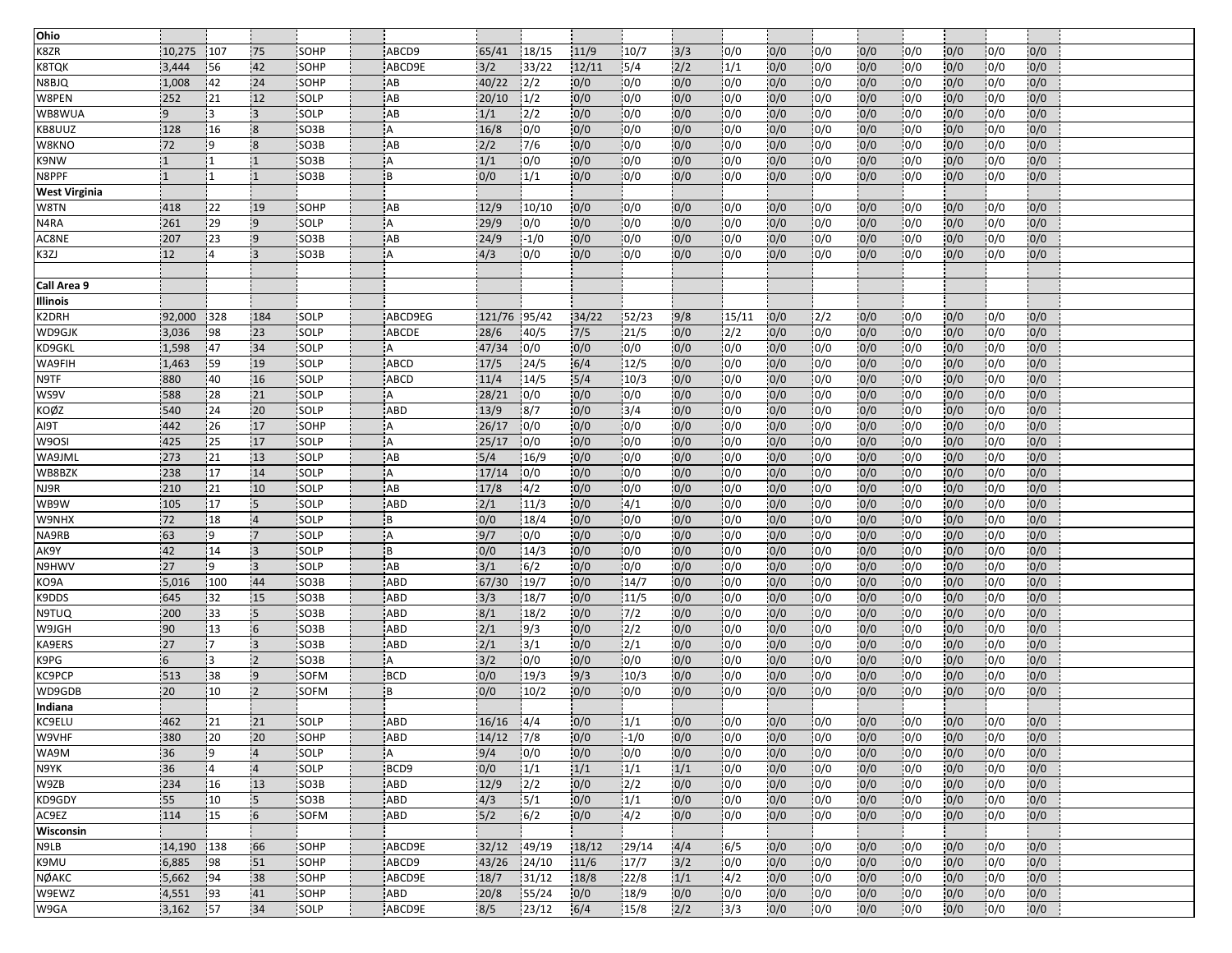| N9ISN                          | 3,060          | 71             | 30                      | SOLP              | <b>ABCD</b>    | 20/9       | 20/9          | 14/6  | 17/6                     | 0/0   | 0/0              | 0/0  | 0/0 | 0/0 | 0/0  | 0/0 | 10/0       | 0/0 |  |
|--------------------------------|----------------|----------------|-------------------------|-------------------|----------------|------------|---------------|-------|--------------------------|-------|------------------|------|-----|-----|------|-----|------------|-----|--|
| N9NDP                          | 40             | 8              | $\overline{5}$          | <b>SOLP</b>       | B              | 0/0        | 8/5           | 0/0   | 0/0                      | 0/0   | 0/0              | 0/0  | 0/0 | 0/0 | 0/0  | 0/0 | 0/0        | 0/0 |  |
| KA9VDU                         | 1,647          | 49             | 27                      | SO <sub>3</sub> B | <b>ABD</b>     | 14/8       | 23/11         | 0/0   | 12/8                     | 0/0   | 0/0              | 0/0  | 0/0 | 0/0 | 0/0  | 0/0 | 0/0        | 0/0 |  |
| WB9TFH                         | 1,568          | 44             | 28                      | SO3B              | ABD            | 13/11      | 19/9          | 0/0   | 12/8                     | 0/0   | 0/0              | 0/0  | 0/0 | 0/0 | 0/0  | 0/0 | 0/0        | 0/0 |  |
|                                |                |                |                         |                   |                |            |               |       |                          |       |                  |      |     |     |      |     |            |     |  |
| Canada                         |                |                |                         |                   |                |            |               |       |                          |       |                  |      |     |     |      |     |            |     |  |
| Alberta                        |                |                |                         |                   |                |            |               |       |                          |       |                  |      |     |     |      |     |            |     |  |
| VE6MB                          | 1,728          | 79             | 16                      | SOLP              | ABCD9          | 15/4       | 37/4          | 5/3   | 21/4                     | 1/1   | 0/0              | 0/0  | 0/0 | 0/0 | 0/0  | 0/0 | 0/0        | 0/0 |  |
| VE6KC                          | 1,088          | 43             | 17                      | SOLP              | ABCD9          | 8/4        | 16/5          | 4/3   | 14/4                     | 1/1   | 0/0              | 0/0  | 0/0 | 0/0 | 0/0  | 0/0 | 0/0        | 0/0 |  |
| VE6IXD                         | 161            | 16             | $\overline{7}$          | <b>SOP</b>        | ABD            | 1/2        | 8/2           | 0/0   | 7/3                      | 0/0   | 0/0              | 0/0  | 0/0 | 0/0 | 0/0  | 0/0 | 0/0        | 0/0 |  |
| ZS6SVJ/VE6                     | $\overline{2}$ | 12             | $\mathbf{1}$            | <b>SOP</b>        | B              | 0/0        | 2/1           | 0/0   | 0/0                      | 0/0   | 0/0              | 0/0  | 0/0 | 0/0 | 0/0  | 0/0 | 0/0        | 0/0 |  |
| VA6PPZ                         | 460            | 36             | 10                      | SO <sub>3</sub> B | <b>ABD</b>     | 9/3        | 17/4          | 0/0   | 10/3                     | 0/0   | 0/0              | 0/0  | 0/0 | 0/0 | 0/0  | 0/0 | 0/0        | 0/0 |  |
| VE6DAC                         | 196            | 21             | $\overline{7}$          | SO3B              | <b>ABD</b>     | 6/3        | 8/3           | 0/0   | 7/1                      | 0/0   | 0/0              | 0/0  | 0/0 | 0/0 | 0/0  | 0/0 | 0/0        | 0/0 |  |
| VA6TDG                         | 320            | 27             | $\overline{8}$          | <b>SOFM</b>       | <b>BD</b>      | 0/0        | 14/4          | 0/0   | 13/4                     | 0/0   | 0/0              | 0/0  | 0/0 | 0/0 | 0/0  | 0/0 | 0/0        | 0/0 |  |
| <b>British Columbia</b>        |                |                |                         |                   |                |            |               |       |                          |       |                  |      |     |     |      |     |            |     |  |
| VE7AFZ                         | 374            | 31             | 11                      | SOLP              | ABD            | 11/3       | 17/6          | 0/0   | 3/2                      | 0/0   | 0/0              | 0/0  | 0/0 | 0/0 | 0/0  | 0/0 | 0/0        | 0/0 |  |
| VA7FC                          | 135            | 15             | 9                       | SOHP              | AB             | 9/5        | 6/4           | 0/0   | 0/0                      | 0/0   | 0/0              | 0/0  | 0/0 | 0/0 | 0/0  | 0/0 | 0/0        | 0/0 |  |
| <b>VE7HR</b>                   | 24             | 15             | $\overline{4}$          | SOLP              | ABD            | 2/1        | $\frac{2}{2}$ | 0/0   | 1/1                      | 0/0   | 0/0              | 0/0  | 0/0 | 0/0 | 0/0  | 0/0 | 0/0        | 0/0 |  |
| VE7DAY                         | 280            | 24             | 10                      | SO3B              | ABD            | 15/6       | 5/2           | 0/0   | 4/2                      | 0/0   | 0/0              | 0/0  | 0/0 | 0/0 | 0/0  | 0/0 | 0/0        | 0/0 |  |
| <b>Greater Toronto Area</b>    |                |                |                         |                   |                |            |               |       |                          |       |                  |      |     |     |      |     |            |     |  |
| VE3DS                          | 31,360         | 165            | 98                      | SOLP              | ABCD9EF        | 43/26      | 41/21         | 25/18 | 29/16                    | 12/8  | 10/5             | 5/4  | 0/0 | 0/0 | 0/0  | 0/0 | 0/0        | 0/0 |  |
| VE3SMA                         | 5,400          | 72             | 36                      | SOLP              | ABCD9EFGHIJP   | 17/7       | 25/11         | 9/6   | 9/4                      | $3/1$ | 3/1              | 1/1  | 1/1 | 1/1 | 1/1  | 1/1 | 0/0        | 1/1 |  |
| VE3FHM                         | 2,204          | 52             | 29                      | SOLP              | ABCDE          | 9/4        | 23/10         | 8/6   | 10/7                     | 0/0   | 2/2              | 0/0  | 0/0 | 0/0 | 0/0  | 0/0 | 0/0        | 0/0 |  |
| VE3WJ                          | 781            | 20             | 11                      | SOLP              | ABCD9EFHI      | 3/1        | 4/3           | 2/1   | 2/1                      | 2/1   | 2/1              | 2/1  | 0/0 | 1/1 | 2/1  | 0/0 | 0/0        | 0/0 |  |
| VE3CWU                         | 21             | 17             | $\overline{3}$          | SOLP              | А              | 7/3        | 0/0           | 0/0   | 0/0                      | 0/0   | 0/0              | 0/0  | 0/0 | 0/0 | 0/0  | 0/0 | 0/0        | 0/0 |  |
| VE3SST                         | 555            | 34             | 15                      | SO <sub>3</sub> B | ABD            | 15/6       | 16/7          | 0/0   | 3/2                      | 0/0   | 0/0              | 0/0  | 0/0 | 0/0 | 0/0  | 0/0 | 0/0        | 0/0 |  |
| <b>Maritime</b>                |                |                |                         |                   |                |            |               |       |                          |       |                  |      |     |     |      |     |            |     |  |
| VE1SKY                         | 864            | 32             | 27                      | SOLP              | AB             | 22/18      | 10/9          | 0/0   | 0/0                      | 0/0   | 0/0              | 0/0  | 0/0 | 0/0 | 0/0  | 0/0 | 0/0        | 0/0 |  |
| VE9CB                          | 754            | 29             | 26                      | <b>SOLP</b>       | AB             | 16/14      | 13/12         | 0/0   | 0/0                      | 0/0   | 0/0              | 0/0  | 0/0 | 0/0 | 0/0  | 0/0 | 0/0        | 0/0 |  |
|                                | 36             | 6              | 6                       | <b>SO3B</b>       | AB             | 3/3        | 3/3           |       | 0/0                      | 0/0   | 0/0              | 0/0  | 0/0 | 0/0 | 0/0  | 0/0 | 0/0        | 0/0 |  |
| VE9AA                          |                |                |                         |                   |                |            |               | 0/0   |                          |       |                  |      |     |     |      |     |            |     |  |
| Newfoundland/Labrador<br>VO1HP | 234            | 18             | 13                      | SOLP              | A              | 18/13      | 0/0           | 0/0   | 0/0                      | 0/0   | 0/0              | 0/0  | 0/0 |     | 0/0  | 0/0 | 0/0        | 0/0 |  |
|                                |                |                |                         |                   | A              |            |               |       |                          |       | 0/0              |      |     | 0/0 |      |     |            |     |  |
| VO1KVT                         | 1,804          | 82             | 22                      | SO <sub>3</sub> B |                | 82/22      | 0/0           | 0/0   | 0/0                      | 0/0   |                  | 0/0  | 0/0 | 0/0 | 0/0  | 0/0 | 0/0        | 0/0 |  |
| <b>Ontario East</b>            | 180            |                | 12                      | SOLP              |                |            |               |       |                          |       |                  |      |     |     |      |     |            |     |  |
| VA3KA<br>VA3SY                 |                | 13             |                         |                   | ABCD           | 3/3<br>6/2 | 8/7           | 1/1   | 1/1                      | 0/0   | 0/0<br>0/0       | 0/0  | 0/0 | 0/0 | 0/0  | 0/0 | 0/0<br>0/0 | 0/0 |  |
|                                | 12             | 6              | $\overline{2}$          | SOLP              | А              |            | 0/0           | 0/0   | 0/0                      | 0/0   |                  | 0/0  | 0/0 | 0/0 | 0/0  | 0/0 |            | 0/0 |  |
| VE3IQZ                         | 264            | 20             | 12                      | SO3B              | ABD            | 6/3        | 12/7          | 0/0   | 2/2                      | 0/0   | 0/0              | 0/0  | 0/0 | 0/0 | 0/0  | 0/0 | 0/0        | 0/0 |  |
| <b>Ontario South</b>           |                |                |                         |                   |                |            |               |       |                          |       |                  |      |     |     |      |     |            |     |  |
| VE3ZV                          | 74,648         | 265            | 124                     | <b>SOHP</b>       | ABCD9EFGHI     | 32/14      | 84/35         | 45/21 | 50/24                    | 14/8  | 20/9             | 11/5 | 5/4 | 2/2 | 2/2  | 0/0 | 0/0        | 0/0 |  |
| VA3ZV                          | 8,757          | 115            | 63                      | SOLP              | <b>ABCDE</b>   | 72/33      | 121/12        | 9/8   | 12/8                     | 0/0   | 1/2              | 0/0  | 0/0 | 0/0 | 0/0  | 0/0 | 0/0        | 0/0 |  |
| VE3EJ                          | 264            | 22             | 12                      | SOHP              | AB             | 8/5        | 14/7          | 0/0   | 0/0                      | 0/0   | 0/0              | 0/0  | 0/0 | 0/0 | 0/0  | 0/0 | 0/0        | 0/0 |  |
| VE3MM                          | 78             | 13             | 6                       | SOLP              | B              | 0/0        | 13/6          | 0/0   | 0/0                      | 0/0   | 0/0              | 0/0  | 0/0 | 0/0 | 0/0  | 0/0 | 0/0        | 0/0 |  |
| <b>VE3RCN</b>                  | 392            | 27             | 14                      | SO3B              | ABD            | 20/9       | 6/4           | 0/0   | 1/1                      | 0/0   | 0/0              | 0/0  | 0/0 | 0/0 | 0/0  | 0/0 | 0/0        | 0/0 |  |
| Quebec                         |                |                |                         |                   |                |            |               |       |                          |       |                  |      |     |     |      |     |            |     |  |
| <b>VE2HAY</b>                  | 660            | 33             | 15                      | <b>SOLP</b>       | ABCD           | 5/3        | 17/7          | 3/2   | 8/3                      | 0/0   | 0/0              | 0/0  | 0/0 | 0/0 | 10/0 | 0/0 | 0/0        | 0/0 |  |
| VE2PN                          | 320            | 18             | 16                      | SOHP              | <b>ABD</b>     | $7/7$      | 9/8           | 0/0   | $\frac{2}{1}$            | 0/0   | 0/0              | 0/0  | 0/0 | 0/0 | 0/0  | 0/0 | 0/0        | 0/0 |  |
| VE2NCG                         | 798            | 46             | 14                      | <b>SOP</b>        | <b>ABCD</b>    | 9/4        | 21/4          | $3/2$ | 13/4                     | 0/0   | 0/0              | 0/0  | 0/0 | 0/0 | 0/0  | 0/0 | 0/0        | 0/0 |  |
| VE2LPW                         | 12             | $\overline{4}$ | $\overline{2}$          | SOP               | <b>BD</b>      | 0/0        | 2/1           | 0/0   | 2/1                      | 0/0   | $\overline{0/0}$ | 0/0  | 0/0 | 0/0 | 0/0  | 0/0 | 0/0        | 0/0 |  |
| VE2DDZ                         | $\mathbf{1}$   | 11.            | $\overline{1}$          | <b>SOP</b>        | $\overline{A}$ | 1/1        | 0/0           | 0/0   | 0/0                      | 0/0   | 0/0              | 0/0  | 0/0 | 0/0 | 0/0  | 0/0 | 0/0        | 0/0 |  |
| VA2RF                          | 112            | 16             | $\overline{7}$          | SO3B              | AB             | 4/4        | 12/3          | 0/0   | 0/0                      | 0/0   | 0/0              | 0/0  | 0/0 | 0/0 | 0/0  | 0/0 | 0/0        | 0/0 |  |
| VE2GT                          | 70             | 11             | $\overline{5}$          | SO3B              | ABD            | 1/1        | 7/2           | 0/0   | $\overline{\frac{3}{2}}$ | 0/0   | 0/0              | 0/0  | 0/0 | 0/0 | 0/0  | 0/0 | 0/0        | 0/0 |  |
| VA2DG                          | 129            | 29             | $\overline{\mathbf{3}}$ | SOFM              | <b>BD</b>      | 0/0        | 15/2          | 0/0   | 14/1                     | 0/0   | 0/0              | 0/0  | 0/0 | 0/0 | 0/0  | 0/0 | 0/0        | 0/0 |  |
| VE2HEW                         | 18             | 5              | $\overline{3}$          | SOFM              | <b>BD</b>      | 0/0        | 4/2           | 0/0   | 1/1                      | 0/0   | 0/0              | 0/0  | 0/0 | 0/0 | 0/0  | 0/0 | 0/0        | 0/0 |  |
| Saskatchewan                   |                |                |                         |                   |                |            |               |       |                          |       |                  |      |     |     |      |     |            |     |  |
| VE5UF                          | 255            | 17             | 15                      | SOHP              | AB             | 15/13      | 12/2          | 0/0   | 0/0                      | 0/0   | 0/0              | 0/0  | 0/0 | 0/0 | 0/0  | 0/0 | 0/0        | 0/0 |  |
|                                |                |                |                         |                   |                |            |               |       |                          |       |                  |      |     |     |      |     |            |     |  |
|                                |                |                |                         |                   |                |            |               |       |                          |       |                  |      |     |     |      |     |            |     |  |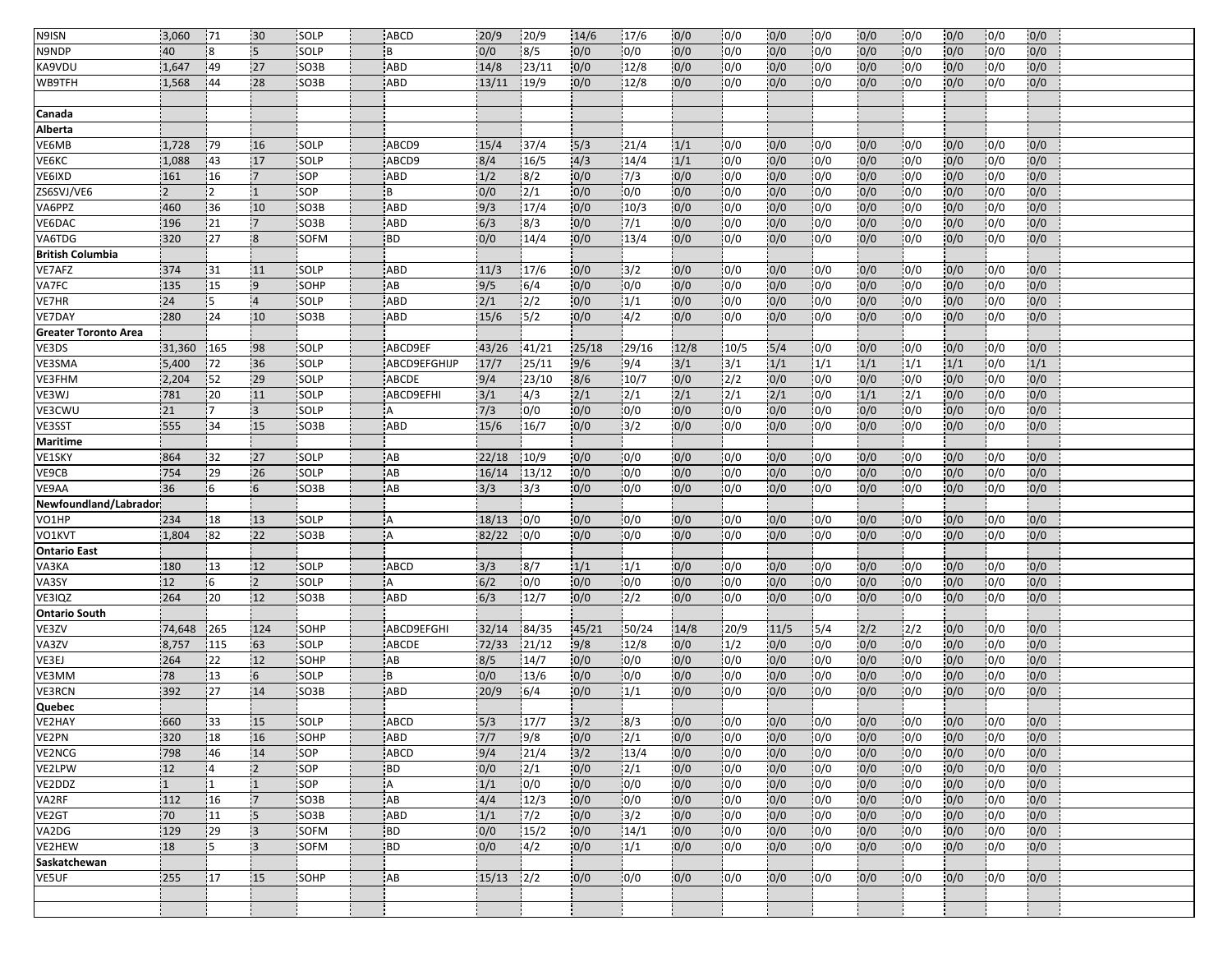| <b>Operating Category:</b>          |               |      |                |                          |                       |               |       |        |        |       |       |      |      |      |                  |     |     |     |                                                                                                                               |
|-------------------------------------|---------------|------|----------------|--------------------------|-----------------------|---------------|-------|--------|--------|-------|-------|------|------|------|------------------|-----|-----|-----|-------------------------------------------------------------------------------------------------------------------------------|
| <b>LM = Limited Multioperator</b>   |               |      |                |                          |                       |               |       |        |        |       |       |      |      |      |                  |     |     |     |                                                                                                                               |
| <b>UM</b> = Unlimited Multioperator |               |      |                |                          |                       |               |       |        |        |       |       |      |      |      |                  |     |     |     |                                                                                                                               |
|                                     |               |      |                |                          |                       |               |       |        |        |       |       |      |      |      |                  |     |     |     |                                                                                                                               |
|                                     |               |      |                |                          |                       |               |       |        |        |       |       |      |      |      |                  |     |     |     |                                                                                                                               |
| Call                                | Score         |      |                | Total Q Total M Category | <b>Bands Operated</b> |               |       |        |        |       |       |      |      |      |                  |     |     |     | 50 MHz 144 MHz 222 MHz 432 MHz 1902 MHz 1.2 GHz 2.3 GHz 3.4 GHz 5.7 GHz 10 GHz 124 GHz 47 GHz Light 10 perator(s) and/or Host |
|                                     |               |      |                |                          |                       |               |       |        |        |       |       |      |      |      |                  |     |     |     |                                                                                                                               |
| Call Area 1                         |               |      |                |                          |                       |               |       |        |        |       |       |      |      |      |                  |     |     |     |                                                                                                                               |
| Connecticut                         |               |      |                |                          |                       |               |       |        |        |       |       |      |      |      |                  |     |     |     |                                                                                                                               |
|                                     |               |      |                |                          |                       |               |       |        |        |       |       |      |      |      |                  |     |     |     | (Ops: W1QK, KA1SYG,                                                                                                           |
| W1QK                                | 12,864        | 238  | 48             | <b>ILM</b>               | ABCD                  | 106/17 102/19 |       | 15/7   | 15/5   | 0/0   | 0/0   | 0/0  | 0/0  | 0/0  | 0/0              | 0/0 | 0/0 | 0/0 | NG1R, W1QH, N1ABY)                                                                                                            |
|                                     |               |      |                |                          |                       |               |       |        |        |       |       |      |      |      |                  |     |     |     | (Ops: KE1LI, KB1ORX,                                                                                                          |
| KE1LI                               | 20,064        | 280  | 57             | <b>UM</b>                | <b>ABCD</b>           | 113/15 95/22  |       | 29/10  | 43/10  | 0/0   | 0/0   | 0/0  | 0/0  | 0/0  | 0/0              | 0/0 | 0/0 | 0/0 | W1YFF, K1BAB, KC1IUX,                                                                                                         |
| <b>Eastern Massachusetts</b>        |               |      |                |                          |                       |               |       |        |        |       |       |      |      |      |                  |     |     |     |                                                                                                                               |
| N <sub>1</sub> SOH                  | 462           | 42   | 11             | <b>LM</b>                | AB                    | 33/8          | 9/3   | 0/0    | 0/0    | 0/0   | 0/0   | 0/0  | 0/0  | 0/0  | 0/0              | 0/0 | 0/0 | 0/0 | (Ops: N1SOH, W1FM)                                                                                                            |
|                                     |               |      |                |                          |                       |               |       |        |        |       |       |      |      |      |                  |     |     |     | (Ops: KC1EPN, KC1GMI,                                                                                                         |
| W1XM                                | 10,291        | 167  | 41             | <b>UM</b>                | ABCD9EF               | 67/8          | 54/11 | 12/5   | 21/6   | 4/4   | 6/4   | 3/3  | 0/0  | 0/0  | 0/0              | 0/0 | 0/0 | 0/0 | KD1KY, W1KXJ, NY1AA)                                                                                                          |
| <b>New Hampshire</b>                |               |      |                |                          |                       |               |       |        |        |       |       |      |      |      |                  |     |     |     |                                                                                                                               |
| KA1SU                               | 1,683         | 82   | 17             | <b>ILM</b>               | ABD                   | 43/7          | 22/6  | 0/0    | 17/4   | 0/0   | 0/0   | 0/0  | 0/0  | 0/0  | 0/0              | 0/0 | 0/0 | 0/0 | (Ops: KA1SU, KB1QV)                                                                                                           |
| <b>Western Massachusetts</b>        |               |      |                |                          |                       |               |       |        |        |       |       |      |      |      |                  |     |     |     |                                                                                                                               |
| W1YK                                | $\mathbf{1}$  | '1   | $\overline{1}$ | <b>LM</b>                | ΙB                    | 0/0           | 1/1   | 0/0    | 0/0    | 0/0   | 0/0   | 0/0  | 0/0  | 0/0  | 0/0              | 0/0 | 0/0 | 0/0 |                                                                                                                               |
|                                     |               |      |                |                          |                       |               |       |        |        |       |       |      |      |      |                  |     |     |     |                                                                                                                               |
| Call Area 2                         |               |      |                |                          |                       |               |       |        |        |       |       |      |      |      |                  |     |     |     |                                                                                                                               |
| New York City-Long Island           |               |      |                |                          |                       |               |       |        |        |       |       |      |      |      |                  |     |     |     |                                                                                                                               |
| NY2NY                               | 5,160         | 91   | 40             | <b>IUM</b>               | ABCDE                 | 51/18         | 16/8  | 8/5    | 9/5    | 0/0   | 7/4   | 0/0  | 0/0  | 0/0  | 0/0              | 0/0 | 0/0 | 0/0 | $(Ops: +, Jr, op)$                                                                                                            |
| <b>Northern New Jersey</b>          |               |      |                |                          |                       |               |       |        |        |       |       |      |      |      |                  |     |     |     |                                                                                                                               |
| N <sub>2</sub> NT                   | 137,298 731   |      | 147            | <b>ILM</b>               | <b>ABCD</b>           | 259/52 269/46 |       | 99/27  | 104/22 | 0/0   | 0/0   | 0/0  | 0/0  | 0/0  | 0/0              | 0/0 | 0/0 | 0/0 | (Ops: N2NT, N2NC,                                                                                                             |
|                                     |               |      |                |                          |                       |               |       |        |        |       |       |      |      |      |                  |     |     |     | (Ops: K2AMI, WI2W,                                                                                                            |
| K2BAR                               | 13,230        | 226  | 45             | <b>ILM</b>               | ABCD                  | 80/14         | 78/13 | 30/10  | 38/8   | 0/0   | 0/0   | 0/0  | 0/0  | 0/0  | 0/0              | 0/0 | 0/0 | 0/0 | KO2OK, W2SE)                                                                                                                  |
| <b>Western New York</b>             |               |      |                |                          |                       |               |       |        |        |       |       |      |      |      |                  |     |     |     |                                                                                                                               |
|                                     |               |      |                |                          |                       |               |       |        |        |       |       |      |      |      |                  |     |     |     | (Ops: KA2LIM, W9KXI,                                                                                                          |
| K2LIM                               | 134,758 719   |      | 146            | ILM                      | ABCD                  | 207/36 308/53 |       | 107/30 | 97/27  | 0/0   | 0/0   | 0/0  | 0/0  | 0/0  | 0/0              | 0/0 | 0/0 | 0/0 | KB2YCC, N2KI, WA3CSP)                                                                                                         |
|                                     |               |      |                |                          |                       |               |       |        |        |       |       |      |      |      |                  |     |     |     |                                                                                                                               |
| Call Area 3                         |               |      |                |                          |                       |               |       |        |        |       |       |      |      |      |                  |     |     |     |                                                                                                                               |
| Eastern Pennsylvania                | 25,864        |      | 61             |                          | <b>ABCD</b>           | 148/22 86/19  |       |        | 53/11  |       | 0/0   |      | 0/0  |      | 0/0              | 0/0 |     | 0/0 |                                                                                                                               |
| WØRSJ                               |               | 329  |                | <b>LM</b>                |                       |               |       | 42/9   |        | 0/0   |       | 0/0  |      | 0/0  |                  |     | 0/0 |     | (Ops: N3VQH, K3TEF,                                                                                                           |
|                                     |               |      |                |                          |                       |               |       |        |        |       |       |      |      |      |                  |     |     |     | KC3IPF, W3OKU, W3TWB,                                                                                                         |
| W3HZU                               | 14,711        | 290  | 47             | <b>ILM</b>               | ABDE                  | 154/20 115/19 |       | 0/0    | 120/7  | 0/0   | 1/1   | 0/0  | 0/0  | 0/0  | 0/0              | 0/0 | 0/0 | 0/0 | W2EDT, KC3KBJ,                                                                                                                |
| WB3IGR                              | 4,500         | 100  | 36             | <b>LM</b>                | ABCD                  | 52/13         | 23/10 | 14/7   | 11/6   | 0/0   | 0/0   | 0/0  | 0/0  | 0/0  | $\overline{0/0}$ | 0/0 | 0/0 | 0/0 | (Ops: WB3IGR, WB3LTH)                                                                                                         |
|                                     |               |      |                |                          |                       |               |       |        |        |       |       |      |      |      |                  |     |     |     | (Ops: N3PEC, KC3GSV,                                                                                                          |
|                                     |               |      |                |                          |                       |               |       |        |        |       |       |      |      |      |                  |     |     |     | KC3EUJ, KC3ENT, KØPB,                                                                                                         |
|                                     |               |      |                |                          |                       |               |       |        |        |       |       |      |      |      |                  |     |     |     | KB3LOT, KA3UBG,                                                                                                               |
| W3ARO                               | 3,270         | 108  | 30             | <b>ILM</b>               | ABD                   | 80/20         | 27/9  | 0/0    | 1/1    | 0/0   | 0/0   | 0/0  | 0/0  | 0/0  | 0/0              | 0/0 | 0/0 | 0/0 | WD4GXT, WA2CCN,                                                                                                               |
|                                     |               |      |                |                          |                       |               |       |        |        |       |       |      |      |      |                  |     |     |     | (Ops: KS3Z, KB3HRP,                                                                                                           |
| W3BTN                               | 1,377         | $72$ | 17             | <b>LM</b>                | ABCD                  | 24/5          | 39/10 | 7/1    | 2/1    | 0/0   | 0/0   | 0/0  | 0/0  | 0/0  | 0/0              | 0/0 | 0/0 | 0/0 | WA3NFV)                                                                                                                       |
|                                     |               |      |                |                          |                       |               |       |        |        |       |       |      |      |      |                  |     |     |     | (Ops: N3NGE, K9PW,                                                                                                            |
|                                     |               |      |                |                          |                       |               |       |        |        |       |       |      |      |      |                  |     |     |     | WA3WUL, K3EGE, N3EXA,                                                                                                         |
| N3NGE                               | 471,835 1,072 |      | 221            | <b>IUM</b>               | <b>ABCD9EFGHIJKP</b>  | 320/61 295/48 |       | 122/28 | 178/31 | 35/13 | 49/13 | 25/8 | 20/7 | 13/5 | 9/4              | 1/1 | 1/1 | 4/1 | NE31)                                                                                                                         |
|                                     |               |      |                |                          |                       |               |       |        |        |       |       |      |      |      |                  |     |     |     | (Ops: WA3EHD, K3DMA,                                                                                                          |
| WA3EHD                              | 18,620        | 232  | 38             | <b>IUM</b>               | ABCD9EFGIP            | 77/11         | 49/6  | 32/6   | 34/5   | 10/2  | 12/2  | 8/2  | 5/2  | 0/0  | 1/1              | 0/0 | 0/0 | 4/1 | KB3SIG)                                                                                                                       |
| Maryland-DC                         |               |      |                |                          |                       |               |       |        |        |       |       |      |      |      |                  |     |     |     |                                                                                                                               |
| W3RFC                               | 13,000        | 161  | 52             | <b>UM</b>                | ABCD9E                | 58/13         | 44/15 | 23/9   | 21/9   | 4/2   | 11/4  | 0/0  | 0/0  | 0/0  | 0/0              | 0/0 | 0/0 | 0/0 | (Ops: W3RFC, KØOO)                                                                                                            |
| <b>Western Pennsylvania</b>         |               |      |                |                          |                       |               |       |        |        |       |       |      |      |      |                  |     |     |     |                                                                                                                               |
|                                     |               |      |                |                          |                       |               |       |        |        |       |       |      |      |      |                  |     |     |     | (Ops: W3IDT, W3BTX,                                                                                                           |
| W3SO                                | 99,351 571    |      | 133            | <b>LM</b>                | ABCD                  | 190/39 205/42 |       | 73/24  | 103/28 | 0/0   | 0/0   | 0/0  | 0/0  | 0/0  | 0/0              | 0/0 | 0/0 | 0/0 | WA3TTS, W3XOX, W3YOZ)                                                                                                         |
|                                     |               |      |                |                          |                       |               |       |        |        |       |       |      |      |      |                  |     |     |     |                                                                                                                               |